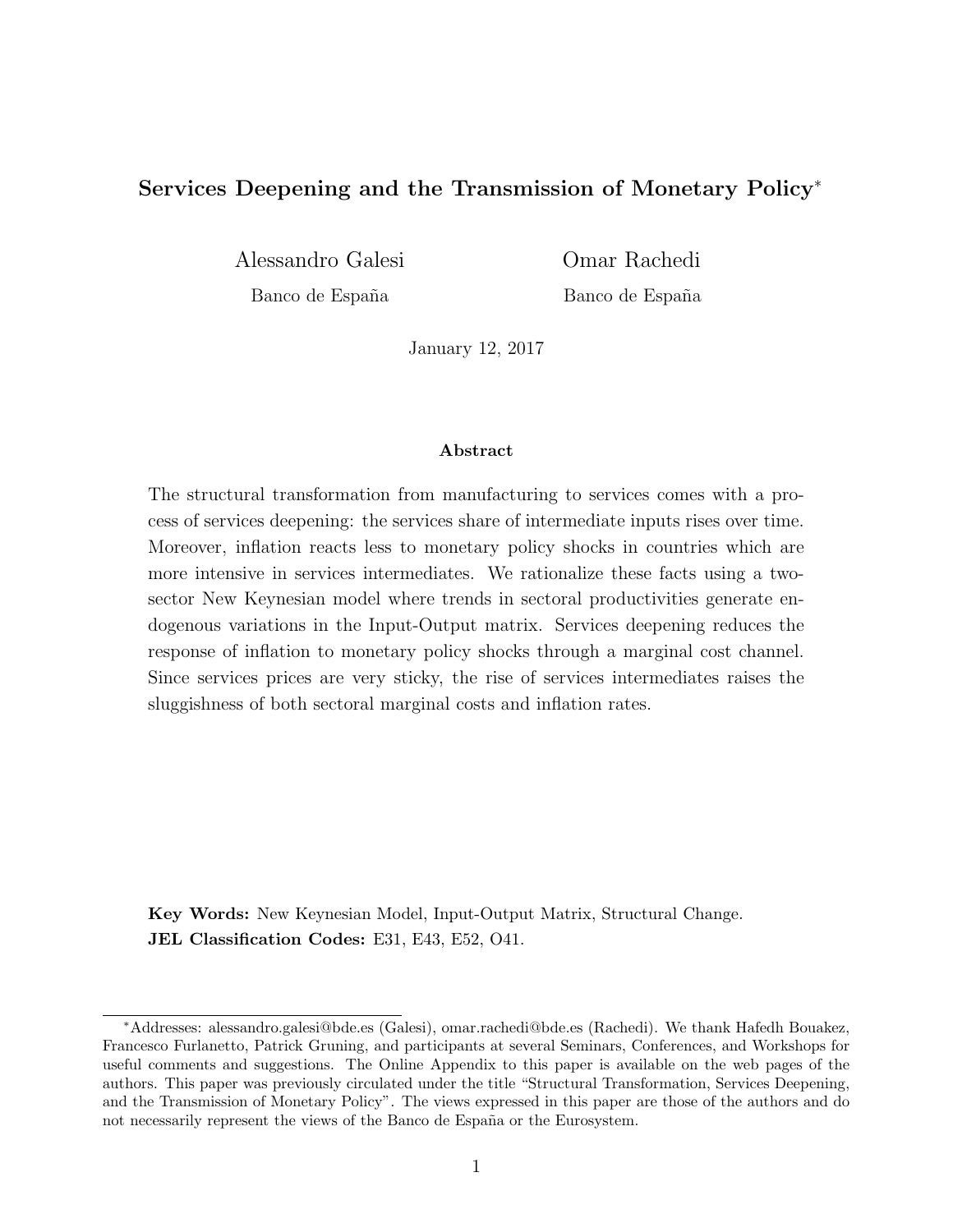# 1 Introduction

Over time advanced economies undergo a process of structural transformation that shifts the economic activity from manufacturing into services. This phenomenon raises the services share of value added, consumption, and employment (Kongsamut et al., 2001; Duarte and Restuccia, 2010; Herrendorf et al., 2013). We document that structural transformation comes with a process of services deepening: both services and manufacturing are becoming more intensive in services intermediate inputs. For instance, in the U.S. in 1947 services intermediate inputs accounted for 62% of the total inputs used by the service sector, and 20% of the inputs used in manufacturing. In 2010 these shares have peaked up to 83% and 35%, respectively.

Although the services deepening moves slowly over time, it generates important implications at the business cycle frequency. Indeed, the rise of services intermediates alters the transmission of monetary policy. We establish this fact by estimating a SVAR model for twenty-five advanced economies. We identify monetary policy shocks with sign restrictions, and find that inflation reacts less to monetary policy shocks in the countries which are more intensive in services intermediate inputs. This relationship holds even when controlling for the sectoral composition of value added.

To explore the implications of services deepening for the transmission of monetary policy, we build a New Keynesian model with two inter-connected sectors. We account for the process of services deepening by considering an Input-Output matrix that changes endogenously over time. This variation is driven by exogenous trends in sectoral productivities. We feed the model with the estimated series of sectoral productivities and calibrate it to match the sectoral reallocation experienced by the U.S. economy from 1947 to 2005. Then, we compare the dynamics of the model around the 1947 and 2005 steady-states. The two equilibria differ only in the levels of sectoral productivities. Throughout our exercise, we keep fixed all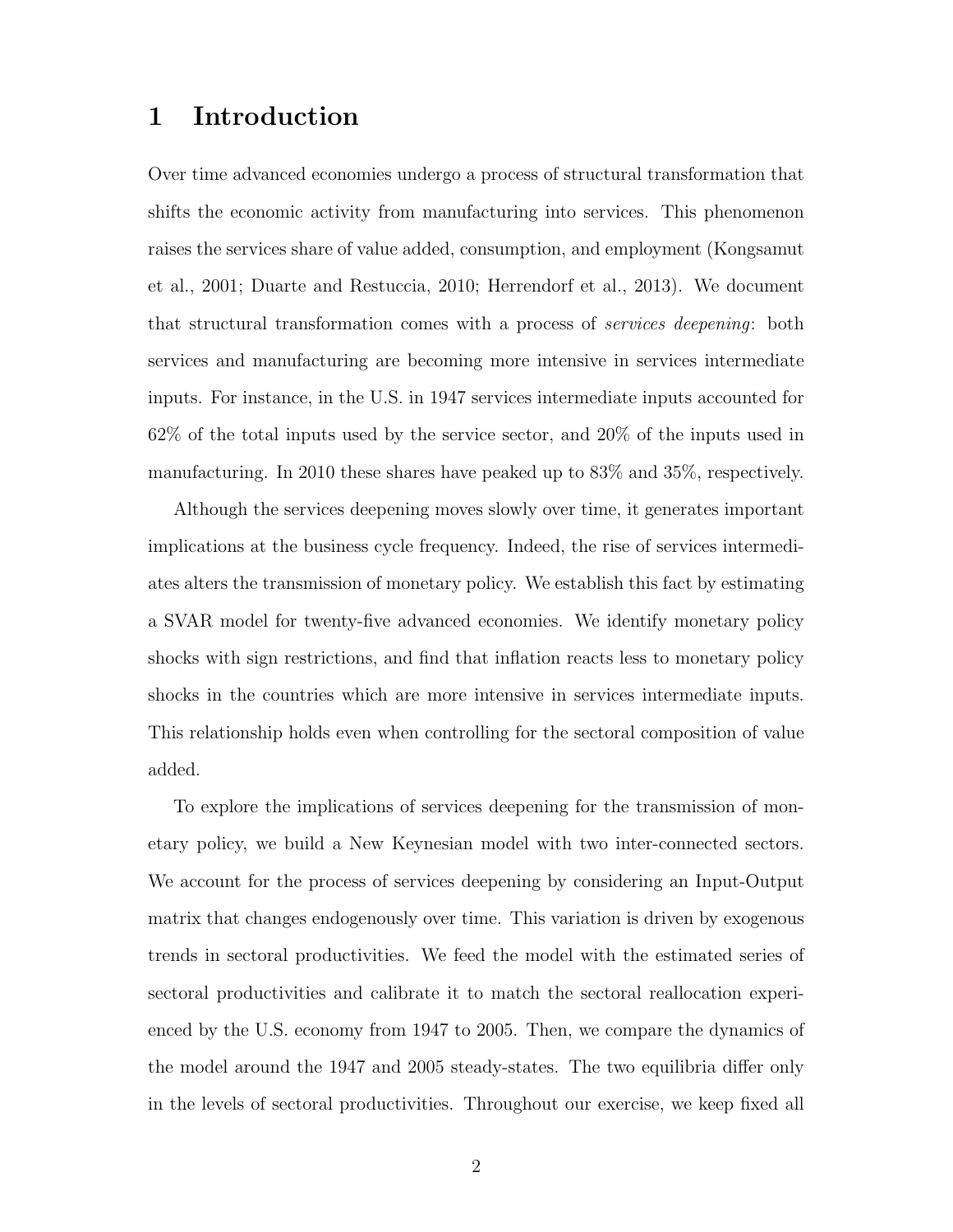the other parameters, included those of the Taylor rule. In this way, we can ask to what extent the services deepening alone can alter the transmission of monetary policy shocks. The model predicts that over these six decades the contemporaneous response of aggregate inflation to monetary policy shocks decreases by 37%. The dampening in the reaction of inflation raises the real effects of monetary policy, as the response of aggregate output increases by 10%.

Why does services deepening dampen the sensitivity of inflation to monetary policy shocks? The sectoral reallocation of intermediate inputs reduces the responsiveness of aggregate inflation through a *marginal cost channel*: since services prices are much stickier than manufacturing prices, the rise of services intermedi-ates increases the sluggishness of marginal costs.<sup>[1](#page-2-0)</sup> As firms in either sector purchase more and more services intermediate inputs, sectoral marginal costs become stickier. Indeed, moving from the 1947 steady-state to the 2005 steady-state reduces the response of the marginal costs in manufacturing and services to monetary policy shocks by 11% and 7%, respectively. Consequently, also sectoral prices become stickier and less responsive.

In the model the trends in sectoral productivities drive also the structural transformation, intended as the sectoral reallocation of value added from manufacturing into services. Even structural transformation curbs the sensitivity of inflation to monetary policy shocks, although it does so through a different channel. When we shut down the services deepening, the changes in the sectoral composition of value added dampen the response of inflation to monetary policy shocks through a composition channel, that tilts the production towards services: aggregate inflation becomes stickier and less responsive to monetary policy shocks although neither sectoral marginal costs nor sectoral inflation rates change their dynamics. This

<span id="page-2-0"></span><sup>&</sup>lt;sup>1</sup>There is ample evidence showing that services prices are much stickier than manufacturing prices, e.g. Bils and Klenow (2004), Klenow and Kryvtsov (2008), and Nakamura and Steinsson (2008). The average duration of manufacturing prices is around 3 months, whereas the average duration of services prices ranges between 8 months and 13 months. Section [2.3](#page-11-0) reviews the empirical evidence on price stickiness across sectors.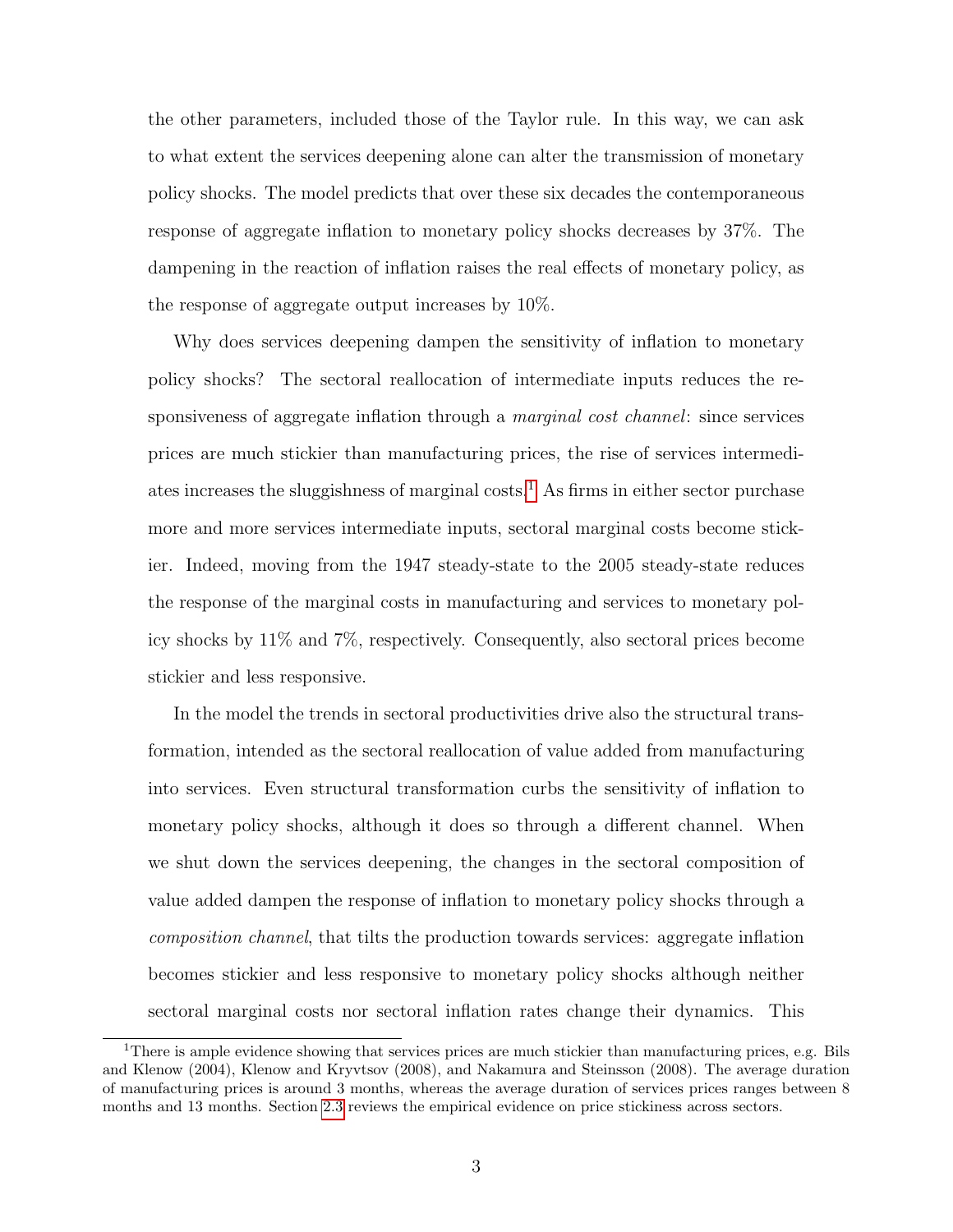composition channel is consistent with the findings of the literature on multi-sector New Keynesian models, which shows that modeling the heterogeneity in the sectoral composition of value added is crucial to understand the properties of *aggregate* inflation (Carvalho, 2006; Bouakez et al., 2009, 2011, 2014; Nakamura and Steinsson, 2010; Imbs et al., 2011; Pasten et al., 2016).[2](#page-3-0) Our results add to this strand of the literature by highlighting that modeling the heterogeneity in the sectoral composition of intermediate inputs is crucial to understand not only the dynamics of aggregate inflation, but also the dynamics of sectoral inflation rates.

Our theoretical framework is a standard Calvo staggered price New Keynesian model with two sectors - services and manufacturing - which are connected by an Input-Output matrix: each sector produces output by using labor and a bundle of services and manufacturing intermediate inputs. The two sectors differ in the durability of the produced good and in the relative use of labor and intermediates. Importantly, the two sectors differ also in the degree of price stickiness.

To account for the process of services deepening, we consider a CES aggregator of services and manufacturing inputs. In the empirically relevant case in which services intermediate inputs and manufacturing intermediate inputs are complementary, an increase in the productivity of manufacturing - relative to the productivity of services - raises firms' expenditure in services intermediate inputs. This mechanism is the firm-analogue of the Baumol (1967) cost disease channel that Ngai and Pissarides (2007) use to generate endogenous variations in the sectoral shares of consumption and value added. As the complementarity between services and manufacturing consumption is crucial for the results of Ngai and Pissarides (2007), the changes in the Input-Output matrix towards services intermediates hinge on the complementarity between services and manufacturing intermediate inputs.

Our paper adds to the literature that studies how the transmission of monetary

<span id="page-3-0"></span> $2$ The importance of the Input-Output matrix as an amplification mechanism of macroeconomic shocks is pioneered by Long and Plosser (1983), Basu (1995), Foerster et al. (2011), and Acemoglu et al. (2012).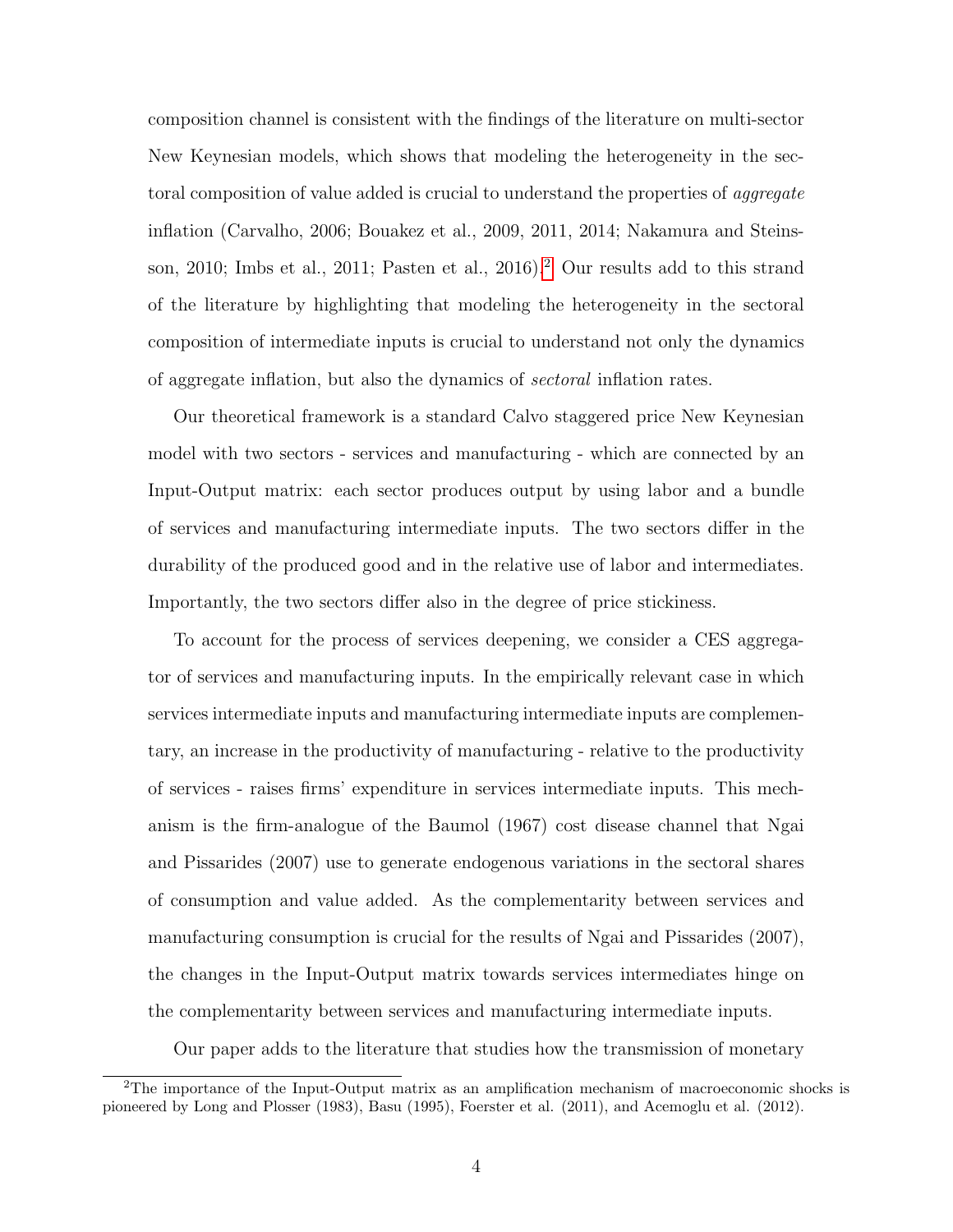policy has changed over the recent decades (e.g., Cogley and Sargent, 2001, 2005; Primiceri, 2005; Boivin and Giannoni, 2006; Pancrazi and Vukotic, 2016). The dampening in the response of inflation to monetary policy shocks is consistent with the results of Boivin and Giannoni (2006) and Pancrazi and Vukotic (2016). These papers find that inflation has become less responsive to monetary policy shocks over time, and rationalize this fact through changes in either the stance of monetary policy or the volatility of shocks. We complement this strand of the literature by providing a novel channel that can generate low-frequency movements in the effectiveness of monetary policy. Since in our model both the Taylor rule and the volatility of shocks are constant over time, the variation in the transmission of monetary policy is entirely due to the process of sectoral reallocation.

This paper relates to the structural transformation literature, which shows that advanced economies are experiencing a rise of the services share of GDP, employment, and consumption expenditures (e.g., Kongsamut et al., 2001; Duarte and Restuccia, 2010; Herrendorf et al., 2013). We complement this evidence by documenting that the changes in the sectoral composition of final shares come together with a process of services deepening. This process reminds of the capital deepening emphasized by Acemoglu and Guerrieri (2008). Although capital deepening describes an increase in capital per capita, services deepening highlights the increase in the utilization of services inputs. As Moro (2012, 2015) and Carvalho and Gabaix (2013) discuss how the changes in the sectoral composition of value added affect business cycle fluctuations, we highlight how the changes in the sectoral composition of the Input-Output matrix alter the propagation of monetary policy shocks.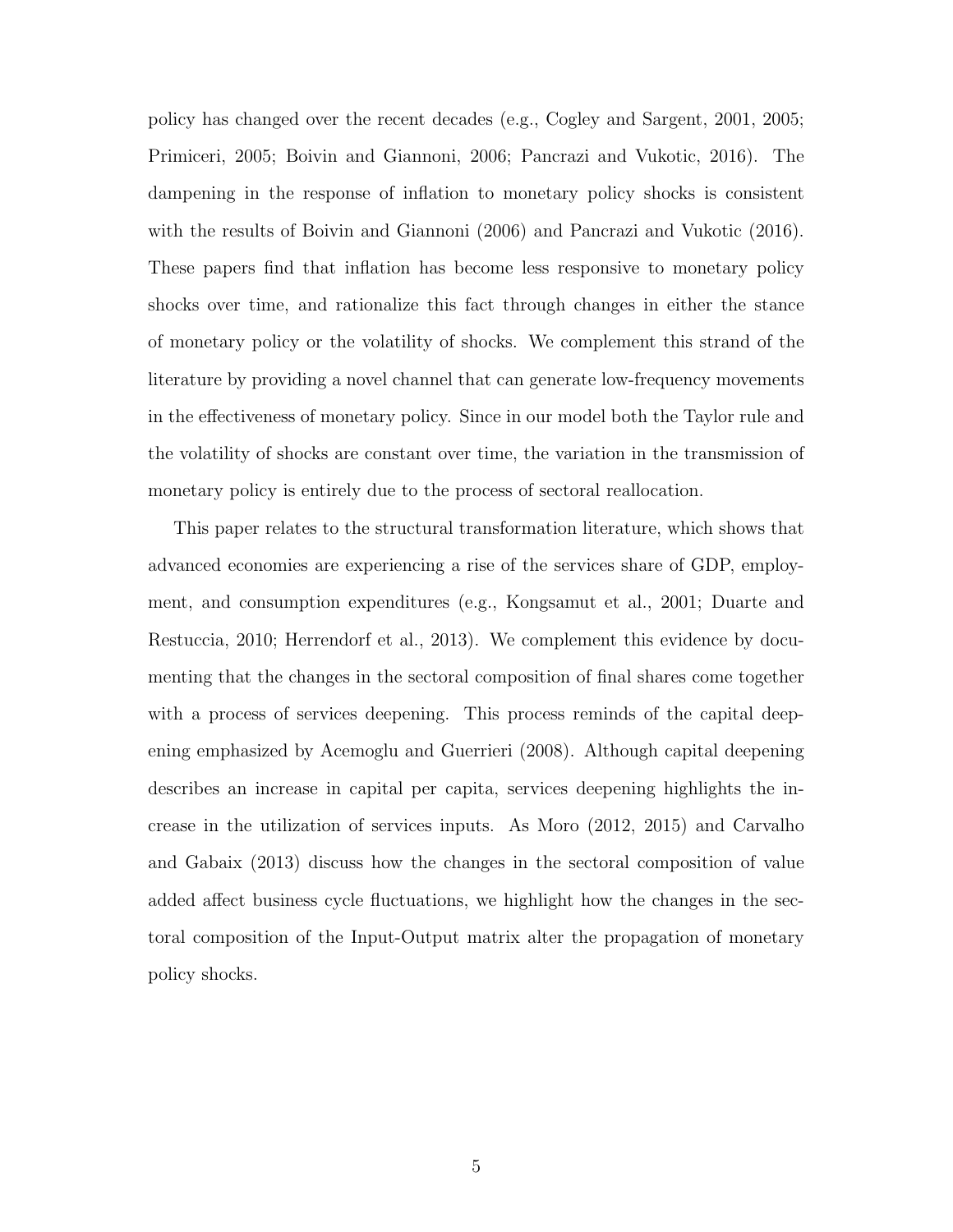# 2 Empirical Evidence

## 2.1 The Process of Services Deepening

The structural transformation literature, such as Kongsamut et al. (2001), Duarte and Restuccia (2010), Buera and Kaboski (2012), and Herrendorf et al. (2013) among others, emphasizes that economies reallocate resources from manufacturing to services as they develop. This literature mainly focuses on the dynamics of valueadded, employment, and gross output. Figure [1](#page-5-0) plots these shares computed for the U.S. economy from 1947 to 2010. Each share has been trending up since the late 1940's. The services value added share rises from a value of 69% in 1947 to 86% in 2010. The services shares of employment and gross output display a similar behavior, increasing from 59% and 53% in 1947, up to 88% and 80% in 2010.

<span id="page-5-0"></span>Figure 1: U.S. Services Value Added, Employment, and Gross Output Shares.



The figure shows the share of services in value added (continuous line), employment (dashed line), and gross output (dotted line) for the U.S. economy from 1947 to 2010. Data come from the Jorgenson (2007) dataset.

We document a novel dimension of the sectoral reallocation towards services. We show that over time both services and manufacturing are becoming more intensive in services inputs. We refer to this new stylized fact as services deepening.

Figure 2 shows the dynamics of the share of services inputs in services and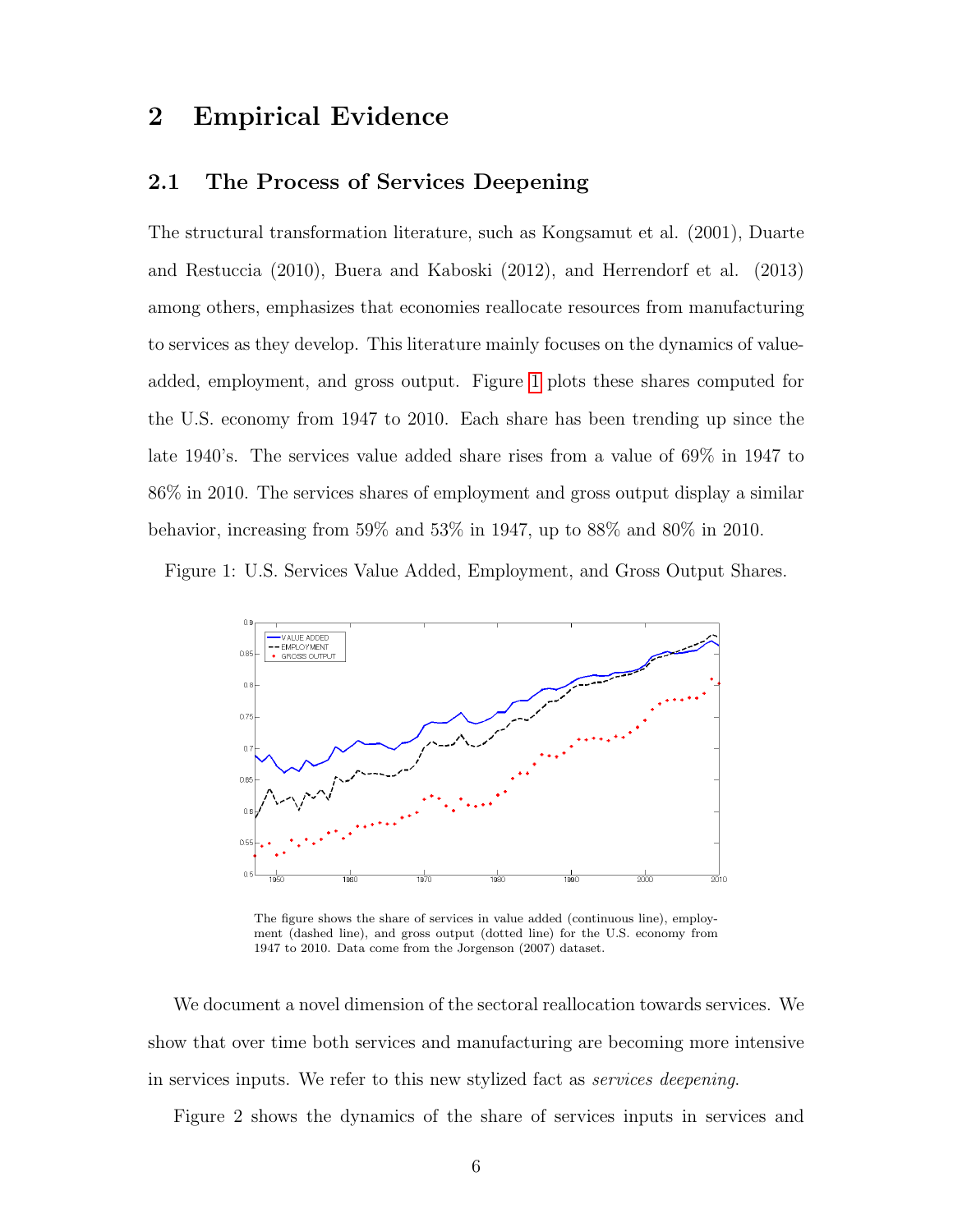manufacturing for the U.S. economy over the last six decades. Both shares increase over time. The share of services inputs in services rises up to 83% in 2010 from a value of 62% in 1947. Similarly, the share of services inputs in manufacturing rises up to 35% in 2010 from a value of 20% in 1947.





The figure shows the share of services intermediate inputs in the service sector (dashed line - left y-axis) and the share of services intermediate inputs in the manufacturing sector (continuous line - right y-axis) for the U.S. economy from 1947 to 2010. Data come from the Jorgenson (2007) dataset.

These dynamics are not unique to the U.S. economy. Using data from the World Input-Output Database, which covers a panel of 38 countries over the years 1995 - 2011, we document that many world economies feature a services deepening as they develop.[3](#page-6-0) Figure [3](#page-7-0) shows the relationship between the share of services inputs in either services or manufacturing and the logarithm of real GDP per capita across countries. In both graphs, we plot each country-year observation, together with the fitted polynomial regression line. The graphs show that countries with higher GDP per-capita feature also higher shares of services inputs in both manufacturing and services.[4](#page-8-0)

<span id="page-6-0"></span><sup>3</sup>The countries are Australia, Austria, Belgium, Brazil, Bulgaria, Canada, China, Cyprus, Czech Republic, Denmark, Estonia, Finland, France, Germany, Greece, Hungary, India, Indonesia, Italy, Ireland, Japan, Korea, Latvia, Luxembourg, Malta, Mexico, the Netherlands, Poland, Portugal, Romania, Russia, Slovenia, Slovakia,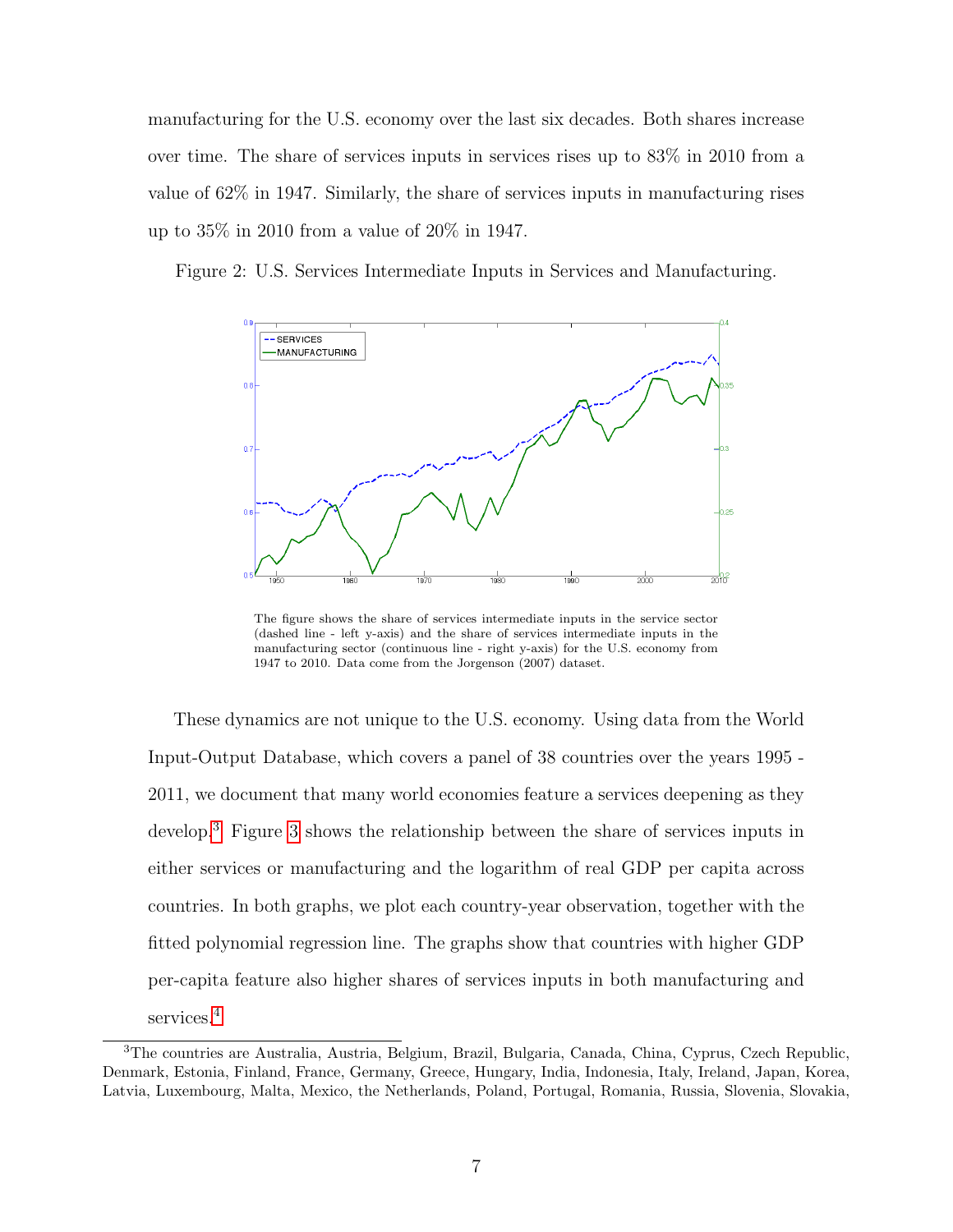<span id="page-7-0"></span>

Figure 3: Services Intermediate Inputs Across Countries.

Note: Panel (a) plots country-year shares of services inputs in services as a function of the logarithm of the real GDP per capita. Panel (b) plots countryyear shares of services inputs in manufacturing as a function of the logarithm of the real GDP per capita. The red line indicates the fitted quadratic polynomial regression line. Data come from the World Input-Output database and cover 38 countries from 1995 to 2011.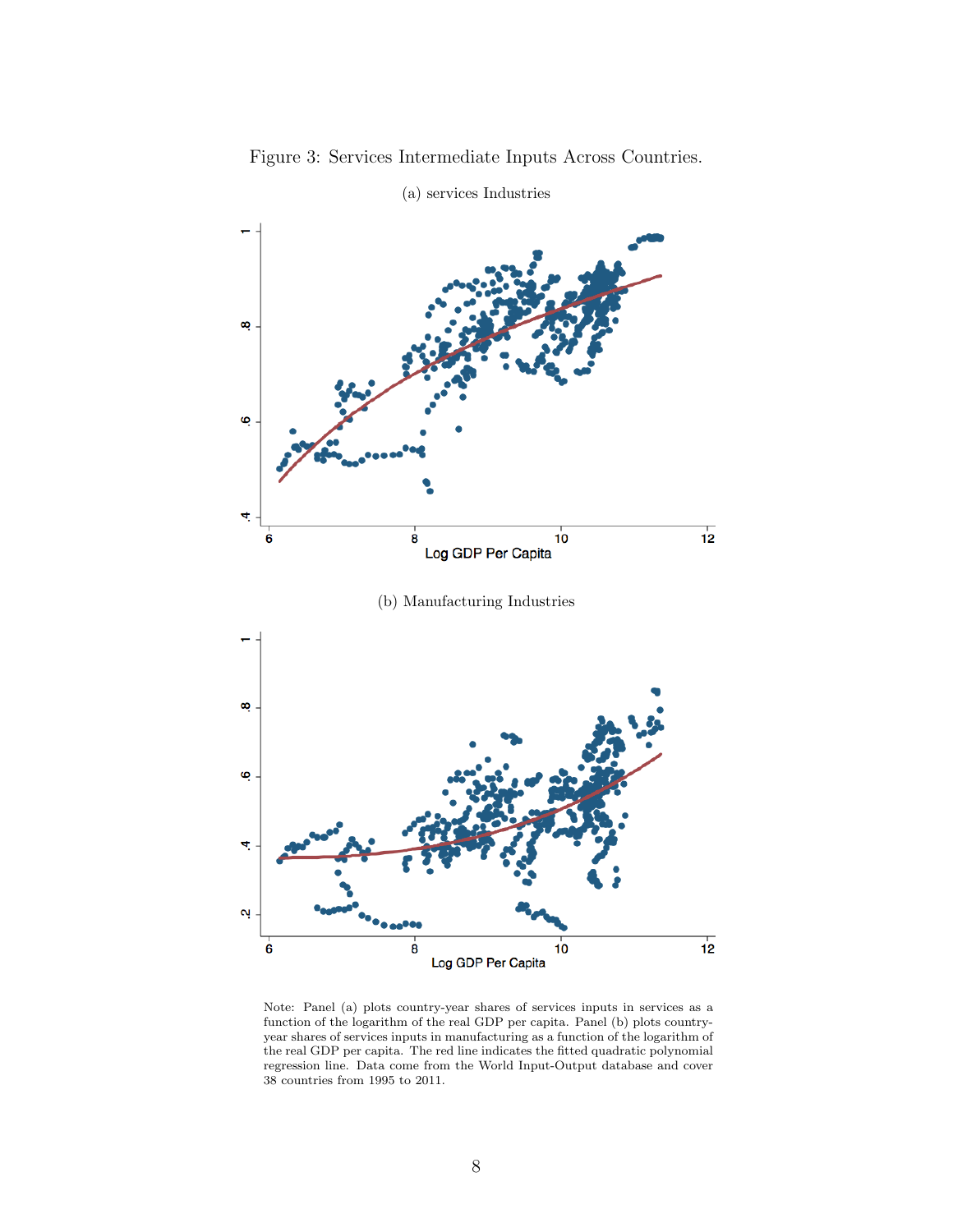### <span id="page-8-3"></span>2.2 Services Deepening and Monetary Policy Shocks

In this Section we document that the transmission of monetary policy changes with the sectoral composition of intermediate inputs. To identify this link, we exploit the cross-sectional variation of sectoral shares across advanced economies.

We build a panel of quarterly output, inflation rates, and interest rates across twenty-five countries.<sup>[5](#page-8-1)</sup> For each country we run a structural VAR on a vector of stationary variables  $\left[\Delta \log Y_t, \ \Delta \log P_t, \ R_t\right]$ , where  $Y_t$  denotes real GDP,  $P_t$  denotes the Consumer Price Index, and  $R_t$  is the nominal short-term interest rate. We estimate the model with four lags, and we identify monetary policy shocks using a sign restriction on impulse-responses. Specifically, we posit that a monetary policy shock raises the nominal interest rate while reducing both real output growth and the inflation rate. The sign restriction is imposed not only on impact but also in the following quarter. Although we impose that inflation raises following an expansionary monetary policy shock, we are completely agnostic about how the response of inflation changes across countries with different sectoral composition of intermediate inputs.[6](#page-8-2)

Figure [4](#page-9-0) reports the relationship across countries between the contemporaneous response of inflation to an expansionary monetary policy shock and the sectoral composition of intermediate inputs. The Figure shows that there is a strong negative relationship (the correlation equals  $-0.50$ ), such that inflation becomes less responsive to monetary policy shocks at higher shares of services intermediate in-

Spain, Sweden, Turkey, the United Kingdom, and the United States.

<span id="page-8-0"></span><sup>&</sup>lt;sup>4</sup>In the Online Appendix we use the cross-country data to run panel regressions to show that the share of services inputs increases with GDP per capita, even after controlling for other key characteristics such as financial development, trade openness, and human capital.

<span id="page-8-1"></span><sup>5</sup>The countries are Australia, Austria, Belgium, Brazil, Bulgaria, Canada, Denmark, Finland, France, Germany, Indonesia, Italy, Ireland, Japan, Korea, Latvia, Lithuania, Luxembourg, Mexico, the Netherlands, Portugal, Spain, Sweden, the United Kingdom, and the United States. The Online Appendix reports all the details and the sources of the data.

<span id="page-8-2"></span><sup>6</sup>We implement the sign restriction following the algorithm of Rubio-Ramirez et al. (2010), with 5000 draws from the posterior distribution of the reduced form parameters  $B(L)$  and  $\Sigma$  with 5000 rotations each. We normalize each IRF such that the contemporaneous change in the nominal interest rate equals 100 basis points.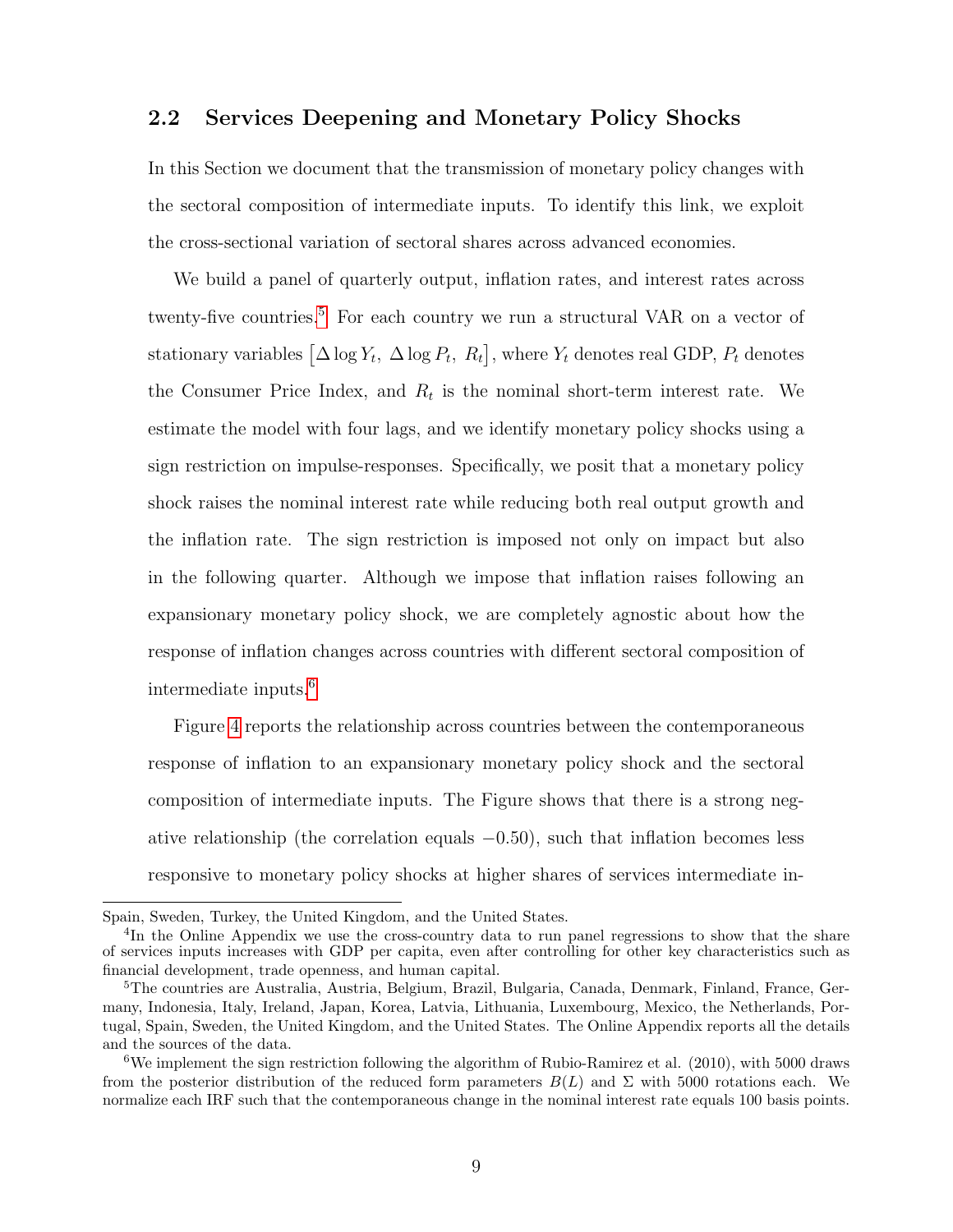puts.[7](#page-9-1) If we use the changes in the Input-Output of the US economy from 1947 until 2010 as an example to interpret the economic significance of the relationship of Figure [4,](#page-9-0) then the response of inflation to a 100 basis point drop in the interest rate should have decreased from 1.24% down to 0.67%, a reduction of roughly 45%.

<span id="page-9-0"></span>Figure 4: Intermediate Inputs and the Transmission of Monetary Policy.



The figure shows the relationship between the contemporaneous response of aggregate inflation and the services share of intermediate inputs across countries. The continuous line indicates the fitted linear regression line.

A large strand of the literature on multi-sector New Keynesian models (Carvalho, 2006; Bouakez et al., 2009, 2011, 2014; Nakamura and Steinsson, 2010; Imbs et al., 2011; Pasten et al., 2016) argues that the sectoral composition of value added affects the dynamics of inflation. Since the sectoral composition of value added and intermediate inputs are highly correlated across countries, the relationship of Figure [4](#page-9-0) could be driven by the variation in the value added shares. To evaluate if this is the case, we study whether the relationship between the sectoral composition of intermediate inputs and the response of inflation to monetary policy shocks holds even when controlling for the sectoral composition of value added.

Table [1](#page-10-0) reports the estimates of a regression in which we estimate the relation-

<span id="page-9-1"></span><sup>7</sup>The results are robust to the case in which we consider the cumulative response of inflation within four quarters, rather than the contemporaneous response of inflation. In that case, the correlation with the services share of intermediate inputs equals −0.46.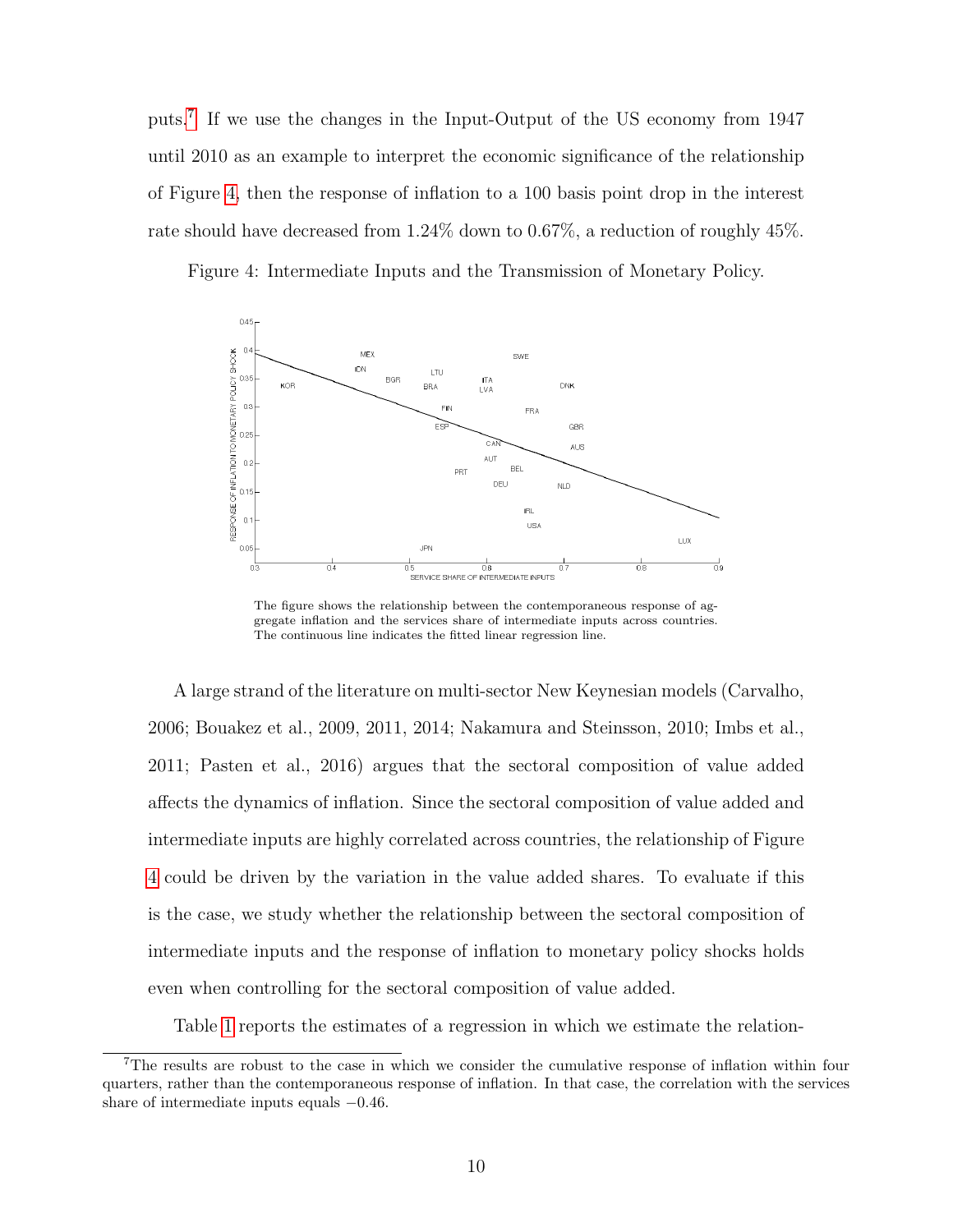<span id="page-10-0"></span>

|                                       | Dependent Variable: Response of Inflation to a Monetary Policy Shock |                        |                   |                        |                   |                        |
|---------------------------------------|----------------------------------------------------------------------|------------------------|-------------------|------------------------|-------------------|------------------------|
|                                       | <b>OLS</b>                                                           | Weighted<br><b>OLS</b> | <b>OLS</b>        | Weighted<br><b>OLS</b> | <b>OLS</b>        | Weighted<br><b>OLS</b> |
|                                       | (1)                                                                  | (2)                    | (3)               | (4)                    | (5)               | (6)                    |
| services Share<br>Intermediate Inputs | $-1.61***$<br>0.46                                                   | $-1.52***$<br>0.47     |                   |                        | $-1.81**$<br>0.77 | $-1.59*$<br>0.81       |
| services Share<br>Value Added         |                                                                      |                        | $-1.67$<br>0.98   | $-1.72**$<br>0.83      | 0.47<br>1.24      | 0.16<br>1.25           |
| Constant                              | $1.79***$<br>0.28                                                    | $1.74***$<br>0.23      | $2.16***$<br>0.78 | $2.19***$<br>0.65      | $1.55***$<br>0.67 | $1.65***$<br>0.64      |
| $R^2$                                 | 0.25                                                                 | 0.21                   | 0.10              | 0.11                   | 0.26              | 0.23                   |
| N. Obs.                               | 25                                                                   | 25                     | 25                | $25\,$                 | 25                | $25\,$                 |

#### Table 1: Sectoral Shares and the Transmission of Monetary Policy

Note: The table reports the estimates of regressions where the dependent variable is the contemporaneous response of inflation to a monetary policy shock across twenty-five countries. In regression (1), the OLS regression considers the services share of intermediate inputs as independent variable. In regression (2), we weight the regression by the logarithm of countries' GDP. In regression (3), the OLS regression considers the services share of value added as independent variable. In regression (4), we weight the regression by the logarithm of countries' GDP. In regression (5), the OLS regression considers the services share of intermediate inputs and the services share of value added as independent variables. In regression (6), we weight the regression by the logarithm of countries' GDP. Robust standard errors clustered at the state level are reported in brackets.  $\star$ ,  $\star\star$ , and  $\star\star\star$ indicate statistical significance at the 10%, 5% and 1%, respectively.

ship between the response of inflation to monetary policy shocks and the services share of intermediate inputs and value added. Columns  $(1)$  -  $(2)$  shows that inflation becomes less responsive to monetary policy shocks at higher services shares of intermediate inputs. Columns  $(3)$  -  $(4)$  shows that there is also a negative relationship between the responsiveness of inflation and the services share of value added. Yet, when we regress the response of inflation to monetary policy shocks against both the services share of intermediate inputs and the services share of value added in Columns  $(5)$  -  $(6)$ , the negative relationship between the responsiveness of inflation and the sectoral composition of intermediate inputs keeps holding, whereas the relationship with the sectoral composition of value added vanishes.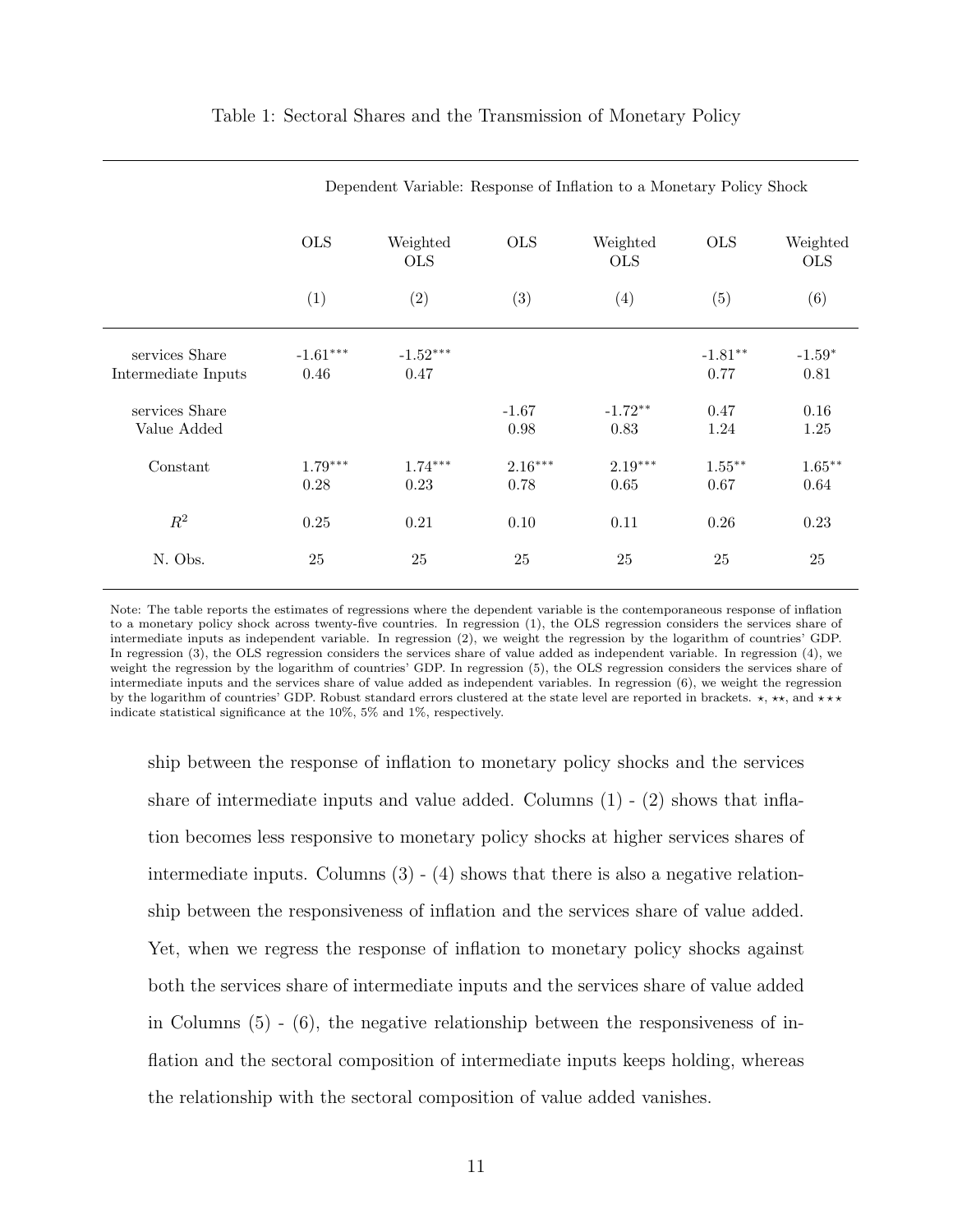To further validate our results, in the Online Appendix we build a panel of data for thirty countries on inflation rates, nominal interest rates, the services share of intermediate inputs, the services share of value added, and other macroeconomic indicators on a sample at the annual frequency from 1995 until 2010. We run panel regressions and find that inflation becomes less correlated with the nominal interest rate at higher services shares of intermediate inputs, even after controlling for other key characteristics such as the services share of value added, GDP per capita, financial development, trade openness, human capital, and also country and time fixed effects. These results provide further suggestive evidence on the link between services deepening and the transmission of monetary policy.

## <span id="page-11-0"></span>2.3 Price Stickiness Across Sectors

Firms' price setting behavior differs substantially across sectors. Table [2](#page-12-0) reports the average duration of services prices and manufacturing prices, as estimated by Bils and Klenow (2004), Klenow and Kryvtsov (2008), and Nakamura and Steinsson  $(2008).$  $(2008).$  $(2008).$ <sup>8</sup> These authors find that services prices are much stickier than manufacturing prices: the median duration of a manufacturing prices is around 3 months, whereas the median duration of a services price ranges between 8 and 13 months.

Why services prices are much stickier than manufacturing prices? The longer duration of prices in the service sector can be due to multiple factors:  $(i)$  the share of labor in the gross output of services is almost twice as large as the share of labor in manufacturing. Since wages are very sticky, the higher labor share of services could imply that services prices adjust less frequently;  $(ii)$  since services are largely non-tradable whereas manufacturing goods are largely tradable, services are characterized by a lower degree of price competition. The higher mark-up

<span id="page-11-1"></span><sup>&</sup>lt;sup>8</sup>Bils and Klenow (2004) consider the micro data underlying the non-shelter components of the US Consumer Price Index from 1995 to 1997. Klenow and Kryvtsov (2008) and Nakamura and Steinsson (2008) study the micro data underlying the whole universe of items of the US Consumer Price Index from 1988 to 2005.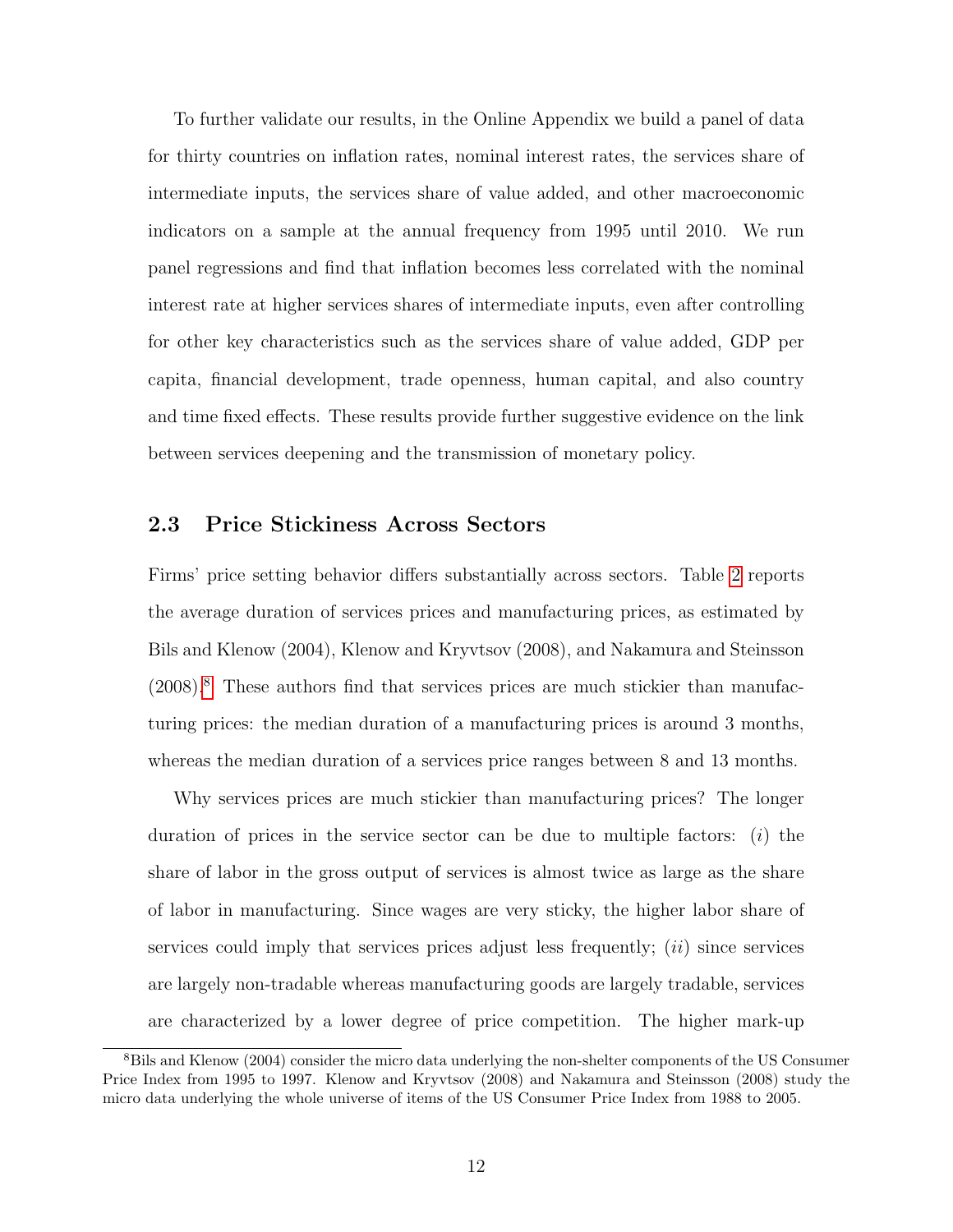<span id="page-12-0"></span>

|                               | <b>Sector</b>   | <b>Duration in Months</b> |
|-------------------------------|-----------------|---------------------------|
| Bils and Klenow (2004)        | Services        | 7.8                       |
|                               | Manufacturing   | 3.2                       |
| Klenow and Kryvtsov (2008)    | Services        | 9.6                       |
|                               | Manufacturing   | 3.4                       |
| Nakamura and Steinsson (2008) | <b>Services</b> | 13.0                      |
|                               | Manufacturing   | 3.8                       |

#### Table 2: Price Duration Across Sectors

could allow services firms to adjust less frequently their prices; *(iii)* durables goods are characterized by a frequent product turnover which is likely to increase the frequency of price adjustments in the manufacturing sector.

The scope of this paper is not to micro-found the asymmetry in the duration of prices across sectors, but rather to evaluate its implications through the lenses of the process of sectoral reallocation. For this reason, we consider a model with an exogenous price stickiness that differs across sectors. All the potential factors that can rationalize the different duration of sectoral prices are captured in a reduced form by differences in the parameter of price stickiness.

# 3 The Model

The economy is a version of a cashless Calvo (1983) staggered price New Keynesian model. We consider two sectors - services and manufacturing - which are connected through an Input-Output structure: each sector produces output by using labor and a bundle of intermediate manufactured goods and services.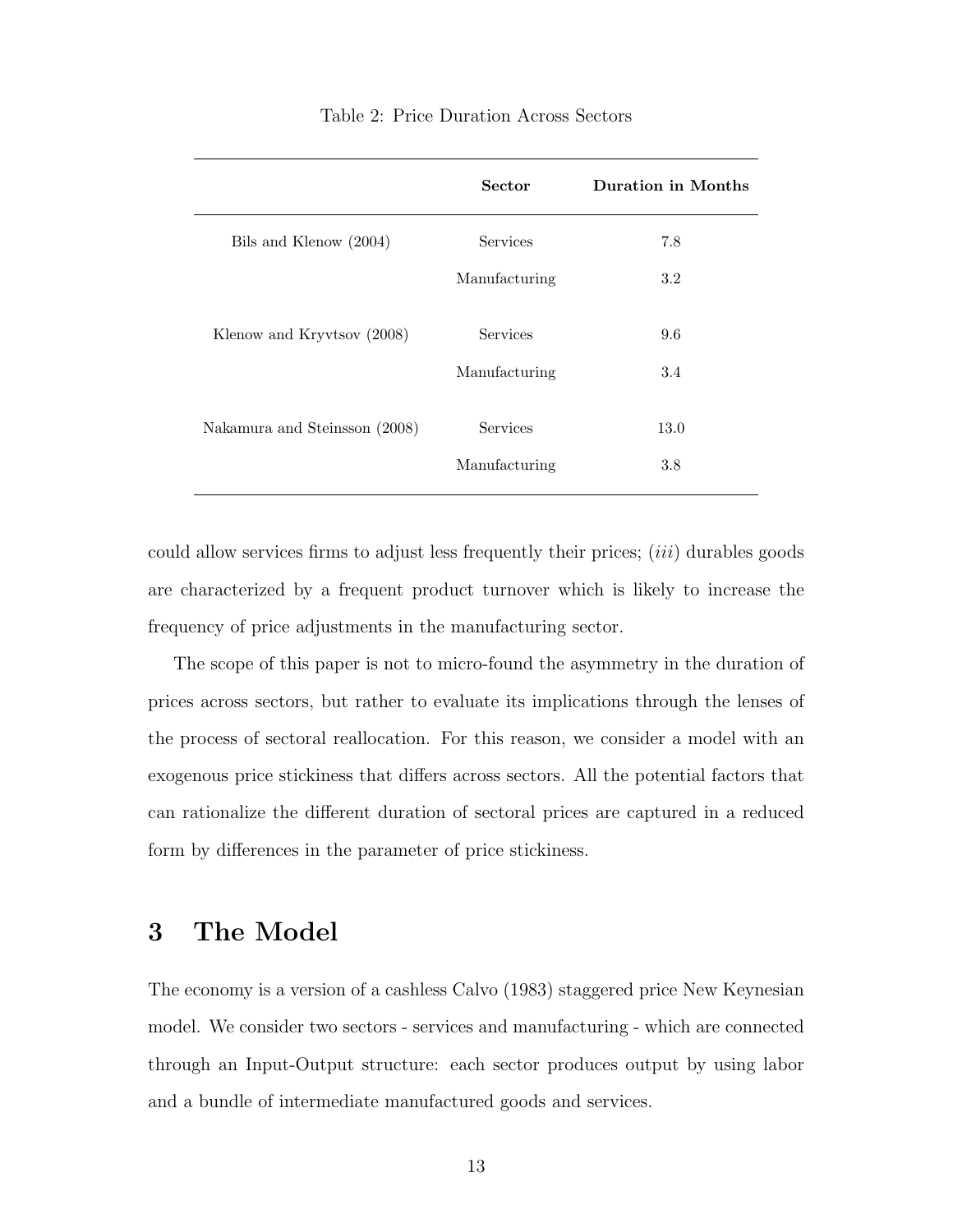The two sectors differ in the durability of the consumption good and the relative use of labor, services intermediate inputs, and manufacturing intermediate inputs. Importantly, the two sectors differ also in the degree of price stickiness.

### 3.1 Household

The economy is populated by an infinitely-lived representative household that has preferences over the consumption of services  $C_t^s$ , the consumption of durable manufactured goods  $D_t$ , and labor  $N_t$ . The lifetime utility of the household equals

<span id="page-13-1"></span>
$$
\mathbb{E}_0 \sum_{t=0}^{\infty} \beta^t \left( \frac{C_t^{1-\sigma}}{1-\sigma} - \psi \frac{N_t^{1+\gamma}}{1+\gamma} \right) \tag{1}
$$

with

$$
C_t = \left[ \omega^{\frac{1}{\nu}} \times C_t^{s^{\frac{\nu-1}{\nu}}} + (1 - \omega)^{\frac{1}{\nu}} \times D_t^{\frac{\nu-1}{\nu}} \right]^{\frac{\nu}{\nu-1}}
$$
(2)

where  $\beta$  is the discount factor,  $\sigma$  is the inverse of the intertemporal elasticity of substitution,  $\gamma$  is the inverse of the Frisch elasticity of labor supply,  $\omega$  denotes the share of overall services in the CES aggregator, and  $\nu$  is the elasticity of substitution across services and manufactured goods.

The stock of manufactured goods  $D_t$  follows the law of motion

$$
D_t = (1 - \delta) D_{t-1} + C_t^m - \frac{\chi}{2} \left( \frac{C_t^m}{D_{t-1}} - \delta \right)^2 D_{t-1}
$$
 (3)

where  $C_t^m$  denotes the purchase of new manufactured goods at time t,  $\delta$  is the depreciation rate, and the last term captures convex adjustment costs, which depend on the parameter  $\chi$ <sup>[9](#page-13-0)</sup>

<span id="page-13-0"></span> ${}^{9}$ Erceg and Levin (2006) show that modeling the durability of the final good is crucial to understand the transmission of monetary policy. In the model, the non-services component of consumption is entirely composed of non-durable goods, while in the data the share of non-durables in the consumption basket exceeds 50% of the non-services component. To account for this fact, in the calibration we set the depreciation rate to the weighted average depreciation rate of the manufacturing sector.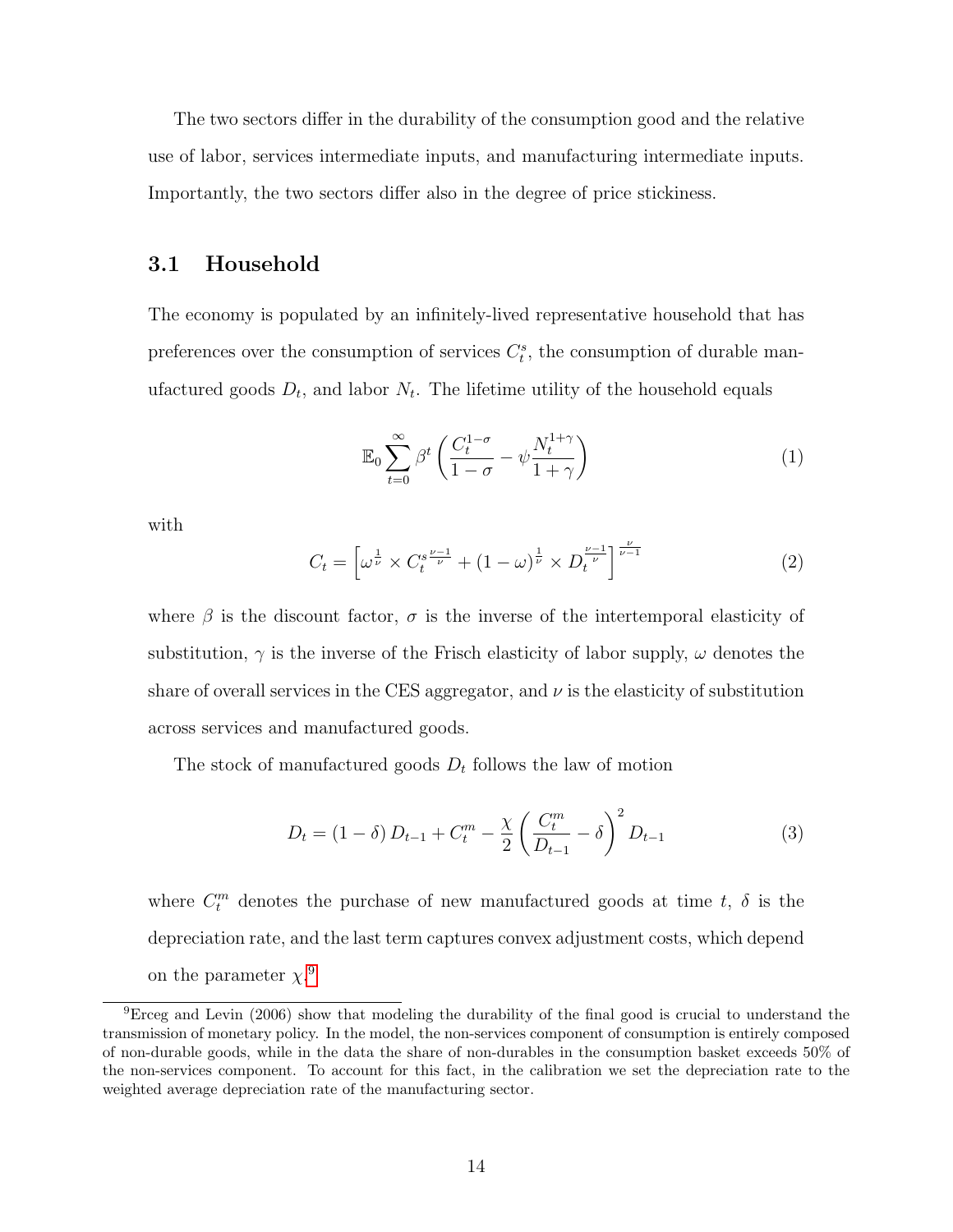The household maximizes lifetime utility [\(1\)](#page-13-1) subject to the budget constraint

$$
P_t^s C_t^s + P_t^m C_t^m + B_t = W_t N_t + (1 + i_{t-1}) B_{t-1} + \Pi_t^s + \Pi_t^m + T_t.
$$
 (4)

The household buys  $C_t^s$  services at the nominal price  $P_t^s$  and  $C_t^m$  manufactured goods at the nominal price  $P_t^m$ . The household also invests in a one-period bond  $B_t$  which yields a nominal interest rate  $i_t$ . In addition, the household earns a nominal labor income  $W_t N_t$ , and receives nominal profits from services firms  $\prod_t^s$ and manufacturing firms  $\Pi_t^m$ , and a lump-sum nominal transfer  $T_t$ .

The first-order conditions of the household's problem read

<span id="page-14-0"></span>
$$
U_{C_t^s} = \frac{\omega^{\frac{1}{\nu}} C_t^{s-\frac{1}{\nu}} C_t^{\frac{1}{\nu}-\sigma}}{P_t^s}
$$
(5)

<span id="page-14-1"></span>
$$
U_{C_t^s} = \beta \mathbb{E}_t \left[ (1 + i_t) U_{C_{t+1}^s} \right]
$$
 (6)

<span id="page-14-4"></span><span id="page-14-2"></span>
$$
\psi N_t^{\gamma} = \frac{U_{C_t^s} W_t}{P_t^s} \tag{7}
$$

<span id="page-14-3"></span>
$$
q_{D,t} = \left[1 - \chi \left(\frac{C_t^m}{D_{t-1}} - \delta\right)\right]^{-1} \tag{8}
$$

$$
q_{D,t} = \frac{(1-\omega)^{\frac{1}{\omega}} D_t^{-\frac{1}{\omega}}}{U_{C_t^s}} + \beta \mathbb{E}_t \left[ \frac{U_{C_{t+1}^s}}{U_{C_t^s}} q_{D,t+1} \left\{ (1-\delta) + \dots \right. \right. \\ \left. \dots + \chi \left( \frac{C_{t+1}^m}{D_t} - \delta \right) \frac{C_{t+1}^m}{D_t} - \frac{\chi}{2} \left( \frac{C_{t+1}^m}{D_t} - \delta \right)^2 \right\} \right] \tag{9}
$$

where Equation [\(5\)](#page-14-0) determines the marginal utility of consumption of services  $U_{C_t^s}$ . Equation [\(6\)](#page-14-1) defines the inter-temporal Euler condition for the consumption in services. Equation [\(7\)](#page-14-2) governs the optimal supply of labor, while Equation [\(8\)](#page-14-3) defines  $q_{D,t}$  the relative price of the durable manufactured good in terms of overall consumption, that is, the marginal utility of adding one further unit to the stock of durable goods  $D_t$ . Equation [\(9\)](#page-14-4) defines the inter-temporal Euler condition for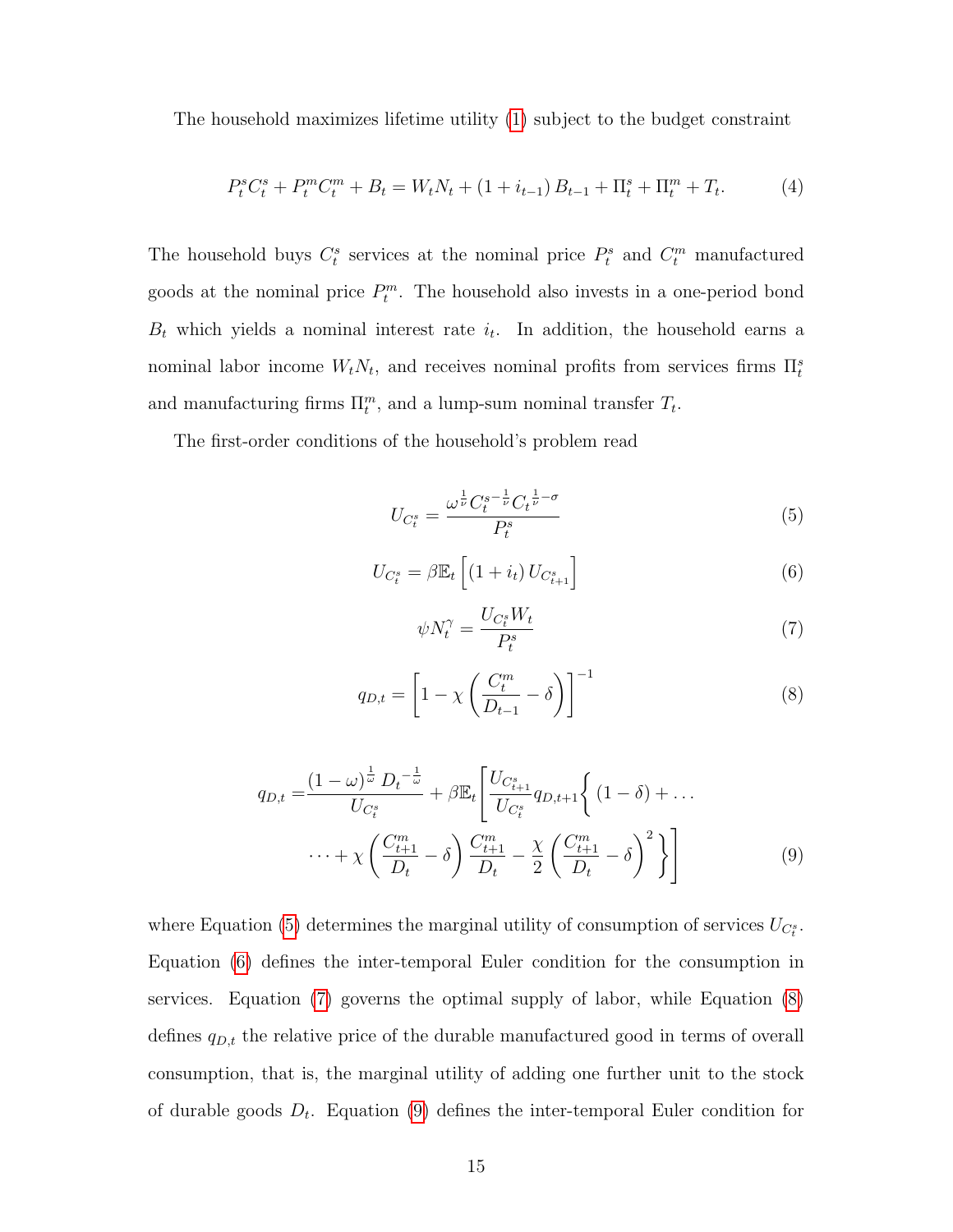the consumption of the durable manufactured goods, which takes into account the convex adjustment costs.

### 3.2 Final Goods Firm

As in standard New Keynesian models, the production side is split in two levels: in both the service sector and the manufacturing sector there is a competitive final goods firm and a continuum of intermediate goods firms. In particular, we consider a unit measure of services intermediate goods firms indexed by  $i \in [0,1]$ , whose value-added equals  $Y_{i,t}^s$ , and a unit measure of manufacturing intermediate goods firms indexed by  $j \in [0, 1]$ , whose value-added equals  $Y_{j,t}^m$ .

In the service sector, the competitive final goods firms aggregate the different varieties produced by the continuum of intermediate goods firms using the CES function

$$
Y_t^s = \left(\int_0^1 Y_{i,t}^{s} \frac{\epsilon - 1}{\epsilon} di\right)^{\frac{\epsilon}{\epsilon - 1}}.\tag{10}
$$

Analogously, in the manufacturing sector, the competitive final goods firms use the CES function

$$
Y_t^m = \left(\int_0^1 Y_{j,t}^{m \frac{\varepsilon - 1}{\varepsilon}} dj\right)^{\frac{\varepsilon}{\varepsilon - 1}}.\tag{11}
$$

The parameter  $\varepsilon$  denotes the elasticity of substitution across different varieties of intermediate goods. The elasticity of substitution is constant across sectors.

Final good producers are perfectly competitive and take as given the price of the final good in each sector,  $P_t^s$ ,  $P_t^m$ , and the price of each of the intermediates in each sector,  $P_{i,t}^s$ ,  $P_{i,t}^m$ . As a result, the demand of each intermediate variety is isoelastic:

<span id="page-15-0"></span>
$$
Y_{i,t}^s = \left(\frac{P_{i,t}^s}{P_t^s}\right)^{-\varepsilon} Y_t^s \tag{12}
$$

and

<span id="page-15-1"></span>
$$
Y_{j,t}^m = \left(\frac{P_{j,t}^m}{P_t^m}\right)^{-\varepsilon} Y_t^m.
$$
\n(13)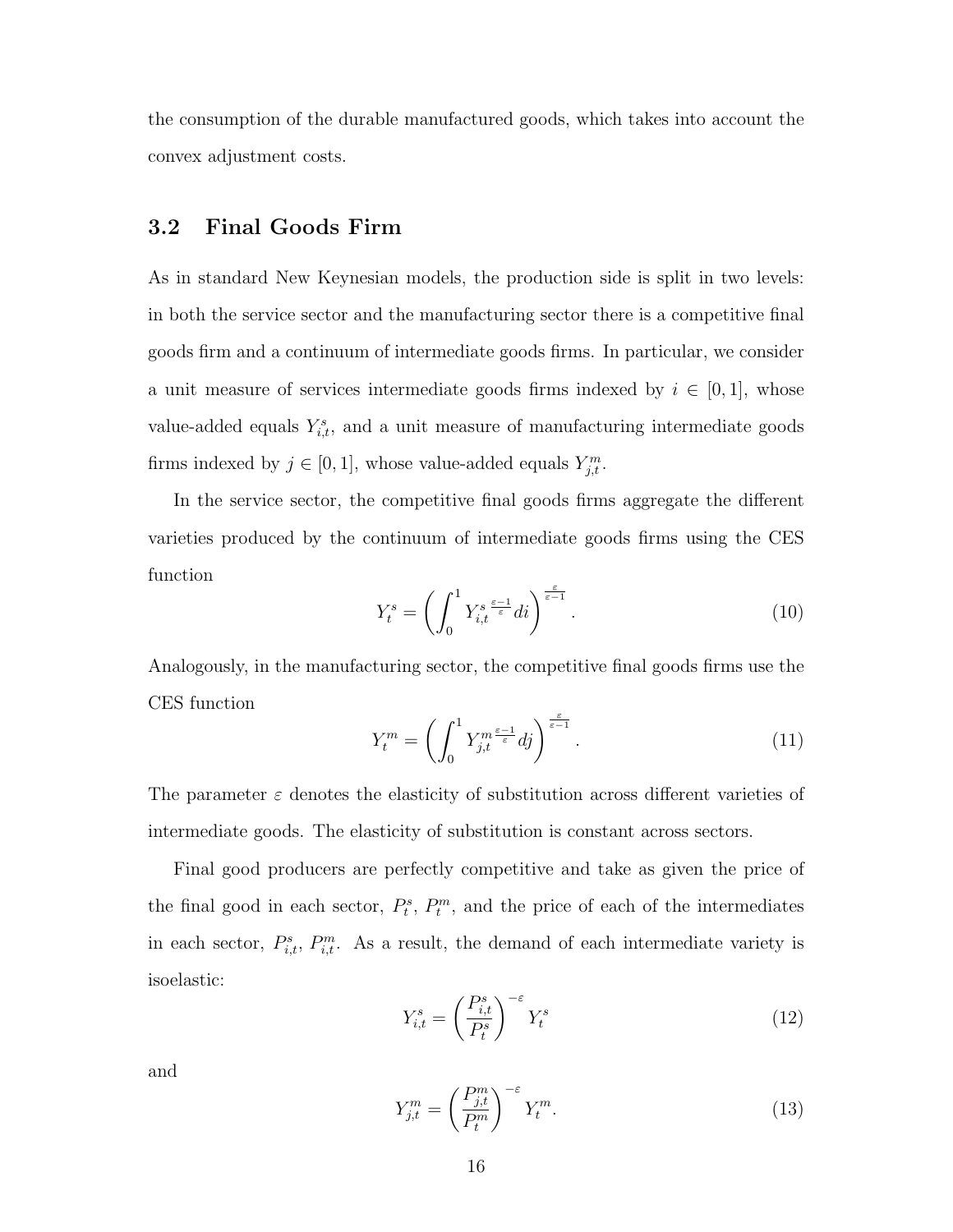The combination of the isoelastic demand functions [\(12\)](#page-15-0) and [\(13\)](#page-15-1) with perfect competition among final goods producers makes the nominal price of the final goods in each sector to be combination of the nominal price of the intermediate varieties

$$
P_t^s = \left(\int_0^1 P_{i,t}^{s-1-\varepsilon} di\right)^{\frac{1}{1-\varepsilon}}\tag{14}
$$

and

$$
P_t^m = \left(\int_0^1 P_{j,t}^{m} e^{1-\varepsilon} \, d\tilde{j}\right)^{\frac{1}{1-\varepsilon}}.\tag{15}
$$

### 3.3 Intermediate Goods Firm

In the service sector, each individual intermediate goods firm  $i$  produces gross output using labor  $N_{i,t}^s$  and intermediate inputs  $I_{i,t}^s$  as follows

<span id="page-16-0"></span>
$$
G_{i,t}^{s} = A_{t}^{s} \left( N_{i,t}^{s} \right)^{\alpha_{s}} \left( I_{i,t}^{s} \right)^{1-\alpha_{s}} \tag{16}
$$

where  $A_t^s$  denotes the level of services productivity, which grows over time following an exogenous trend with a growth rate  $\zeta_s$ , such that  $A_t^s = (1 + \zeta_s) A_{t-1}^s$ , and  $\alpha_s$ is the share of labor in gross output. In the manufacturing sector, each individual intermediate goods firms j produces gross output with a technology

<span id="page-16-1"></span>
$$
G_{j,t}^m = A_t^m \left( N_{j,t}^m \right)^{\alpha_m} \left( I_{j,t}^m \right)^{1-\alpha_m} \tag{17}
$$

where  $A_t^m$  denotes the level of manufacturing productivity, which grows over time following an exogenous trend with a growth rate  $\zeta_m$ , such that  $A_t^m = (1 + \zeta_m) A_{t-1}^{sm}$ , and  $\alpha_m$  is the share of labor in gross output. We allow the shares of labor in the production function  $\alpha_s$  and  $\alpha_m$  to differ across sectors to capture the fact that, in the data, services are more labor-intensive than manufacturing.

The intermediate inputs are modeled as a bundle of services inputs and manu-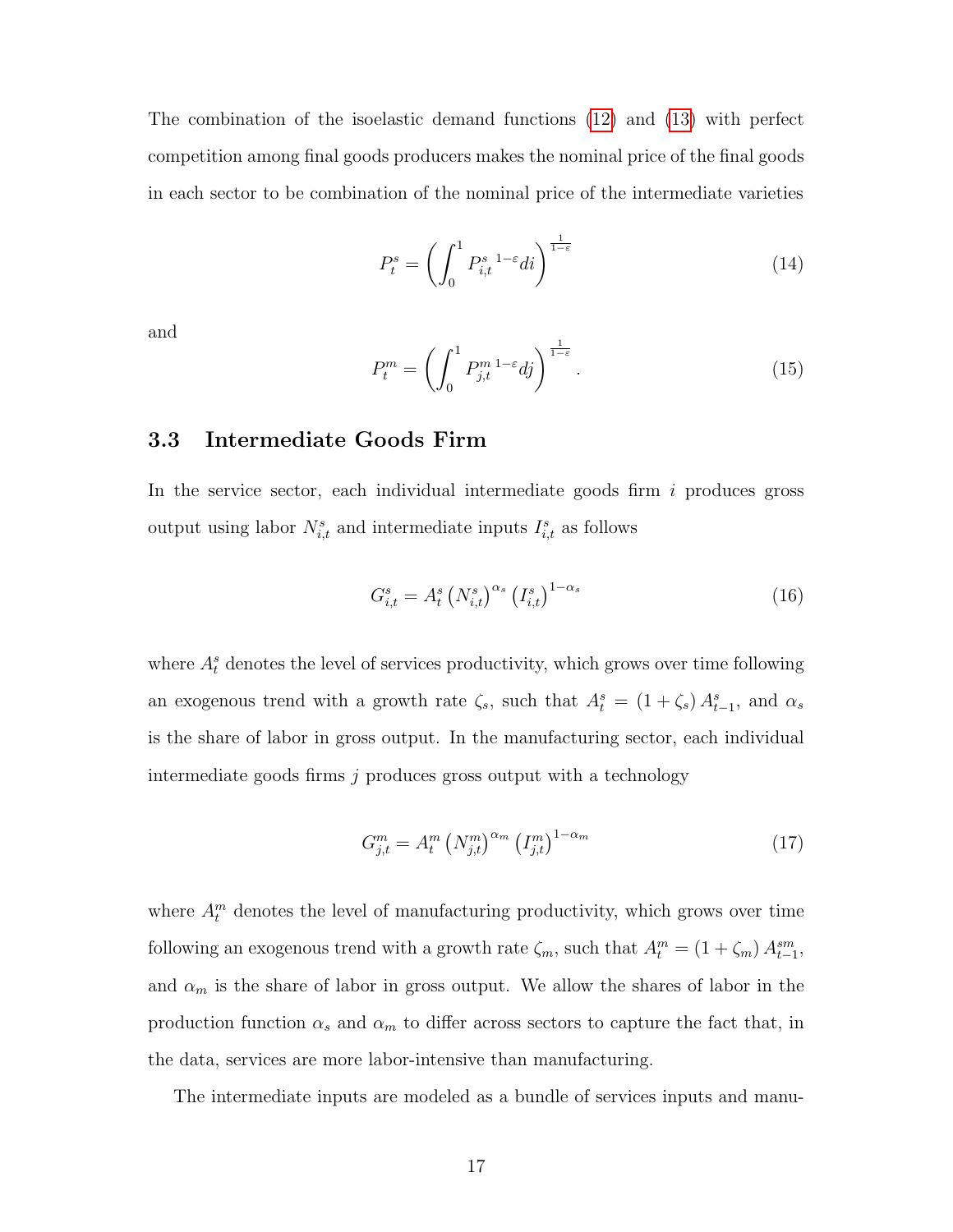facturing inputs. We consider a CES aggregator for both sectors:

<span id="page-17-1"></span>
$$
I_{i,t}^s = \left[ \omega_s^{\frac{1}{\mu}} \left( S_{i,t}^s + \bar{s}_s \right)^{\frac{\mu - 1}{\mu}} + \left( 1 - \omega_s \right)^{\frac{1}{\mu}} \left( M_{i,t}^s \right)^{\frac{\mu - 1}{\mu}} \right]^{\frac{\mu}{\mu - 1}}
$$
(18)

and

<span id="page-17-2"></span>
$$
I_{j,t}^m = \left[ \omega_m^{\frac{1}{\mu}} \left( S_{j,t}^m + \bar{s}_m \right)^{\frac{\mu - 1}{\mu}} + \left( 1 - \omega_m \right)^{\frac{1}{\mu}} \left( M_{j,t}^m \right)^{\frac{\mu - 1}{\mu}} \right]^{\frac{\mu}{\mu - 1}}. \tag{19}
$$

The variable  $S_{i,t}^s$  denotes the services intermediate inputs used in the production of gross output by the firm i in the service sector at time t. Instead,  $S_{j,t}^m$  denotes the services intermediate inputs used in the manufacturing sector. Analogously,  $M_{i,t}^s$ and  $M_{j,t}^s$  are the manufacturing intermediate inputs that are used in the production of gross output in the service sector and manufacturing sector, respectively. The parameters  $\omega_s$  and  $\omega_m$  denote the weight of services inputs in total services intermediates and manufacturing intermediates, respectively. We also add a nonhomothetic component in each aggregator. This component changes across sectors: it equals  $\bar{s}_s$  in the aggregator of services intermediates and  $\bar{s}_m$  in the aggregator of manufacturing intermediates. Following the interpretation of Kongsamut et al. (2001), these parameters capture in a reduced form the amount of services inputs produced in-house by firms. The empirical evidence of Berlingieri (2014) on the marketization of firms' services justifies our modeling choice.<sup>[10](#page-17-0)</sup> Finally,  $\mu$  defines the elasticity of substitution across services and manufacturing intermediates.

Each intermediate is a CES aggregator that compounds different varieties into a single input. The services inputs used in the service sector equal

$$
S_{i,t}^s = \left[ \int_0^1 S_{l,i,t}^s \frac{\epsilon - 1}{\epsilon} dl \right]^{\frac{\epsilon}{\epsilon - 1}}
$$
 (20)

<span id="page-17-0"></span> $10$ The non-homothetic parameters are not crucial for our results. The only rationale for these components is to allow the model to be able to match the entire variation in the Input-Output matrix observed in the data during the calibration exercise. Yet, in the Online Appendix, we show that most of the variation of the Input-Output matrix is driven by changes in sectoral productivities. The Online Appendix reports also a version of the model without the non-homotheticities and show that even in this case the changes in the Input-Output matrix - due to the variation in sectoral productivities - would anyway dampen the response of inflation.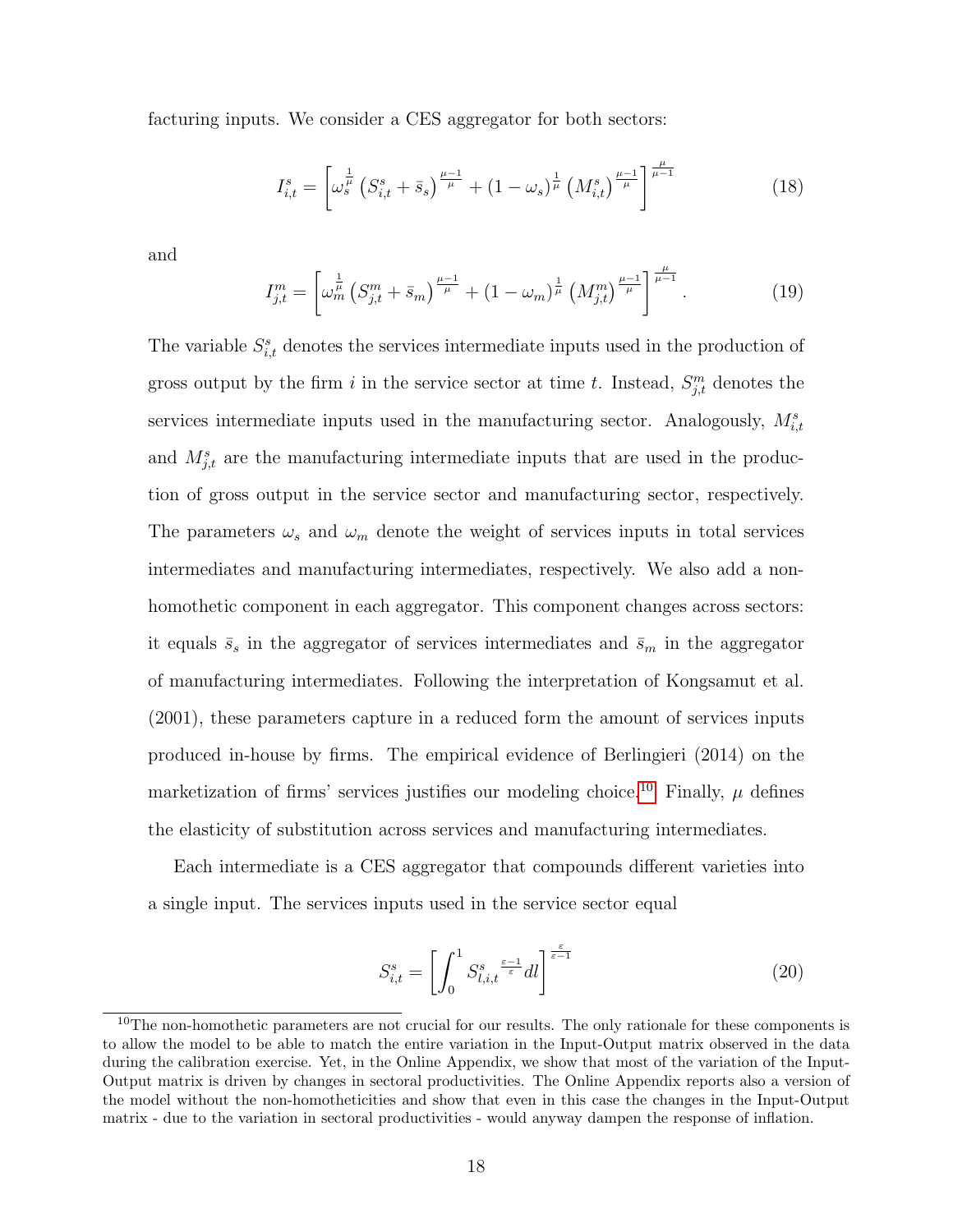where  $S_{l,i,t}^s$  denotes the services inputs produced by the services firm l and used by the services firm i at time t. The services inputs used in the manufacturing sector are

$$
S_{j,t}^m = \left[ \int_0^1 S_{l,j,t}^m \frac{\epsilon - 1}{\epsilon} dl \right]^{\frac{\epsilon}{\epsilon - 1}}.
$$
 (21)

Analogously, we define the manufacturing inputs used in both sectors as

$$
M_{i,t}^s = \left[ \int_0^1 M_{l,i,t}^s \frac{\varepsilon - 1}{\varepsilon} dl \right]^\frac{\varepsilon}{\varepsilon - 1}
$$
 (22)

and

$$
M_{j,t}^m = \left[ \int_0^1 M_{l,j,t}^m \frac{\varepsilon - 1}{\varepsilon} dl \right] \frac{\varepsilon}{\varepsilon - 1} . \tag{23}
$$

In each case, the elasticity of substitution is  $\varepsilon$  as in the aggregator of the different varieties of the final goods.

Equations [\(18\)](#page-17-1) and [\(19\)](#page-17-2) jointly define the Input-Output matrix that links services and manufacturing. As pointed out in the literature, the role of the Input-Output matrix is a crucial ingredient for many reasons. First, it captures quantitatively relevant features of the data (Basu, 1995). Second, it amplifies the persistence of the effects arising from sectoral productivity and monetary policy shocks (Huang and Liu, 2005; Bouakez et al., 2009). Third, it allows monetary policy shocks to generate a positive co-movement in the reaction of sectoral output (Bouakez et al., 2011). Finally, it is an important determinant of the process of the structural change of an economy, which in turn affects the dynamics of key macroeconomic variables (Moro, 2012; Moro, 2015).

As we show in detail in Section [4.1,](#page-23-0) in our environment the Input-Output matrix varies endogenously over time as a function of relative sectoral productivities and the amount of output produced in the economy. As either the manufacturing productivity rises relative to the services productivity or aggregate output increases, the shares of services inputs used in manufacturing and services rise. This endoge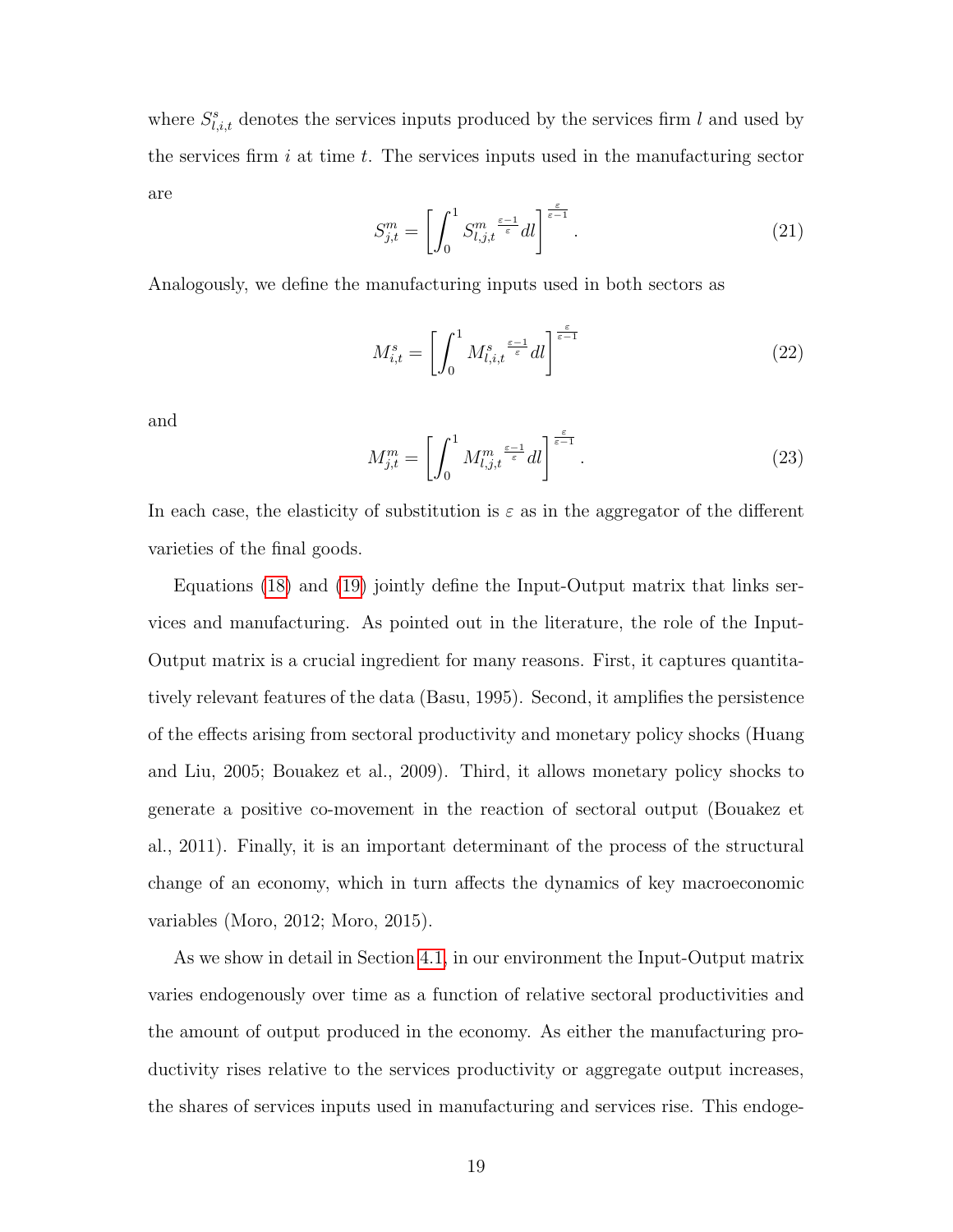nous time-variation in the inter-sectoral network structure pins down the process of services deepening.

Given the production function [\(16\)](#page-16-0) and [\(17\)](#page-16-1), the cost minimization problem of intermediate firms implies the following first-order conditions for the optimal amount of labor to hire and the optimal amount of total intermediate inputs to purchase

$$
N_{i,t}^s = \alpha_s M C_t^s \frac{G_{i,t}^s}{w_t} \tag{24}
$$

$$
I_{i,t}^s = \frac{(1 - \alpha_s) \, MC_t^s G_t^s}{P_t^{Is}} \tag{25}
$$

$$
N_{j,t}^m = \alpha_m M C_t^m \frac{G_{j,t}^m}{w_t} \tag{26}
$$

$$
I_{j,t}^{m} = \frac{(1 - \alpha_m) MC_t^m G_{j,t}^m}{P_t^{I^m}}
$$
\n(27)

where  $MC_t^s$  and  $MC_t^m$  denote the real marginal cost for services and manufacturing intermediate goods producers, respectively. The price of the bundle of services intermediate inputs and the price of the bundle of manufacturing inputs equal respectively

$$
P_t^{I^s} = \left(\omega_s P_t^{s}{}^{1-\mu} + (1-\omega_s) P_t^{m}{}^{1-\mu}\right)^{\frac{1}{1-\mu}}
$$
\n(28)

and

$$
P_t^{I^m} = \left(\omega_m P_t^{s}{}^{1-\mu} + (1-\omega_m) P_t^{m}{}^{1-\mu}\right)^{\frac{1}{1-\mu}}.\tag{29}
$$

Given the intermediates aggregators [\(18\)](#page-17-1) and [\(19\)](#page-17-2), the first-order conditions on the decision between services intermediates and manufacturing intermediates read

$$
S_{i,t}^s = \omega_s \left(\frac{P_t^s}{P_t^{I^s}}\right)^{-\mu} I_{i,t}^s - \bar{s}_s \tag{30}
$$

$$
M_{i,t}^{s} = (1 - \omega_s) \left(\frac{P_t^m}{P_t^{I^s}}\right)^{-\mu} I_{i,t}^{s}
$$
 (31)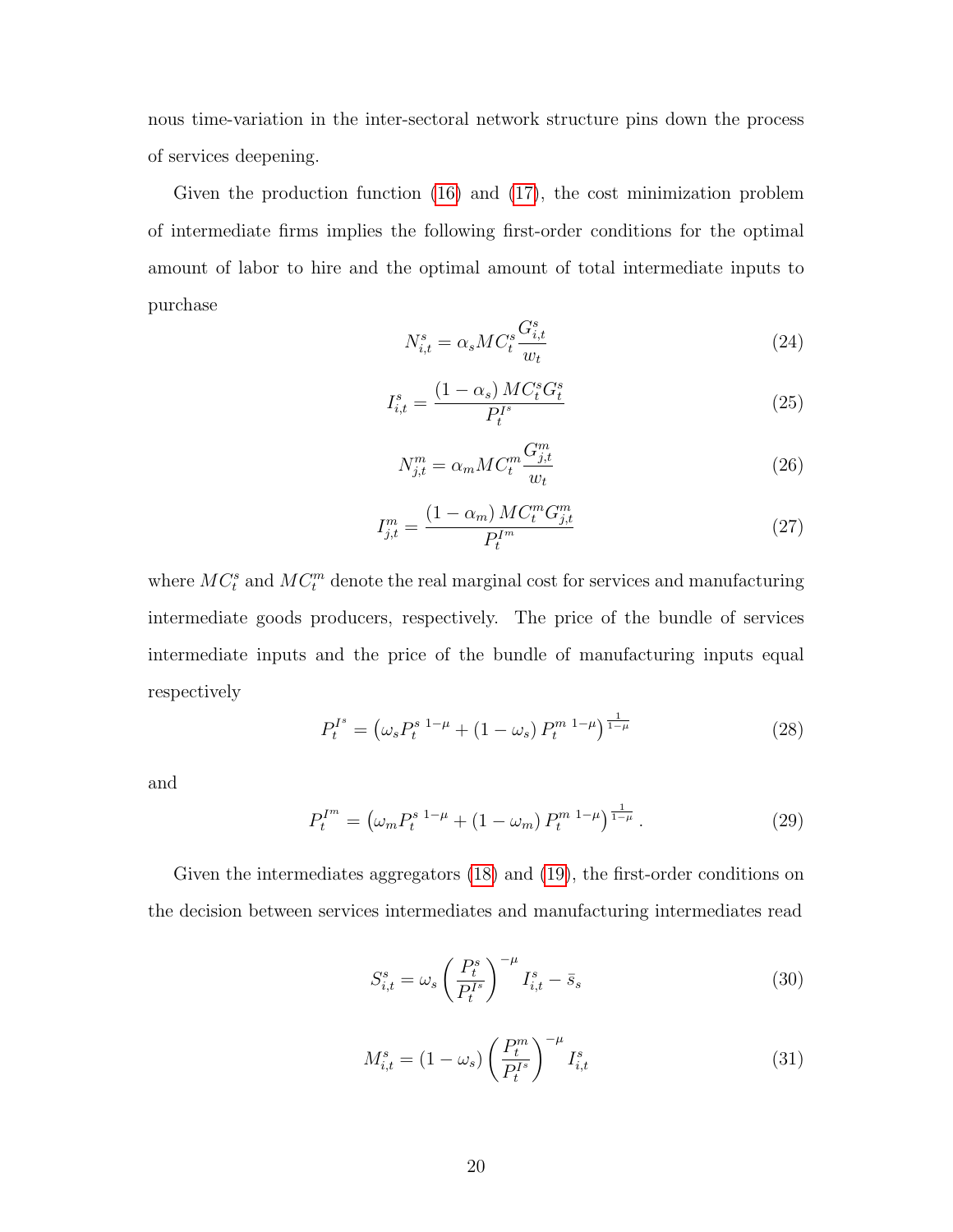$$
S_{j,t}^m = \omega_m \left(\frac{P_t^s}{P_t^{I^m}}\right)^{-\mu} I_{j,t}^m - \bar{s}_m \tag{32}
$$

$$
M_{j,t}^{m} = (1 - \omega_m) \left(\frac{P_t^m}{P_t^{I^m}}\right)^{-\mu} I_{j,t}^{m}.
$$
 (33)

With respect to the price setting, we assume that firms face a Calvo staggered price mechanism. In each period, a fraction  $\phi_s$  of services intermediate goods producers and a fraction  $\phi_m$  of manufacturing intermediate goods producers cannot reset prices, and maintain the price of the previous period. The fractions  $\phi_s$  and  $\phi_m$  are constant over time. Consequently, the optimal price setting problem of an intermediate goods producer in the service sector consists of maximizing the expected discounted stream of real dividends expressed in terms of the price of manufactured goods

$$
\max_{P_{i,t}^s} \mathbb{E}_t \sum_{r=t}^{\infty} \beta^r \phi_s^r \frac{U_{C_{t+r}^s}}{U_{C_t^s}} \frac{\Pi_{i,t+r}^s (P_{i,t}^s)}{P_{t+r}^m} \tag{34}
$$

where  $\Pi_{i,t}^s(P_{i,t}^s)$  denotes the nominal profits of the *i*-th firm in the service sector which sets its price to  $P_{i,t}^s$ :

$$
\Pi_{i,t}^{s}\left(P_{i,t}^{s}\right) = P_{i,t}^{s}G_{i,t}^{s} - W_{t}N_{i,t}^{s} - P_{t}^{s}S_{i,t}^{s} - P_{t}^{m}M_{i,t}^{s}.
$$
\n(35)

Each firm maximizes the expected discounted stream of dividends of keeping in the future the current price  $P_{i,t}^s$  with a probability  $\phi_s$ .

Similarly, an intermediate goods producer in the manufacturing sector maximizes

$$
\max_{P_{j,t}^m} \mathbb{E}_t \sum_{r=t}^{\infty} \beta^r \phi_m^r \frac{U_{C_{t+r}^s}}{U_{C_t^s}} \frac{\Pi_{j,t+r}^m \left(P_{j,t}^m\right)}{P_{t+r}^m} \tag{36}
$$

where  $\Pi_{j,t}^m(P_{j,t}^m)$  denotes the nominal profits

$$
\Pi_{j,t}^{m} \left( P_{j,t}^{m} \right) = P_{j,t}^{m} G_{j,t}^{m} - W_{t} N_{j,t}^{m} - P_{t}^{s} S_{j,t}^{m} - P_{t}^{m} M_{j,t}^{m}.
$$
\n(37)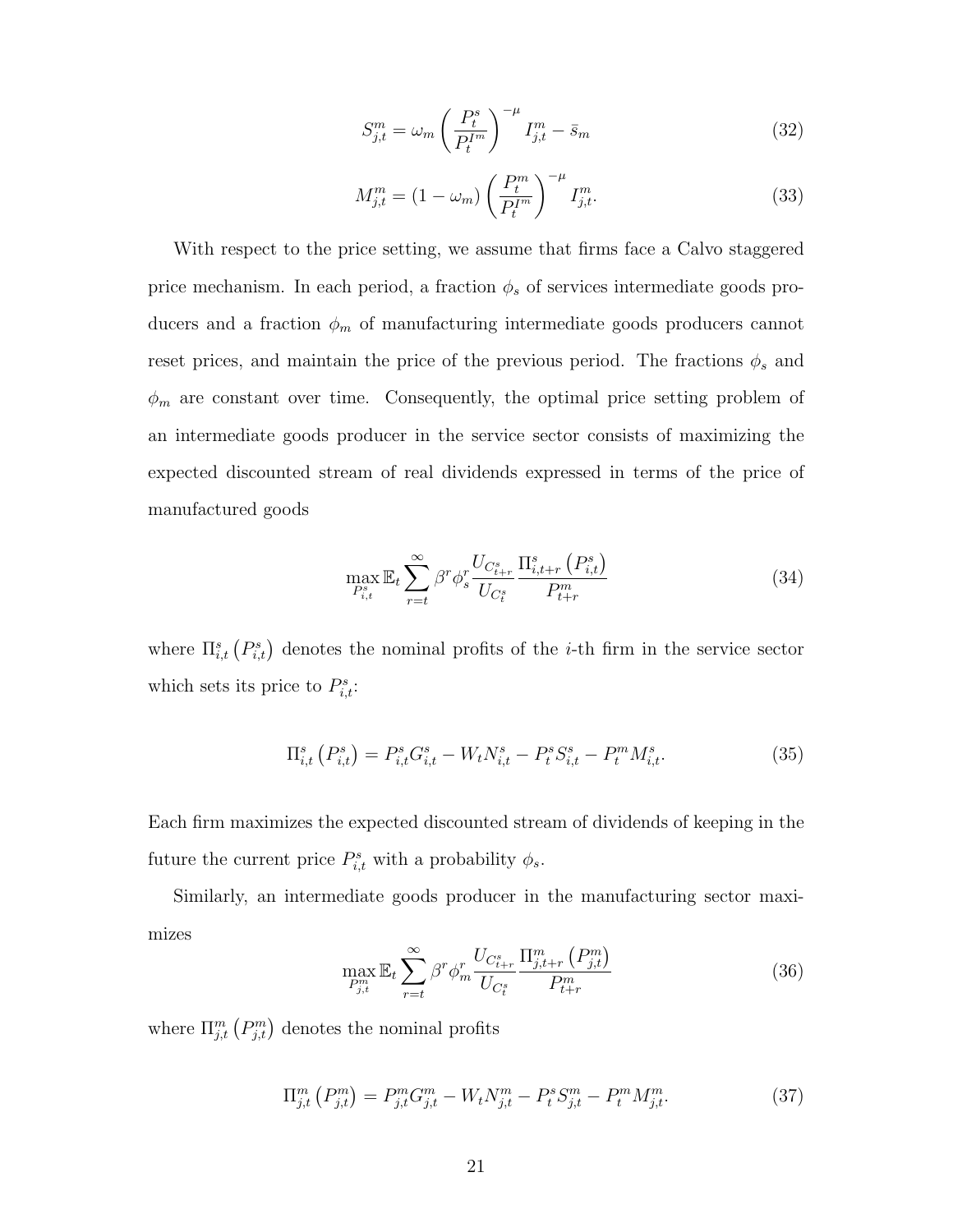Then, the optimal reset price for a services firm  $P_t^{\star,s}$  and the optimal reset price for a manufacturing firm  $P_t^{\star,m}$  $t^{*,m}$  equal respectively

$$
P_{t}^{\star,s} = \frac{\varepsilon}{\varepsilon - 1} \frac{\mathbb{E}_{t} \sum_{r=t}^{\infty} \beta^{r} \phi_{s}^{r} \frac{U_{C_{t+r}^{s}}}{U_{C_{t}^{s}} P_{t+r}^{m}} (P_{t+r}^{s})^{\varepsilon} (Y_{t+r}^{s} + S_{t+r}^{s} + S_{t+r}^{m})}{\mathbb{E}_{t} \sum_{r=t}^{\infty} \beta^{r} \phi_{s}^{r} \frac{U_{C_{t+r}^{s}}}{U_{C_{t}^{s}}} (P_{t+r}^{s})^{\varepsilon} (Y_{t+r}^{s} + S_{t+r}^{s} + S_{t+r}^{m})}
$$

and

$$
P_{t}^{\star,m} = \frac{\varepsilon}{\varepsilon - 1} \frac{\mathbb{E}_{t} \sum_{r=t}^{\infty} \beta^{r} \phi_{m}^{r} \frac{U_{C_{t+r}^{s}}}{U_{C_{t}^{s}}}\frac{\lambda_{t+r}^{m}}{P_{t+r}^{m}} \left(P_{t+r}^{m}\right)^{\varepsilon} \left(Y_{t+r}^{m} + M_{t+r}^{s} + M_{t+r}^{m}\right)}{\mathbb{E}_{t} \sum_{r=t}^{\infty} \beta^{r} \phi_{m}^{r} \frac{U_{C_{t+r}^{s}}}{U_{C_{t}^{s}}}\left(P_{t+r}^{m}\right)^{\varepsilon} \left(Y_{t+r}^{m} + M_{t+r}^{s} + M_{t+r}^{m}\right)}.
$$

The Calvo friction together with the optimal price setting conditions derived above imply that sectoral prices evolve as

$$
P_t^s = \left[ \left( 1 - \phi_s \right) \left( P_t^{\star, s} \right)^{1 - \varepsilon} + \phi_s \left( P_{t-1}^s \right)^{1 - \varepsilon} \right]^{\frac{1}{1 - \varepsilon}},\tag{38}
$$

and

$$
P_t^m = \left[ \left( 1 - \phi_m \right) \left( P_t^{\star,m} \right)^{1-\varepsilon} + \phi_m \left( P_{t-1}^m \right)^{1-\varepsilon} \right]^{\frac{1}{1-\varepsilon}}. \tag{39}
$$

# 3.4 Closing the Model

In any time period, the aggregate nominal GDP equals the sum of the nominal services value added and the nominal manufacturing value added, that is

$$
P_t Y_t = P_t^s Y_t^s + P_t^m Y_t^m. \tag{40}
$$

To compute the series of real GDP we follow the same definition used by NIPA. We set the real aggregate GDP by fixing constant base year-prices. In particular, we normalize the base-year prices to one, such that the aggregate real GDP reads

$$
Y_t = \bar{P}^s Y_t^s + \bar{P}^m Y_t^m = Y_t^s + Y_t^m. \tag{41}
$$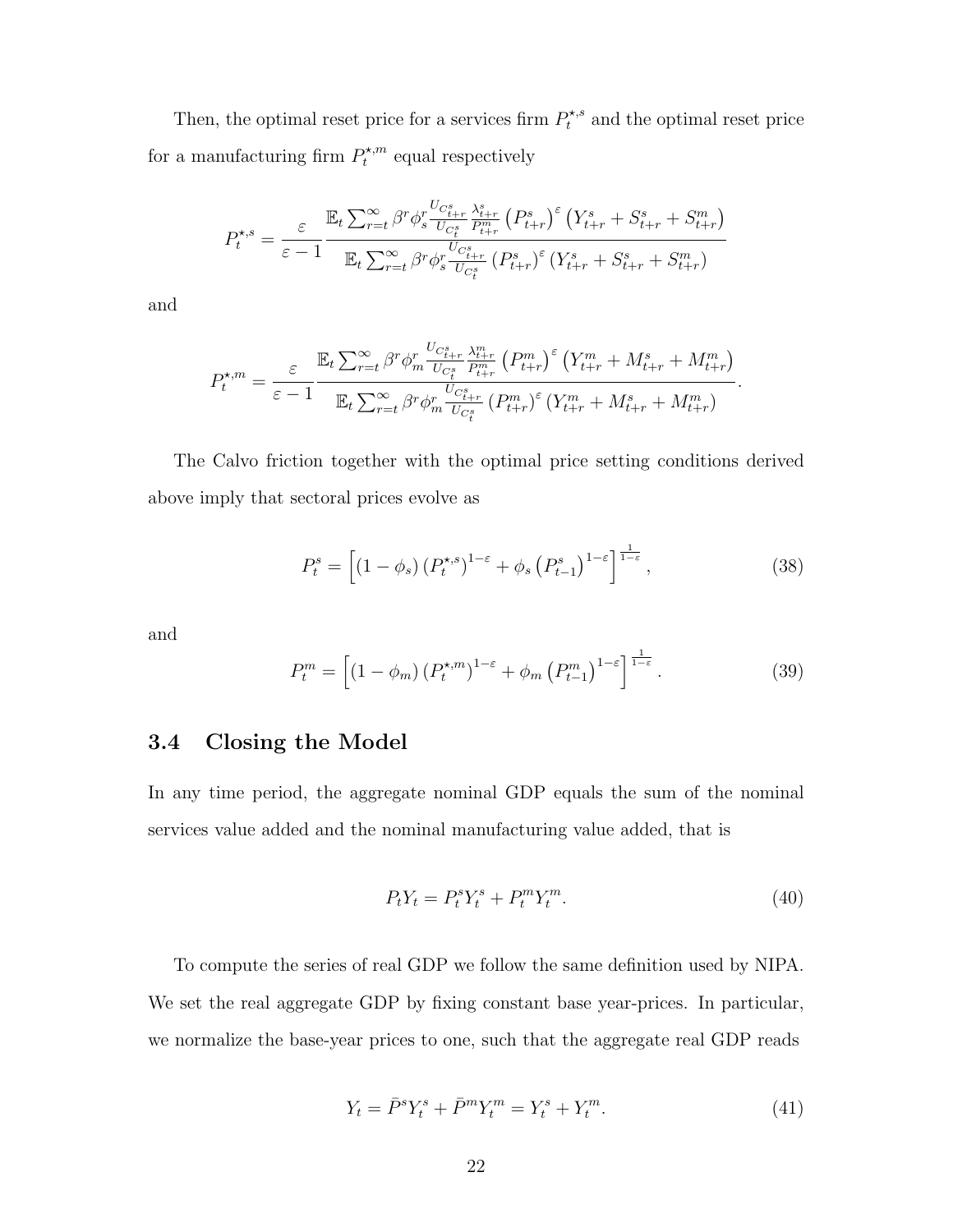The aggregate price level is then derived as a GDP deflator, obtained by computing the ratio of nominal GDP to real GDP

$$
P_t = \frac{P_t^s Y_t^s + P_t^m Y_t^m}{Y_t} \tag{42}
$$

so that the aggregate inflation rate equals  $1 + \pi_t = \frac{P_t}{P_t}$  $\frac{P_t}{P_{t-1}}$ .

To close the model, we define the Taylor rule as

$$
\frac{1+i_t}{1+\overline{i}} = \left(\frac{1+i_{t-1}}{1+\overline{i}}\right)^{\rho_i} \left[ (1+\pi_t)^{\phi_\pi} (x_t)^{\phi_y} \right]^{1-\rho_i} \exp\left(\epsilon_t^r\right) \tag{43}
$$

where  $x_t$  defines the output gap, that is  $x_t = \log \left( \frac{Y_t}{Y_t^{FL}} \right)$  $Y_t^{FLEX}$ ), where  $Y_t^{FLEX}$  is real GDP of the economy with fully flexible prices,  $\overline{i}$  denotes the steady-state interest rate,  $\rho_i$  captures the degree of the inertia in the nominal interest rate,  $\phi_{\pi}$  and  $\phi_y$  define the elasticity at which monetary authorities adjust the interest rate to movements in the current inflation rate and output gap, respectively, and  $\epsilon_t^r$  is an IID monetary policy shock such that  $\epsilon_t^r \sim IID N(0, \sigma_{\epsilon^r})$ .

Finally, in a symmetric equilibrium the market-clearing conditions for final services and final manufactured goods are

$$
C_t^s = Y_t^s = \left[ \int_0^1 Y_{i,t}^{s} \frac{\epsilon - 1}{\epsilon} \, dt \right]^{\frac{\epsilon}{\epsilon - 1}}
$$

and

$$
C_t^m = Y_t^m = \left[ \int_0^1 Y_{j,t}^{m \frac{\varepsilon - 1}{\varepsilon}} d j \right]^{\frac{\varepsilon}{\varepsilon - 1}}.
$$

The market-clearing conditions for the intermediate firms posit that gross output should be allocated between the intermediate inputs provided to either sector and the different varieties of final goods provided to the final good firms, that is

$$
\int_0^1 G_{i,t}^s \, di = \int_0^1 S_{i,t}^s \, di + \int_0^1 S_{j,t}^m \, dj + \int_0^1 Y_{i,t}^s \, di
$$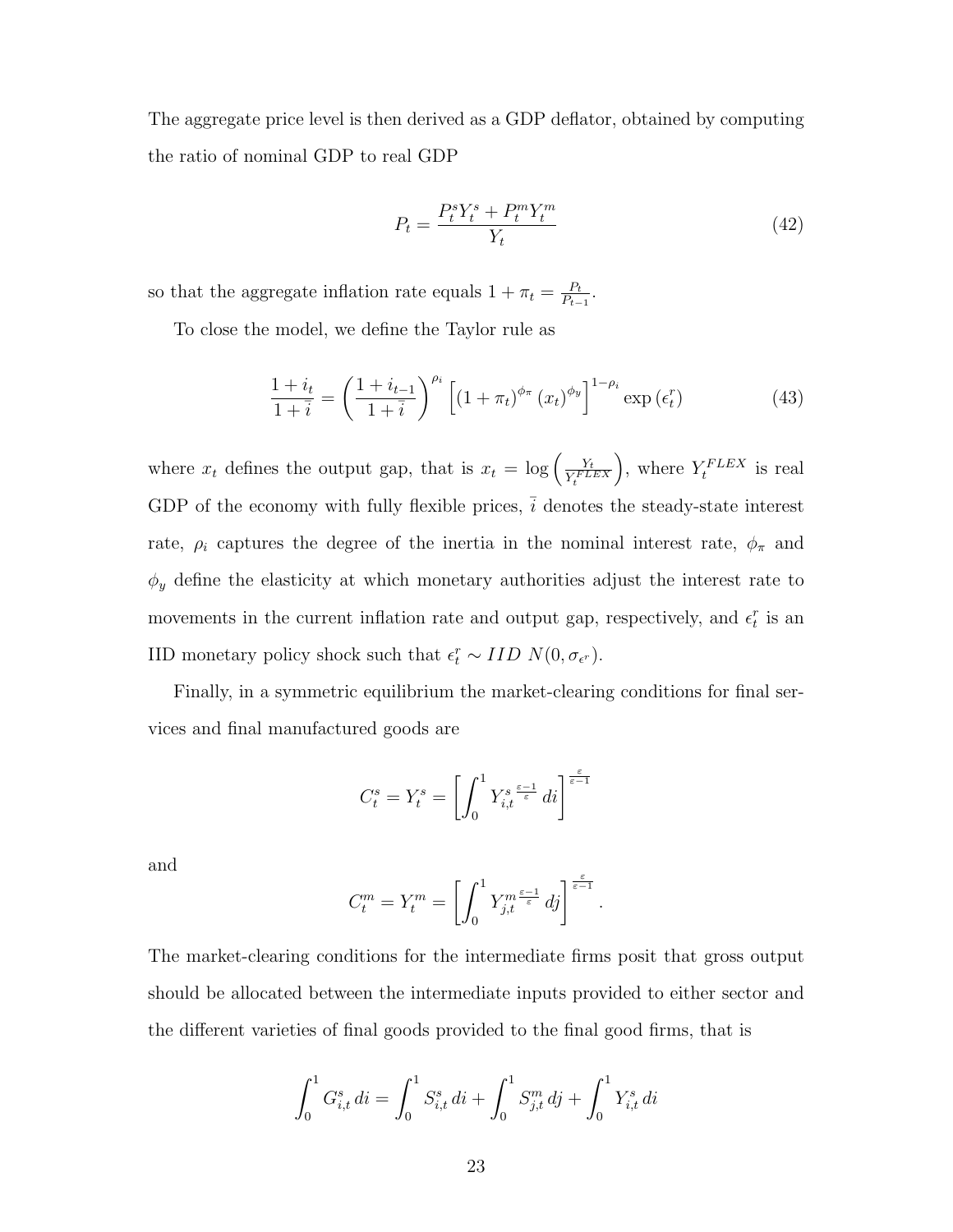and

$$
\int_0^1 G_{j,t}^m \, dj = \int_0^1 M_{i,t}^s \, di + \int_0^1 M_{j,t}^m \, dj + \int_0^1 Y_{j,t}^m \, dj.
$$

The last market-clearing condition refers to the labor market, and states that the total labor supplied by the households equals the sum of the amount of labor demanded by the service sector and the manufacturing sector,

$$
N_t = N_t^s + N_t^m = \int_0^1 N_{i,t}^s \, di + \int_0^1 N_{j,t}^m \, dj.
$$

This market-clearing condition assumes that labor can freely relocate across sectors.

# 4 Workings of the Model

## <span id="page-23-0"></span>4.1 A Characterization of Services Deepening

We propose a mechanism that generates an endogenous variation of the Input-Output matrix through two channels:

- (i) a Baumol (1967) cost disease channel that raises the share of services inputs when the relative productivity of manufacturing rises, as in Ngai and Pissarides (2007);
- (ii) the non-homotheticities in the intermediate aggregators, which raise the share of services inputs when output increases.

In this Section, we characterize analytically the process of services deepening. For ease of exposition we make the following assumptions:  $(i)$  the weight given to services inputs in the CES aggregator of intermediates is the same across sectors, that is,  $\omega_s = \omega_m = \omega$ ; *(ii)* the gross output of both sectors is just a function of productivities and intermediate inputs, that is,  $\alpha_s = \alpha_m = 0$ . Given these assumptions, in the steady-state the shares of services inputs in services and manufacturing equal respectively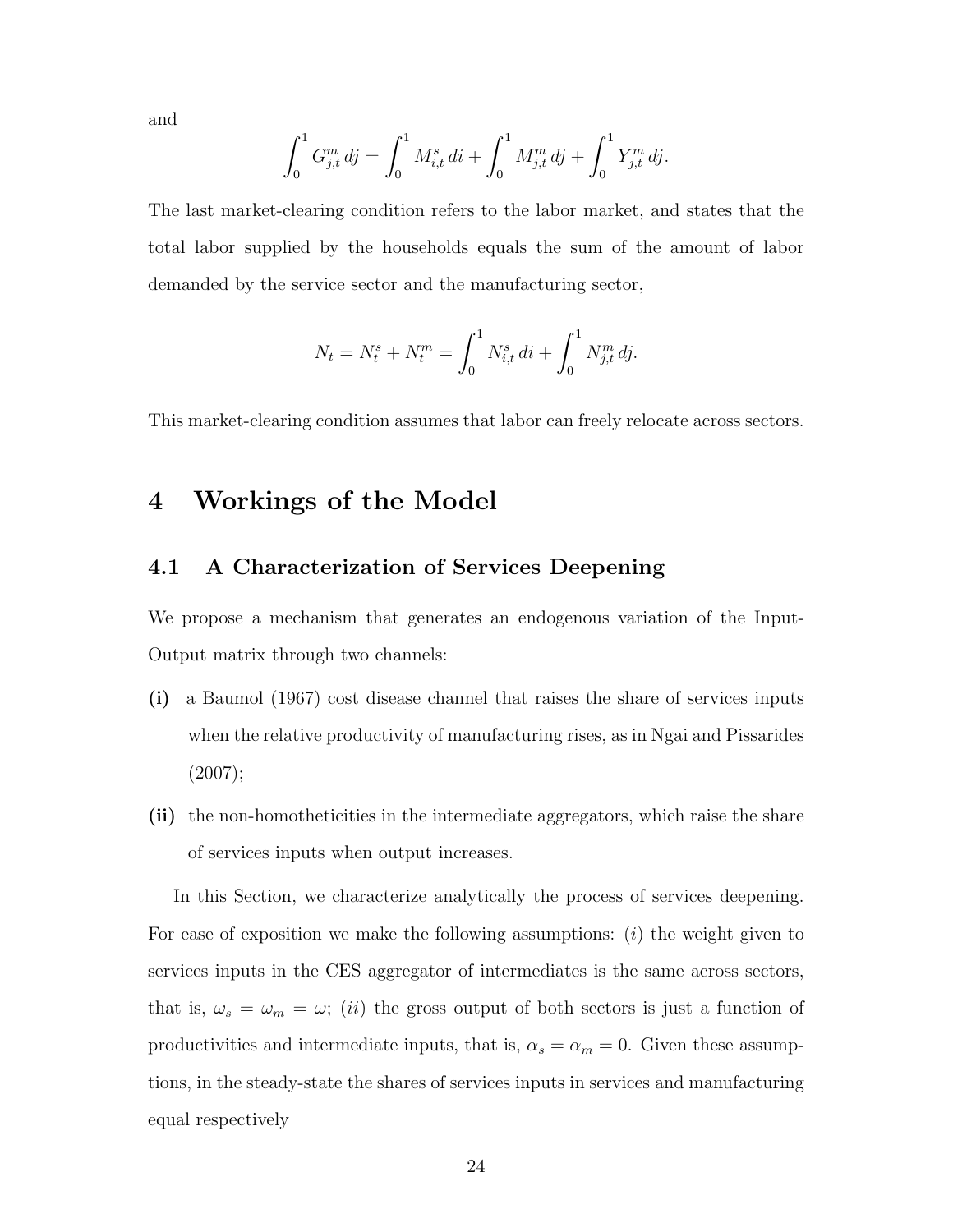<span id="page-24-0"></span>
$$
\frac{P^s S^s}{P^{I^s} I^s} = \frac{\omega Z^{1-\mu}}{\omega Z^{1-\mu} + (1-\omega)} - \frac{\bar{s}_s}{A^s} \left(\omega + \frac{1-\omega}{Z^{1-\mu}}\right)
$$
(44)

and

<span id="page-24-1"></span>
$$
\frac{P^s S^m}{P^{I^m} I^m} = \frac{\omega Z^{1-\mu}}{\omega Z^{1-\mu} + (1-\omega)} - \frac{\bar{s}_m}{A^m} \left(\omega + \frac{1-\omega}{Z^{1-\mu}}\right)
$$
(45)

where  $Z = A^m/A^s$  denotes the relative productivity of manufacturing. Equations [\(44\)](#page-24-0) and [\(45\)](#page-24-1) show that the shares of services inputs in both sector depend on two components. The first one highlights the contribution of the Baumol disease channel and the second one captures the variation due to the non-homothetic components.

First, let us abstract from the non-homothetic components by setting  $\bar{s}_s=\bar{s}_m=$ 0. In this case, the shares of services inputs are the same across sectors and depend on the weight of services inputs in the CES aggregators  $\omega$ , the relative productivity of manufacturing Z, and the elasticity of substitution between services inputs and manufacturing inputs  $\mu$ . As long as manufacturing and services intermediates are relatively poor substitutes (i.e.,  $\mu < 1$ ), an increase in the relative productivity of manufacturing raises the share of services inputs:

$$
\frac{\partial \left(\frac{P^s S^s}{P^{I^s} I^s}\right)}{\partial Z} = \frac{\partial \left(\frac{P^s S^m}{P^{I^m} I^m}\right)}{\partial Z} = \frac{\partial \left(\frac{\omega Z^{1-\mu}}{\omega Z^{1-\mu} + (1-\omega)}\right)}{\partial Z} > 0.
$$

This derivative captures the Baumol cost disease channel, according to which relative productivities affect the sectoral allocation of inputs by changing the relative price across sectors. The services share increases with the relative productivity Z only if  $\mu < 1$ . Although there is no estimate of  $\mu$ , the literature has extensively documented that the analogous elasticity in the consumption bundle of the households is well below unity. Duarte and Restuccia (2010) consider an elasticity of substitution of 0.8 while Herrendorf et al. (2013) estimate a value as low as 0.002. We conjecture that also manufacturing inputs and services inputs are weak substitutes because firms cannot easily replace a consultant with some manufacturing goods.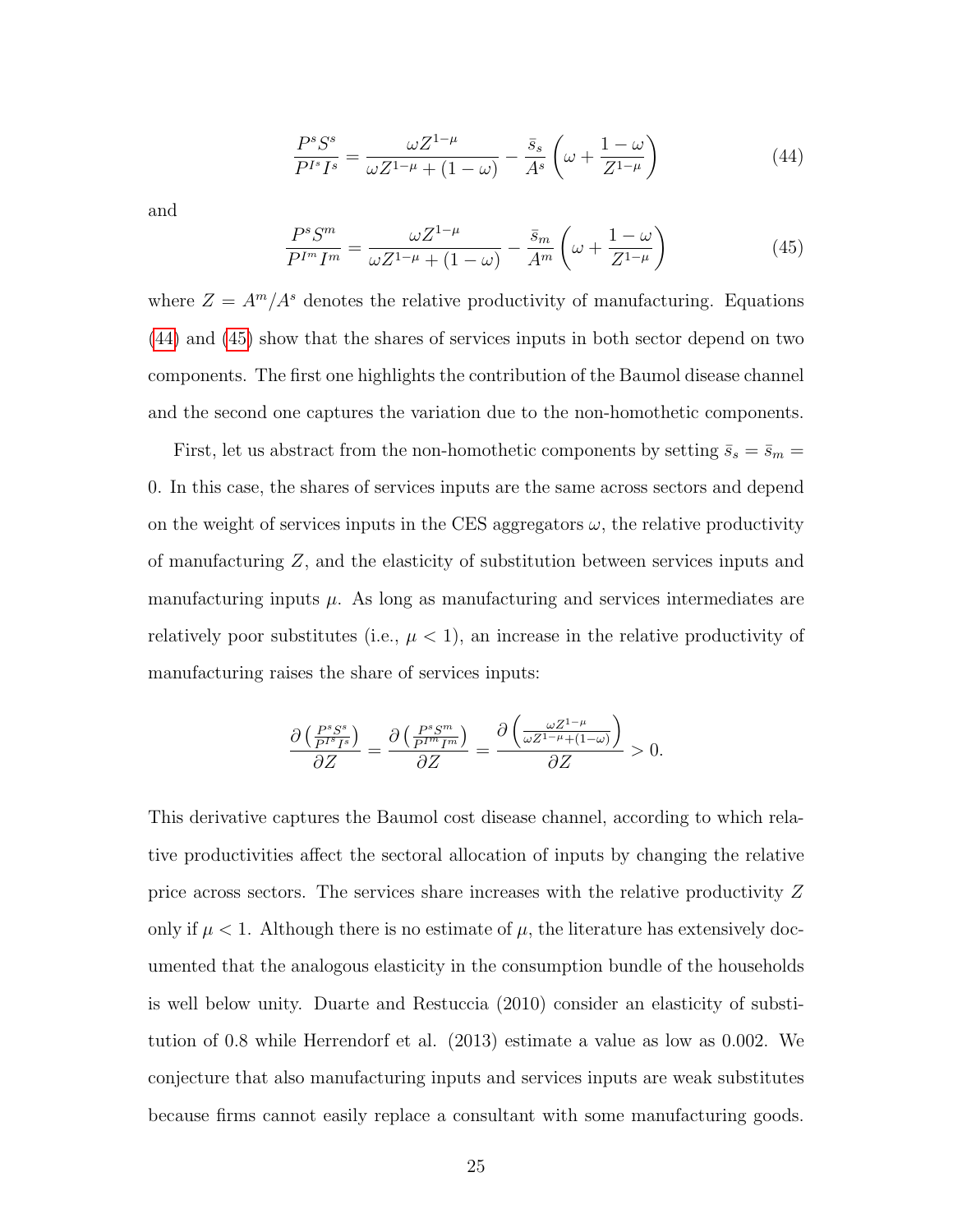Hence, we think that the empirically relevant value of the elasticity of substitutions between services and manufacturing inputs is  $\mu < 1$ .

Now let us abstract from the changes in relative productivities by setting  $Z = 1$ , such that  $A^s = A^m = A$ . In this case, the share of services inputs in services equals

$$
\frac{P^s S^s}{P^{I^s} I^s} = \omega - \frac{\bar{s}_s}{A}
$$

and the share of services inputs in manufacturing equals

$$
\frac{P^s S^m}{P^{I^m} I^m} = \omega - \frac{\bar{s}_m}{A}.
$$

These conditions posit that the shares of services inputs in both sectors are inversely related to the non-homothetic components  $\bar{s}_s$  and  $\bar{s}_m$ . Nevertheless, when productivity rises, the negative contribution of the non-homothetic components vanishes over time. In this way, an increase in output leads to a switch towards services inputs even in the absence of movements in the relative productivities.

### 4.2 The Role of Sectoral Productivities

Our mechanism hinges on the exogenous trends in sectoral productivities. As the productivity of manufacturing grows faster than the productivity of services, as it happens in the data, then the Input-Output matrix undergoes an endogenous process of sectoral reallocation towards services intermediate inputs. In this Section, we propose a simple numerical illustration of the effects of the changes in sectoral productivities on both the sectoral reallocation of intermediate inputs and the transmission of monetary policy.

The Panels (a) and (b) of Figure [5](#page-27-0) report the model implications on the services share of intermediate inputs used by the service sector and the services share of intermediate inputs used by the manufacturing sector as a function of the relative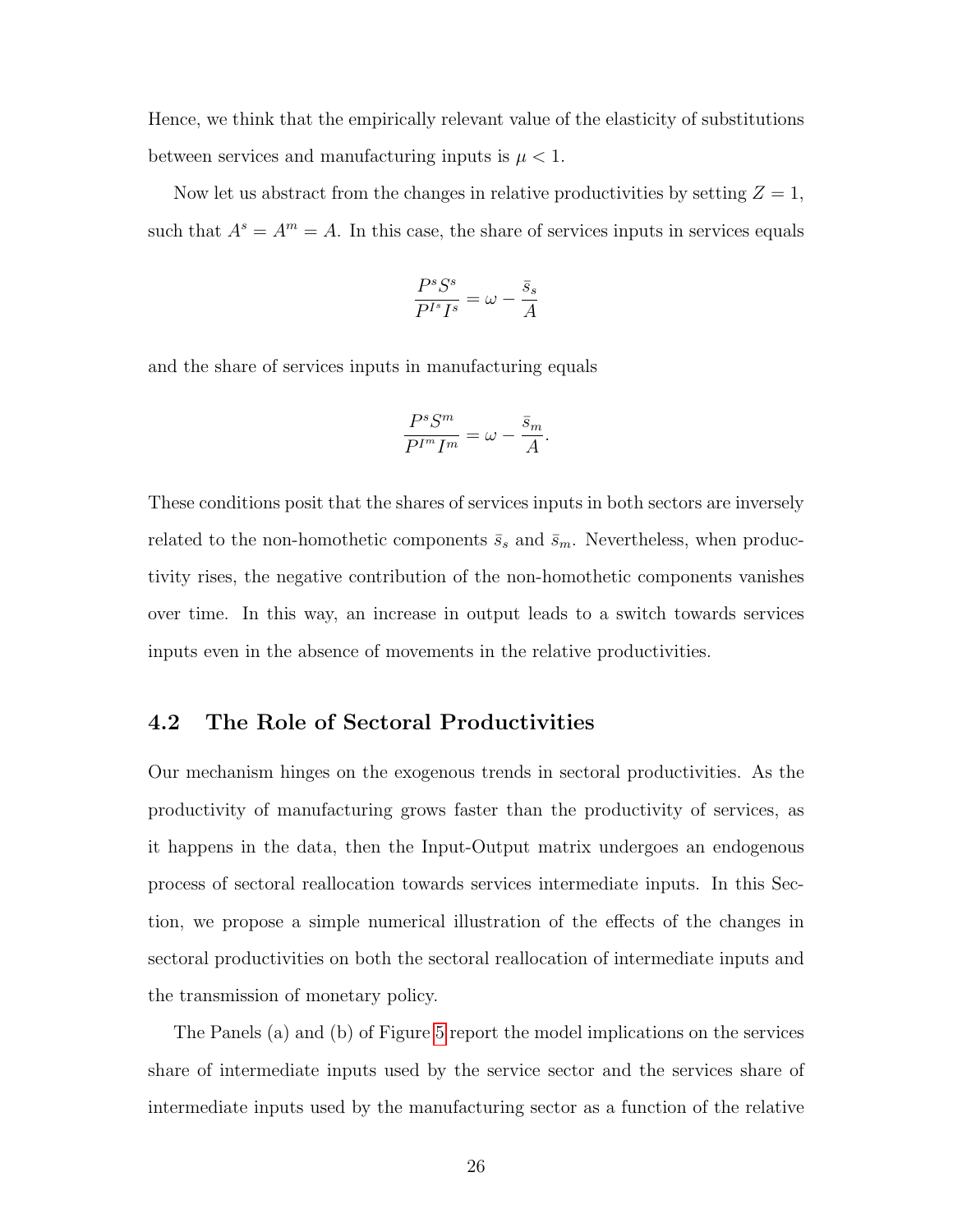sectoral productivity, measured as the ratio between the productivity of manufacturing over the productivity of services. Hence, the relative sectoral productivity rises when the productivity of manufacturing increases more than the productivity of services. To highlight the role of the CES intermediate aggregator for the endogenous variation of the Input-Output matrix, in each Panel we show the predictions of both the benchmark model and a counterfactual model without services deepening, in which the intermediate aggregator is a Cobb-Douglas function.

Consistently with the previous analytical characterization of services deepening, Panels (a) and (b) show that the services share of intermediate inputs in either sector rises with the relative sectoral productivity. In the case we consider a Cobb-Douglas aggregator for the intermediate inputs (i.e., when  $\mu = 1$ ), then the process of services deepening is shut down and the sectoral shares of the Input-Output matrix are constant over time, independently of the level of sectoral productivities.

What are the implications of the changes in sectoral productivities for the transmission of monetary policy? Panels (c) and (d) report the responses of services inflation and manufacturing inflation to a monetary policy shock as a function of the relative sectoral productivity. In the model with services deepening, the rise in the relative sectoral productivity dampens the response of both services inflation and manufacturing inflation to a monetary policy shock. Instead, when we shut down the services deepening, the responses of sectoral inflation rates hardly change.<sup>[11](#page-26-0)</sup>

How does the services deepening affect the dynamics of sectoral inflation rates? Panels (e) and (f) show the responses of services marginal costs and manufacturing marginal costs to a monetary policy shock as a function of the relative sectoral productivity. The figures show that the rise in the relative sectoral productivity

<span id="page-26-0"></span><sup>&</sup>lt;sup>11</sup>As the model without services deepening still features a structural transformation that shifts the sectoral shares of value added, the rise of services value added alters the degree of strategic complementarities across sectors and changes the responses of sectoral inflation rates. Yet, these changes are very small. In the following Section, we show that indeed the strategic complementarities channel of structural transformation is quantitatively negligible.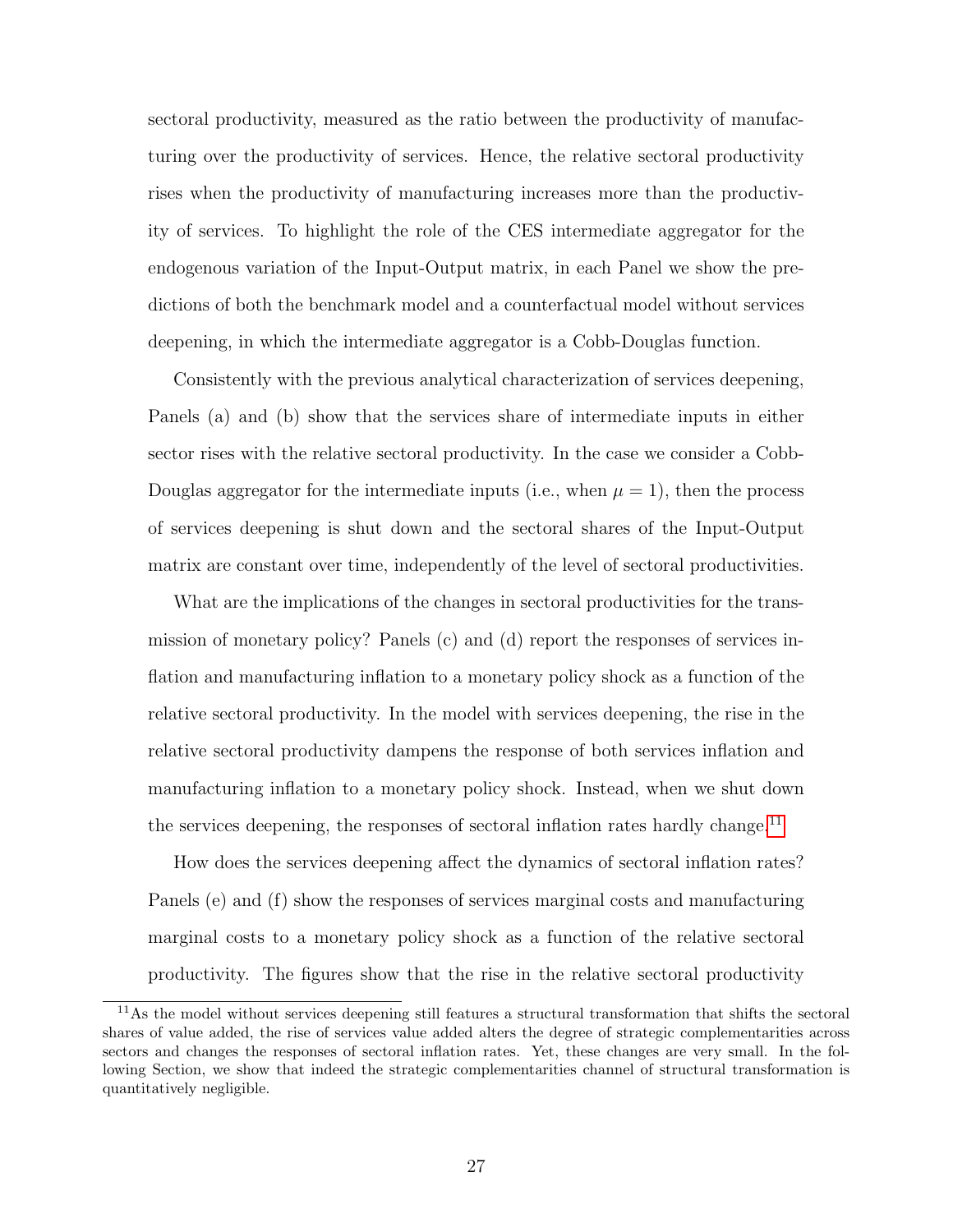

Figure 5: Relative Sectoral Productivity and the Response to Monetary Policy Shocks.

<span id="page-27-0"></span>Note: Panel (a) plots the model prediction on the share of services intermediate inputs used by the service sector as a function of the relative sectoral productivity, measured as the ratio between the productivity of manufacturing over the productivity of services. Panel (b) plots the model prediction on the share of services intermediate inputs used by the manufacturing sector as a function of the relative sectoral productivity. Panel (c) plots the model prediction on the response response of services inflation to an expansionary monetary policy shock as a function of the relative sectoral productivity. Panel (d) plots the model prediction on the response response of manufacturing inflation to an expansionary monetary policy shock as a function of the relative sectoral productivity. Panel (e) plots the model prediction on the response response of services marginal costs to an expansionary monetary policy shock as a function of the relative sectoral productivity. Panel (f) plots the model prediction on the response response of manufacturing marginal costs to an expansionary monetary policy shock as a function of the relative sectoral productivity. In each Panel, the continuous line indicates the predictions of a model with services deepening, whereas the dashed line indicates the predictions of a model without services deepening.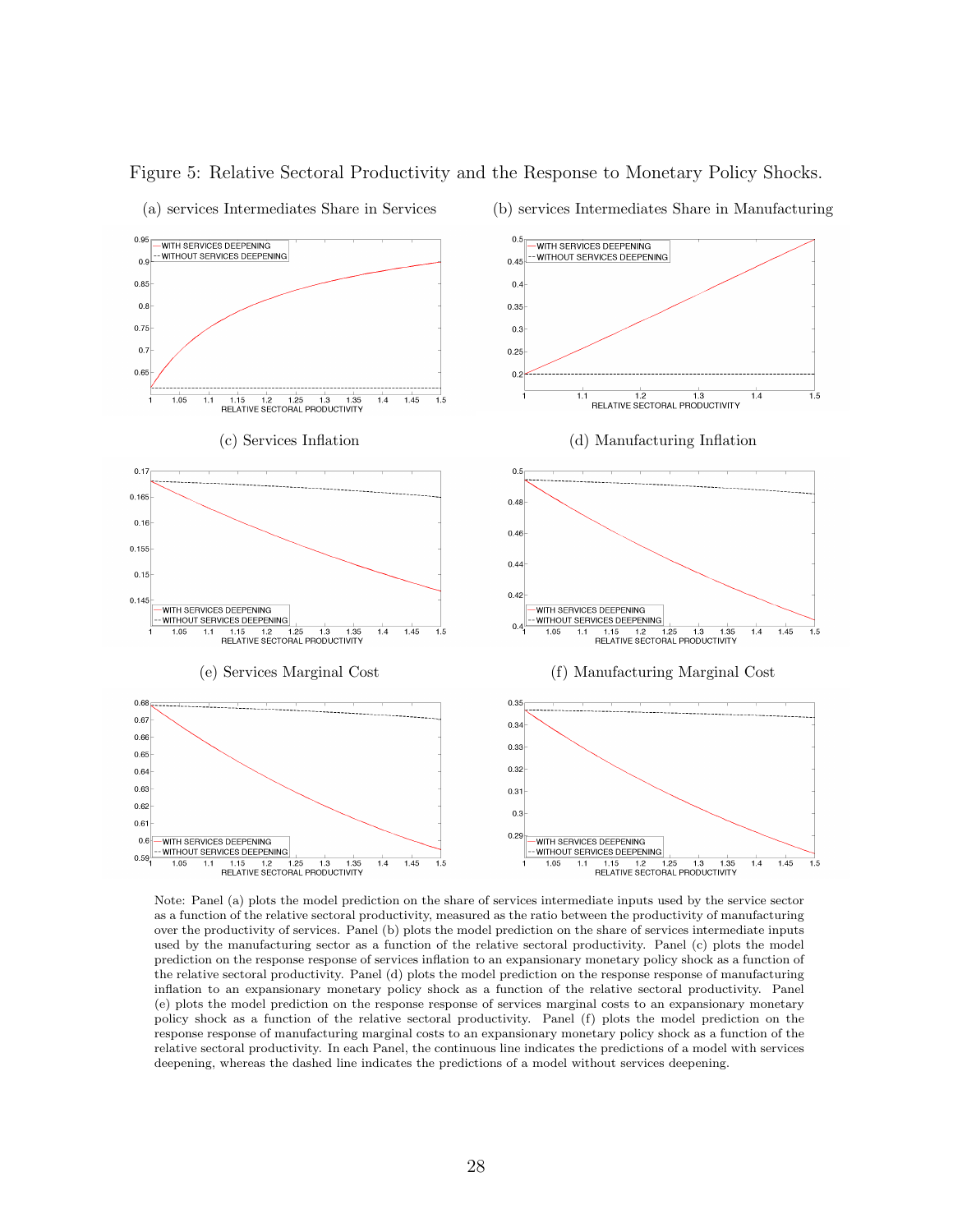curbs substantially the responsiveness of sectoral marginal costs to a monetary policy shock. Again, without services deepening the behavior of the marginal costs barely change. These plots highlight that services deepening propagates through a marginal cost channel that alters the dynamics of each sectoral price. As both sectors increase the use of services inputs, marginal costs become stickier and less responsive to shocks. Then, the changes in the dynamics of marginal costs spill over to the behavior of sectoral prices.

Figure [6](#page-28-0) plots the response of aggregate inflation to a monetary policy shock for different values of the relative sectoral productivity. As the relative productivity rises, the increase in the services share of intermediate inputs dampens the responsiveness of aggregate inflation.

<span id="page-28-0"></span>



gregate inflation to an expansionary monetary policy shock as a function of the relative sectoral productivity. The continuous line indicates the predictions of a model with services deepening, whereas the dashed line indicates the predictions of a model without services deepening.

Nevertheless, when we shut down the changes in the Input-Output matrix, the model still experiences a reduction in the responsiveness of aggregation inflation, even though to a lesser extent. Indeed, also in the absence of services deepening, the model features a structural transformation in value added shares, which shifts the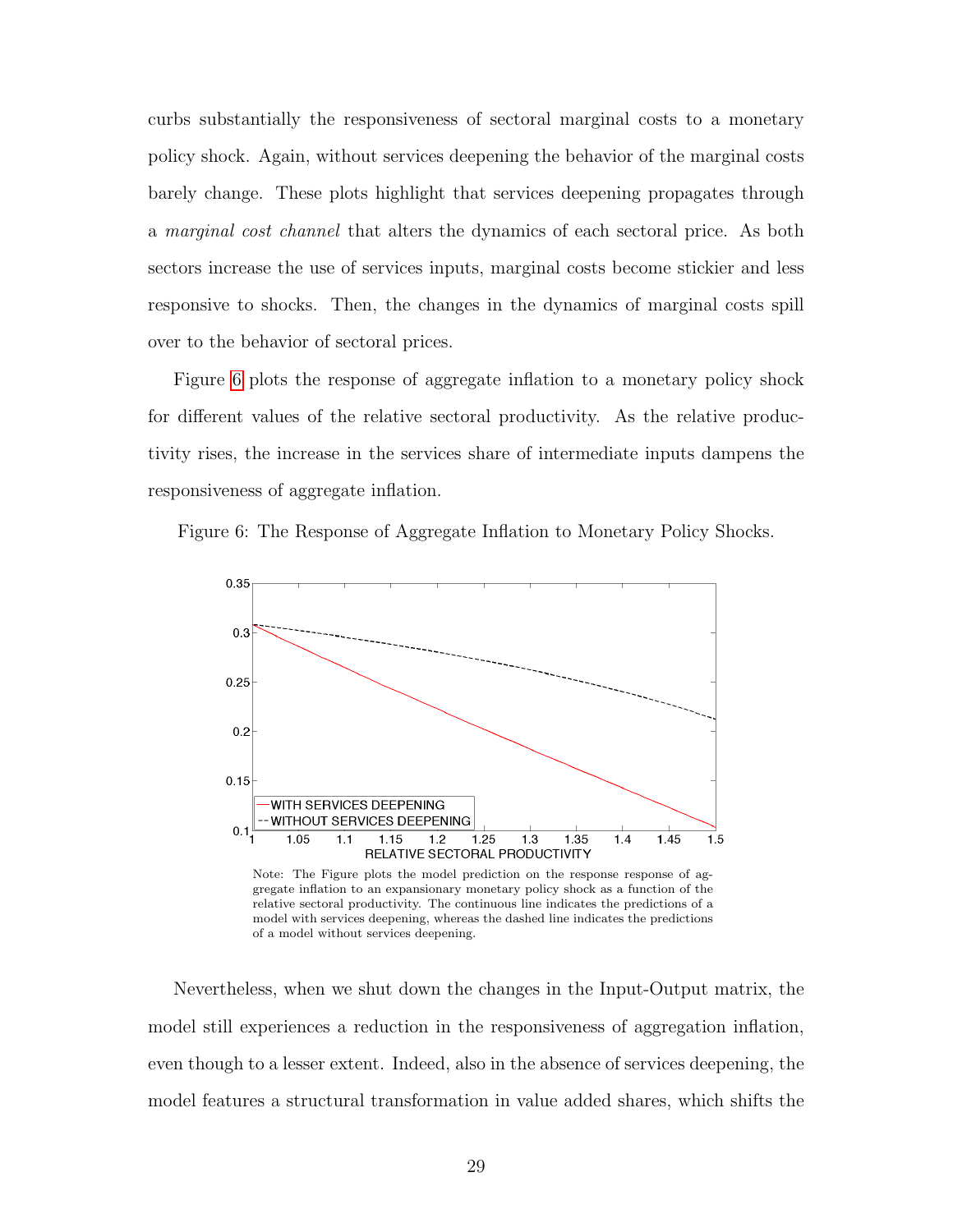economic activity towards services, that is the sector with the highest degree of price rigidity and the lowest responsiveness to monetary policy shocks. Consequently, the rise of services value added raises the stickiness of aggregate inflation, which then becomes less responsive to monetary policy shocks. This result points out that the sectoral reallocation in value added affects the transmission of monetary policy through a composition channel, which raises the relative importance of the sector with the highest degree of price rigidity in the economy, without altering the behavior of each individual sectoral inflation rate.

Overall we find that services deepening alters the transmission of monetary policy through a marginal cost channel. This novel channel adds to the literature on multi-sector New Keynesian models, that studies the link between the sectoral composition of the economy and the dynamics of inflation (Carvalho, 2006; Bouakez et al., 2009, 2011, 2014; Nakamura and Steinsson, 2010; Imbs et al., 2011; Pasten et al., 2016). This strand of the literature shows that modeling the heterogeneity in the sectoral composition of value added is crucial to understand the properties of aggregate inflation. Instead, we highlight that modeling the heterogeneity in the sectoral composition of intermediate inputs is crucial to understand not only the dynamics of aggregate inflation, but also the dynamics of sectoral inflation rates. The next Section quantifies the importance of the marginal cost channel of services deepening.

# 5 Quantitative Analysis

## 5.1 Calibration

In the calibration exercise, we group the parameters of the model in two sets. The first set of parameters is calibrated as in standard New Keynesian models, with the unique difference that we consider two inter-connected sectors. The second set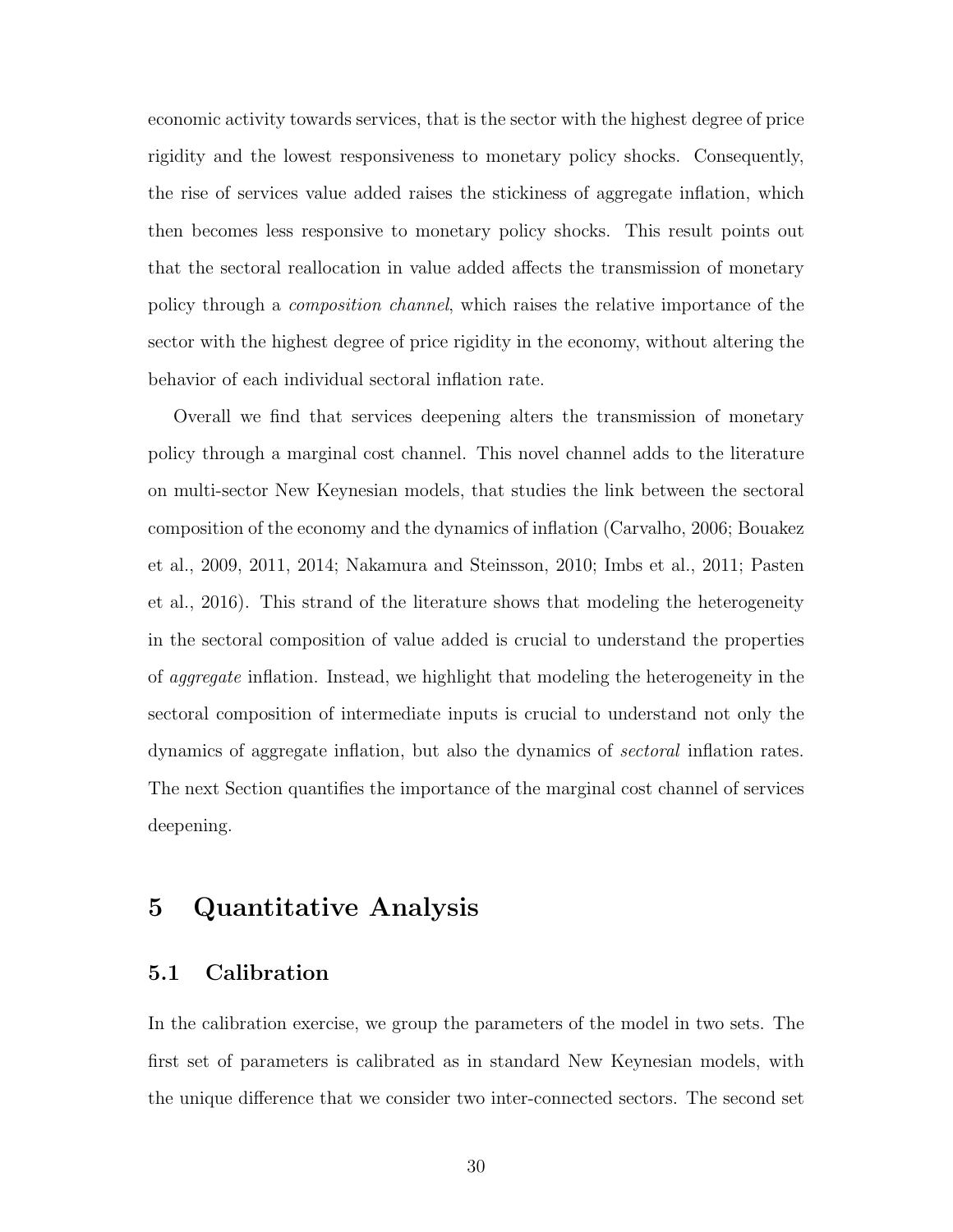of parameters is calibrated to match the changes in the sectoral composition of intermediate inputs experienced by the U.S. economy from 1947 to 2005. In this way, the model can fully account for the process services deepening observed in the U.S. economy over the last six decades. In all the exercises, we fix one period of the model to coincide with a quarter.

Table [3](#page-31-0) reports the values of the first set of parameters. We choose the parameters of the utility function such that the inverse of the elasticity of intertemporal substitution is  $\sigma = 2$  and the inverse of the Frisch elasticity is  $\gamma = 1$ , which are standard values in the literature. The relative disutility of labor is set to  $\psi = 15.7828$ to match a steady-state labor of  $\overline{N} = 0.33$ . We set the time discount parameter to  $\beta = 0.995$  to have a steady-state annual inflation rate of 2%. We set the elasticity of substitution between services and manufacturing in consumption to  $\nu = 0.4$ . Although this value is slightly lower than the 0.8 used in Duarte and Restuccia (2007), our choice is anyway much higher than the value of  $\nu = 0.002$  that Herrendorf et al. (2013) find in consumption expenditure data. We set the elasticity of substitution between services and manufacturing inputs as  $\mu = 0.4$  to equalize the elasticity of substitution on the consumption side.

To set the depreciation rate of the manufactured good, first we consider the fact that from 1947 to 2005 around 60% of the manufactured goods were durable while the remaining 40% were non-durable. These shares are rather constant over time. We weight the depreciation rates of durables and non-durables with their shares in total manufacturing and find that the implied average quarterly depreciation rate of manufactured goods equals  $\delta = 0.154$ .

The adjustment cost parameter is calibrated to match the relative contemporaneous response of manufacturing output with respect to services output to a monetary policy shock. To do so, we run a SVAR model with services inflation, services output, manufacturing inflation, manufacturing output, and nominal interest rates.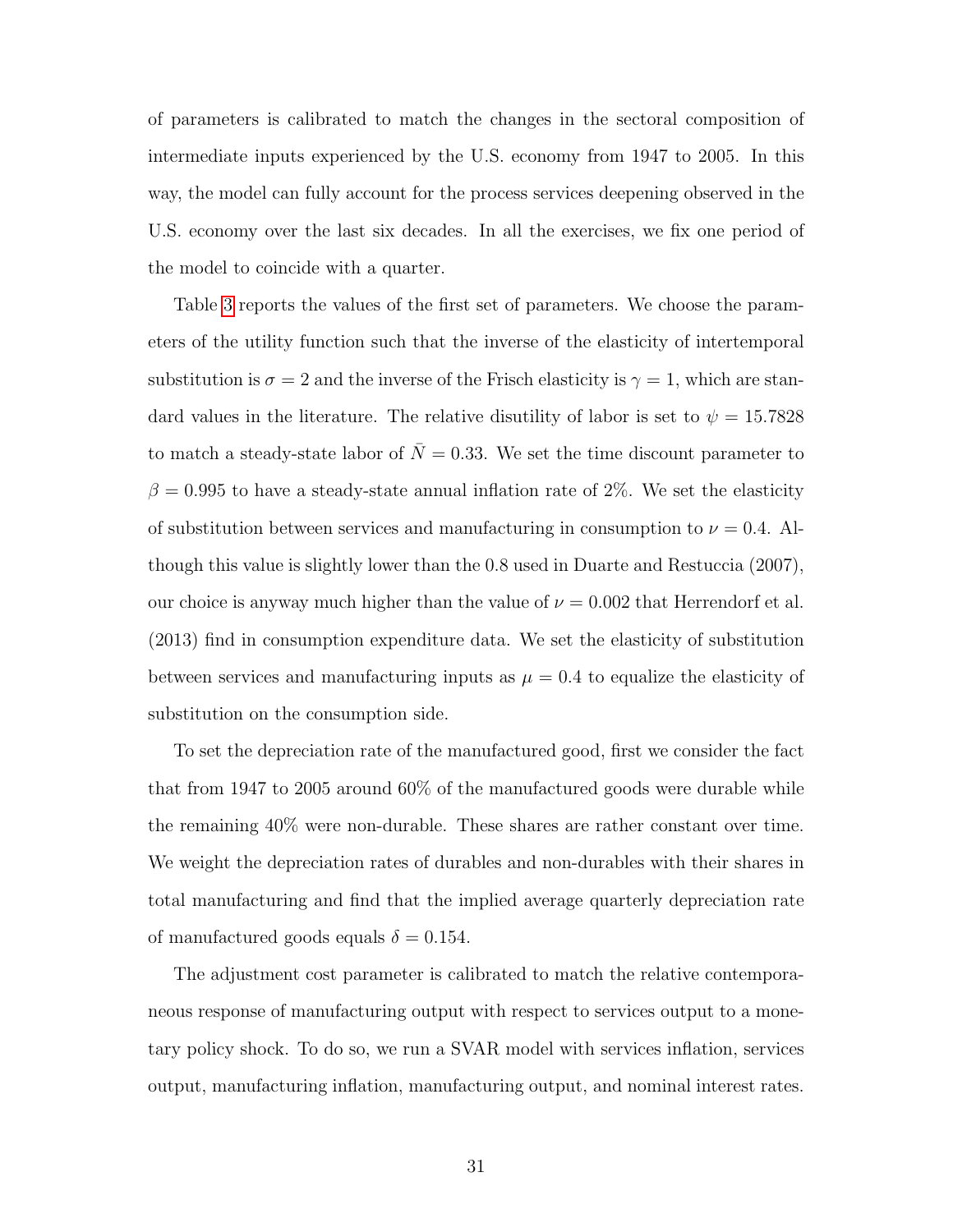<span id="page-31-0"></span>

| Parameter                                     | Value                     | Target/Source                              |
|-----------------------------------------------|---------------------------|--------------------------------------------|
| Elasticity Intertemporal Substitution         | $\sigma = 2$              | Standard value                             |
| Inverse Frisch elasticity                     | $\gamma=1$                | Standard value                             |
| Relative Disutility of Labor                  | $\psi = 15.7828$          | Steady-State Labor = $0.33$                |
| Elasticity of Substitution Consumption        | $\nu=0.4$                 | Standard value                             |
| Elasticity of Substitution Inputs             | $\mu = 0.4$               | Elasticity of Substitution Consumption     |
| Time discount                                 | $\beta = 0.995$           | Steady-State Annual Interest Rate $= 0.02$ |
| Depreciation Rate Manufacturing               | $\delta = 0.1$            | Avg. Depreciation of Manufactured Goods    |
| Adjustment Cost                               | $\chi = 2.4602$           | Output Response to Monetary Policy Shock   |
| Elasticity of Substitution Intermediate Goods | $\varepsilon=6$           | Standard value                             |
| Labor Share Services                          | $\alpha_s=0.5279$         | Intermediates Share Services               |
| Labor Share Manufacturing                     | $\alpha_m=0.2902$         | Intermediates Share Manufacturing          |
| Calvo Frequency Services                      | $\phi_s = 0.7788$         | Duration of Prices of 12 Months            |
| Calvo Frequency Manufacturing                 | $\phi_m = 0.3679$         | Duration of Prices of 3 Months             |
| Interest Rate Inertia                         | $\rho_i = 0.8$            | Standard Value                             |
| Taylor Parameter Inflation                    | $\phi_{\pi}=1.5$          | Standard Value                             |
| Taylor Parameter Output Gap                   | $\phi_{\pi}=0.2$          | Standard Value                             |
| Standard Deviation Monetary Policy Shock      | $\sigma_{\epsilon^r}=0.1$ | <b>Standard Value</b>                      |

# Table 3: Calibrated Parameters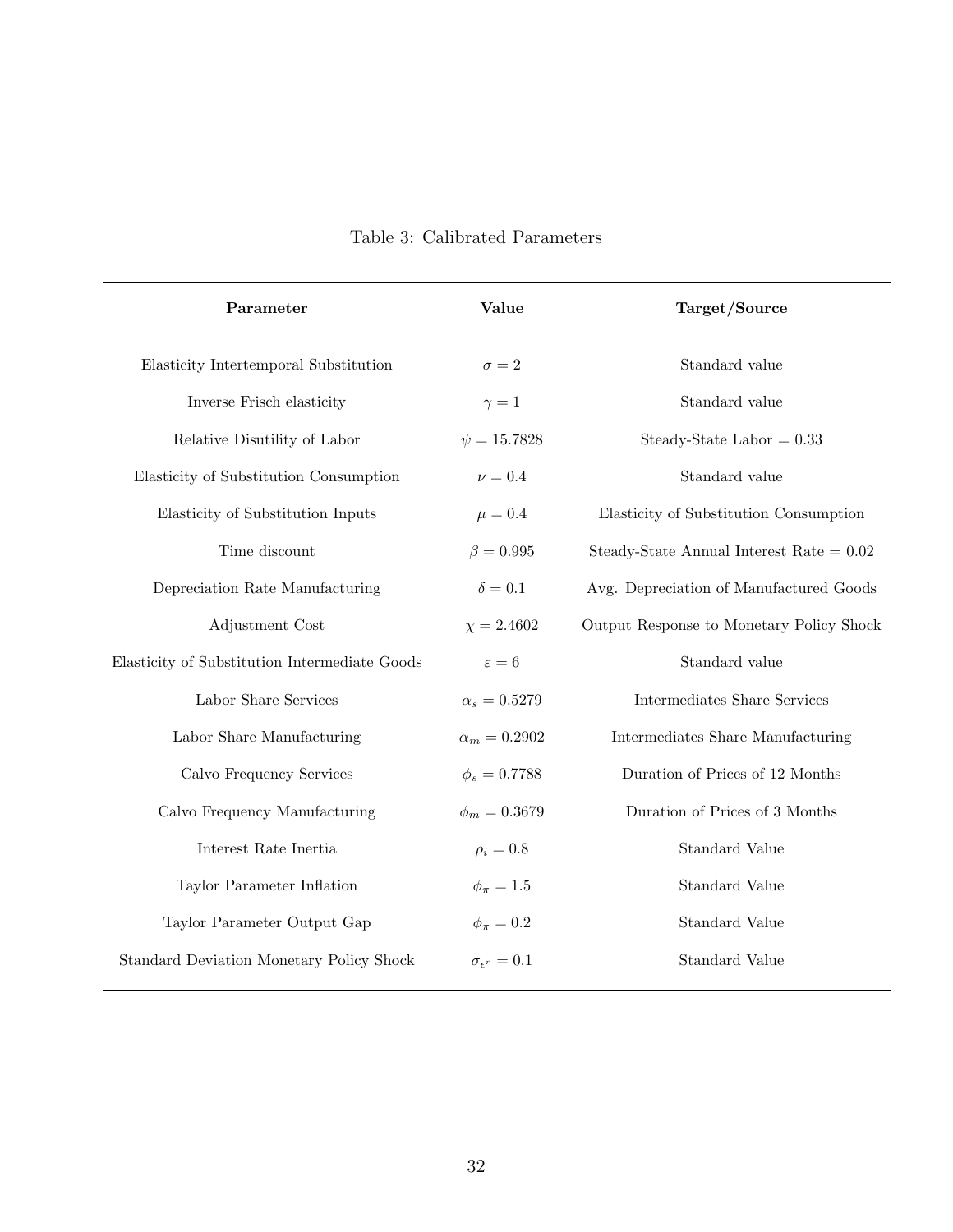For the sectoral variables, we consider data on sectoral personal consumption expenditures from the BEA from 1947Q1 to 2005Q4. We identify monetary policy shocks using sign restrictions by assuming that a monetary policy shock raises on impact (and the following quarter) the nominal interest rate, and decreases sectoral outputs and inflation rates. We find that the contemporaneous response of manufacturing output is 2.435 times as large as the one of services output. The model matches this value with an adjustment cost parameter that equals  $\chi = 2.4602$ .

We set both the elasticity of substitution across intermediate goods in both the service sector and manufacturing sector to  $\varepsilon = 6$ , which is the value estimated by Christiano et al. (2005).

With respect to the calibration of the parameters of the Cobb-Douglas technology, we discipline our choices using data from the 35-sector Jorgenson (2007) database on sectoral value added and sectoral intermediate inputs value over the period 1947 to 2005. First, we derive from the data a model consistent definition of gross output, which sums the labor compensation to the compensation of intermediate inputs. Then, we compute the average share of intermediates in gross output over the sample period for both sectors. For manufacturing, the share of intermediates on value added equals 0.7098. This value implies a labor share for manufacturing that equals  $\alpha_m = 0.2902$ . For services, the share of intermediates on value added equals 0.4721, which implies a labor share of  $\alpha_s = 0.5279$ .

For the price friction, we follow the evidence of Bils and Klenow (2004), Klenow and Kryvtsov (2008), and Nakamura and Steinsson (2008), who point out that the median duration of prices in the service sector ranges between 8 months and 13 months, while manufactured goods have a much lower duration of 3.2 months. Accordingly, we set  $\phi_s = 0.7788$  for services firms, which implies an average duration of 12 months, and  $\phi_m = 0.3679$  for manufacturing firms, which implies an average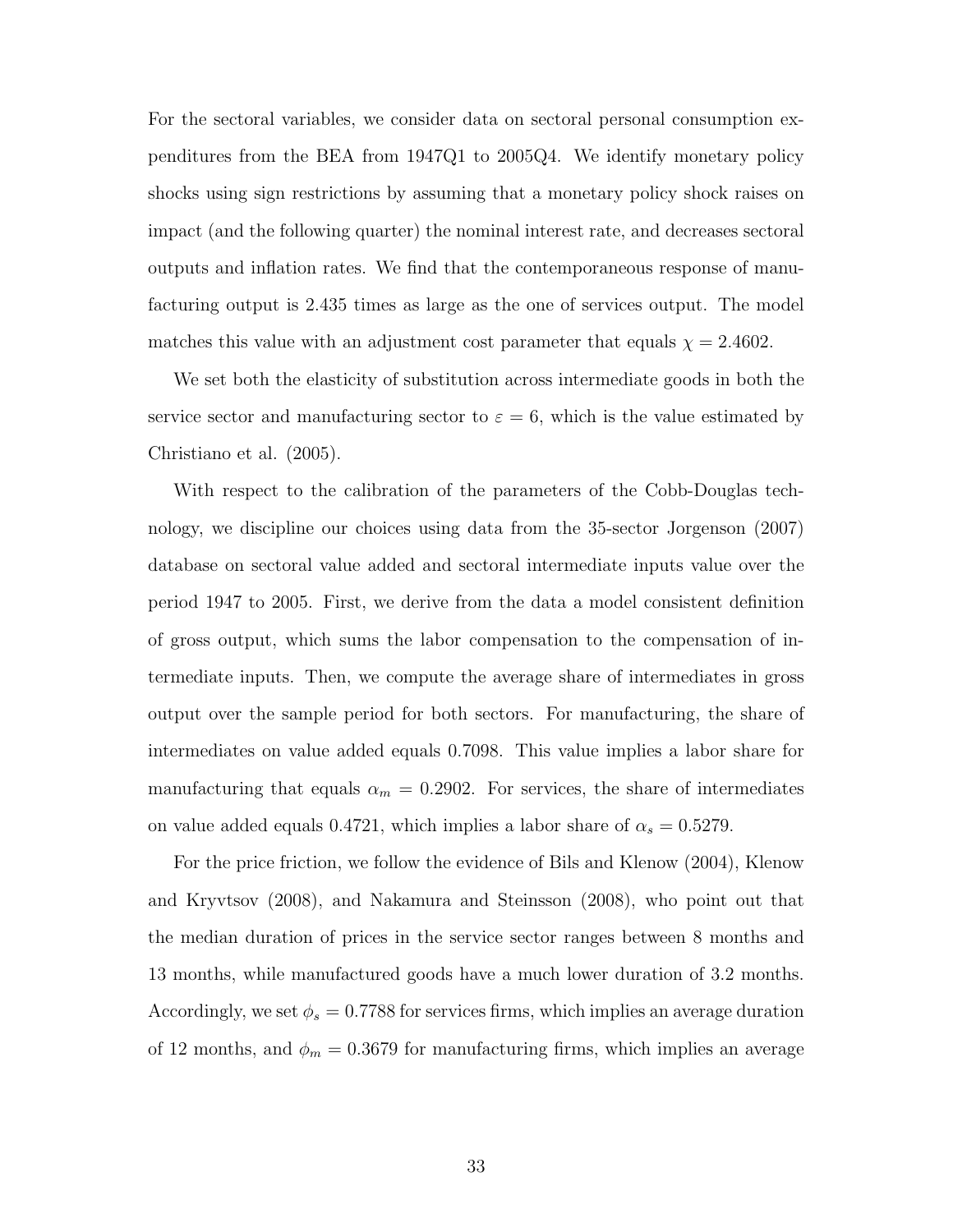duration of 3 months.[12](#page-33-0)

We set the parameters of the Taylor rule following the estimates of Clarida et al. (2000), which have become standard reference values in the literature. We set the inertia in nominal interest rate to  $\rho_i = 0.8$  and the Taylor rule coefficients of inflation and output gap are set to  $\phi_{\pi} = 1.5$  and  $\phi_{y} = 0.2$ , respectively. Finally, the standard deviations of the monetary policy shocks is set to  $\sigma_{\epsilon^r} = 0.1$ .

Then, we report in Table [4](#page-34-0) the parameters that discipline the process of services deepening in the model. There are nine parameters to be calibrated: the weight of services in the consumption aggregator  $\omega$ , the weight of services in the aggregator of services inputs  $\omega_s$ , the value of in-house production of services inputs in services  $\bar{s}_s$ , the weight of services in the aggregator of manufacturing inputs  $\omega_m$ , the value of in-house production of services inputs in manufacturing  $\bar{s}_m$ , the levels of the productivity of manufacturing  $A<sup>m</sup>$  and services  $A<sup>s</sup>$  in the 1947-model and in the 2005-model.

First, we compute gross output productivities using data from the 35-sector Jorgenson  $(2007)$  dataset.<sup>[13](#page-33-1)</sup> Then we normalize the productivities in 1947 to unity. This procedure yields 2005 productivity values of  $A<sup>s</sup> = 1.2675$  for services and  $A<sup>m</sup> = 1.6941$  for manufacturing. We calibrate the remaining five parameters to match five moments: the share of services value added in 1947 (68.9%), the share of services inputs in services in 1947 (61.5%), the share of services inputs in services in 2005 (83.6%), the share of services inputs in manufacturing in 1947 (20.0%), and the share of services inputs in manufacturing in 2005 (33.6%). In this way, we find  $\omega = 0.4677, \ \omega_s = 0.8688, \ \bar{s}_s = 0.0321, \ \omega_m = 0.4729, \ {\rm and} \ \bar{s}_m = 0.0167.$  Although

<span id="page-33-0"></span><sup>&</sup>lt;sup>12</sup>The implied aggregate duration of prices, once averaging sectoral durations using the equilibrium value added shares, equals 7 months in the 1947 equilibrium and 9 months in the 2005 equilibrium, in line with the values typically estimated in the literature.

<span id="page-33-1"></span><sup>&</sup>lt;sup>13</sup>To avoid that the noise on the size of mark-ups could affect the estimates of productivities, we introduce in the model a fixed production subsidy which offsets firms' market power. This feature alters only the steadystate of the model and not its dynamics. In this way, we can derive in the data the equivalent version of gross output productivities defined in the model and abstract from the computation of mark-ups.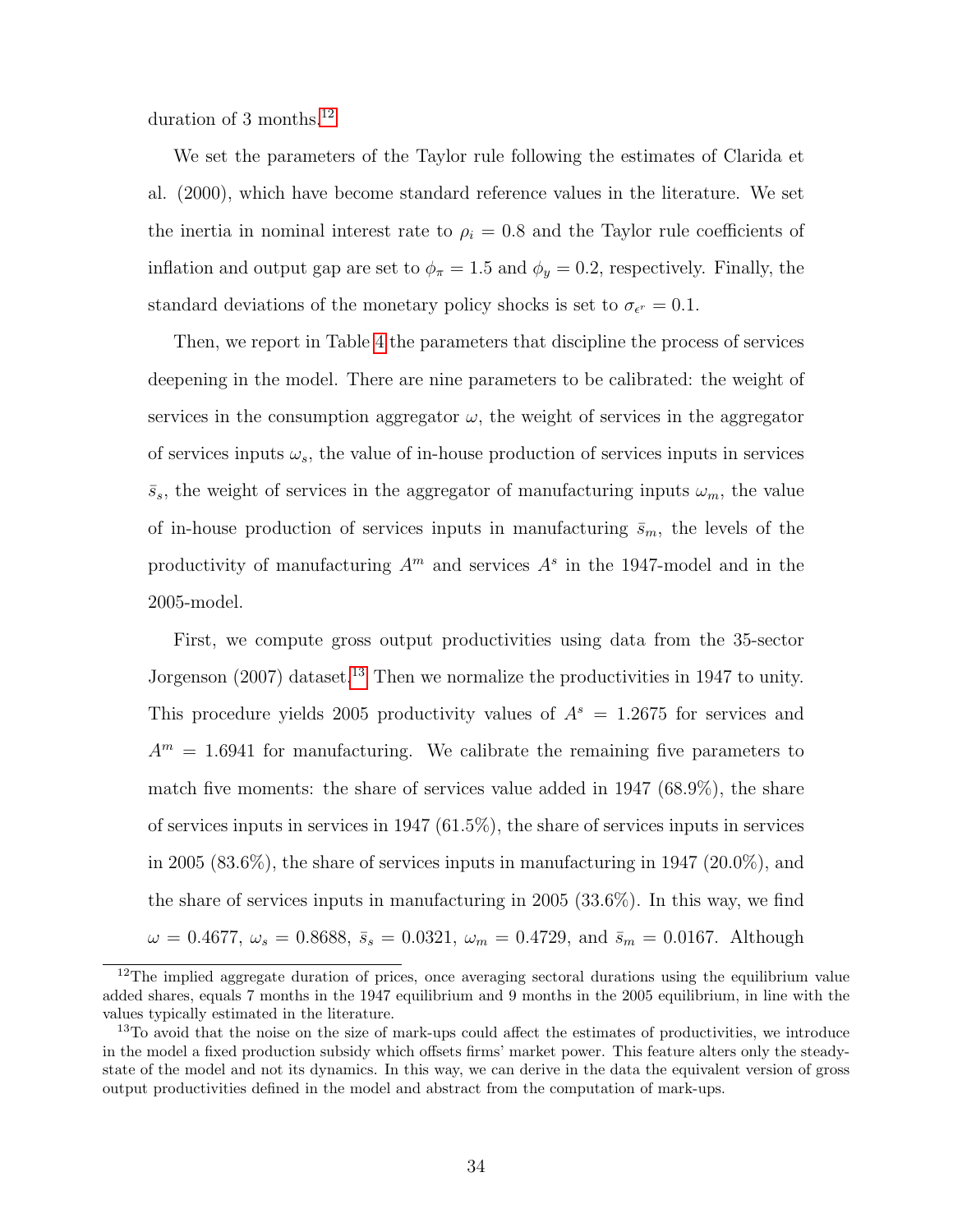| Parameter                                                                      | Value                |  |
|--------------------------------------------------------------------------------|----------------------|--|
| Weight Services Consumption Aggregator                                         | $\omega = 0.4677$    |  |
| Weight Services Inputs for Services                                            | $\omega_s = 0.8688$  |  |
| Weight Services Inputs for Manufacturing                                       | $\omega_m = 0.4729$  |  |
| In-House Production services Inputs in Services                                | $\bar{s}_s = 0.0321$ |  |
| In-House Production services Inputs in Manufacturing                           | $\bar{s}_m = 0.0167$ |  |
| ServicesProductivity in 2005<br>Services Productivity in $1947 = 1$            | $A^s = 1.2675$       |  |
| Manufacturing Productivity in 2005<br>Manufacturing Productivity in $1947 = 1$ | $A^m = 1.6941$       |  |

<span id="page-34-0"></span>Table 4: Calibration Parameters Structural Transformation & Services Deepening

the model is not calibrated to match the process of structural change, it succeeds in explaining around half of the rise in the services share of GDP (i.e., in the model the services share of GDP rises from 68.9% to 76.1%, while in the data it rises from 68.9% to 85.2%).

# 5.2 The Transmission of Monetary Policy

To understand the effects of sectoral reallocation on the transmission of monetary policy, we compare the response of inflation to monetary policy shocks, over the steady-states in 1947 and 2005. The two equilibria differ only in the levels of sectoral productivities. Throughout our exercise, we keep fixed all the other parameters, included those of the Taylor rule. In this way, we can ask to what extent structural change and services deepening alone can alter the transmission of monetary policy shocks.<sup>[14](#page-34-1)</sup> To disentangle the relative role of structural change and services deep-

<span id="page-34-1"></span><sup>&</sup>lt;sup>14</sup>We consider the monetary policy of the 1947 steady-state as described by a Taylor rule to define a counterfactual economy, in which everything is similar to the 2005 steady-state but for both the level of sectoral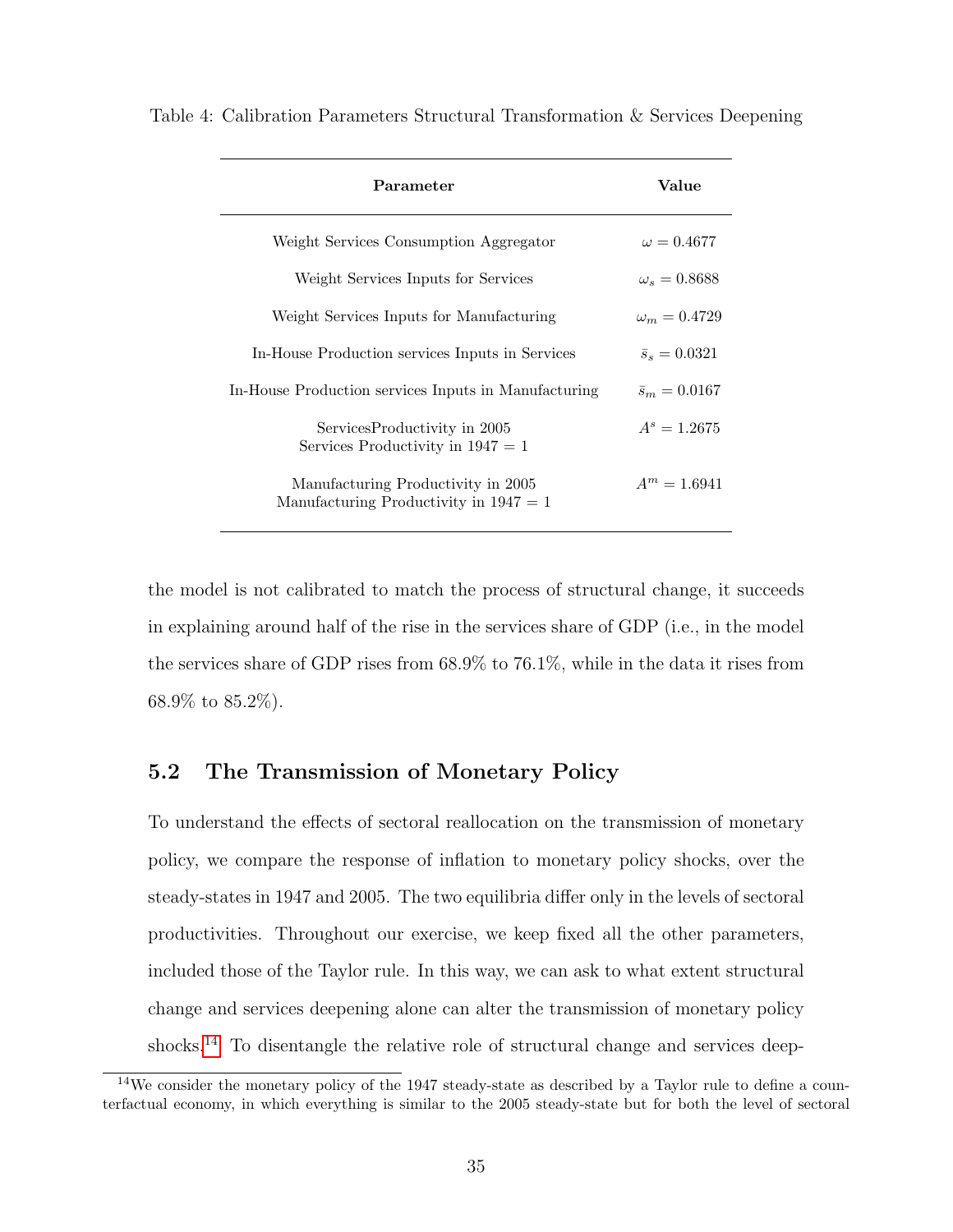ening, we also compare the same steady-states in a counterfactual economy which abstracts from the process of services deepening. In this case, the sectoral shares of intermediate inputs are constant over time and calibrated to the average shares observed between 1947 and 2005.[15](#page-35-0)

Table [5](#page-36-0) reports the reaction of inflation, marginal costs, and output to an expansionary monetary policy shock - a drop of 100 basis points in the nominal interest rate - in 1947 and 2005 (respectively columns 1 and 2), the ratio of 2005-response over 1947-response (column 3), and the same ratio for the counterfactual economy which does not feature services deepening (column 4).

Table [5](#page-36-0) shows that prices in services respond less than in manufacturing: the response of manufacturing inflation is thrice as large as the response of services inflation, both in 1947 and in 2005. Consequently, when moving from the 1947 steady-state to the 2005 one, the rise of services reduces the reaction of aggregate inflation by about 37%, from 1.03% to 0.64%. Instead, when we shut down the process of services deepening, by considering an economy with a constant Input-Output matrix, the reduction of the response of aggregate inflation equals just 26%. Hence, services deepening accounts for one third of the reduction in the response of aggregate inflation to a monetary policy shock.

The process of sectoral reallocation also reduces the contemporaneous response of sectoral inflation rates. Comparing the two steady-states, the reaction of services inflation shrinks by 7%, and the reaction of manufacturing inflation decreases by 10%. The drop in the reaction of sectoral prices is mirrored by the fall in the reactions of sectoral marginal costs, which decrease by about 7% in services and 11% in manufacturing. Without services deepening, the responses of sectoral inflation

productivities and the shares of services in GDP and intermediate inputs. Our choice only aims at identifying the effects of sectoral reallocation on the transmission of monetary policy, by keeping constant the stance of monetary policy.

<span id="page-35-0"></span><sup>&</sup>lt;sup>15</sup>The average share of services inputs used by the service sector from 1947 to 2005 equals 69.8%. For manufacturing, the analogous average share equals 27.1%.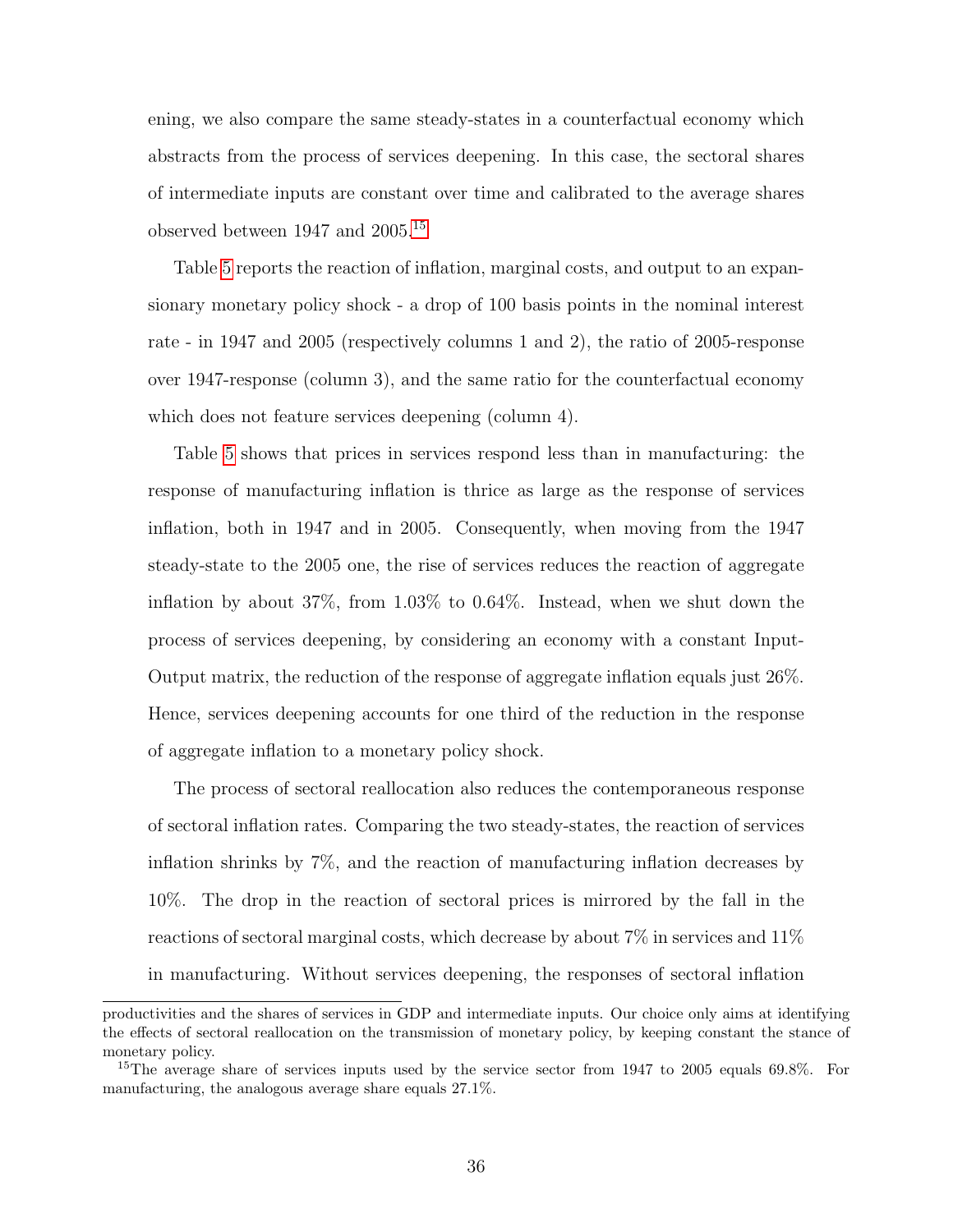<span id="page-36-0"></span>

|           | Benchmark Economy |              |                    | Counterfactual Economy without<br>Services Deepening |
|-----------|-------------------|--------------|--------------------|------------------------------------------------------|
|           | Model 1947        | Model $2005$ | Ratio<br>2005/1947 | Ratio<br>2005/1947                                   |
| $\pi_t$   | $1.03\%$          | $0.64\%$     | $0.63\,$           | $0.74\,$                                             |
| $\pi_t^s$ | $0.56\%$          | $0.52\%$     | $\rm 0.93$         | $0.98\,$                                             |
| $\pi_t^m$ | $1.65\%$          | 1.48%        | $0.90\,$           | 0.99                                                 |
| $MC_t^s$  | $2.26\%$          | 2.11%        | $\rm 0.93$         | 0.99                                                 |
| $MC_t^m$  | 1.16%             | 1.03%        | $0.89\,$           | 0.99                                                 |
| $Y_t$     | 1.89%             | 2.09%        | $1.10\,$           | 1.05                                                 |
| $Y_t^s$   | 1.43%             | 1.48%        | 1.03               | 1.01                                                 |
| $Y_t^m$   | $3.32\%$          | 3.59%        | 1.08               | $1.02\,$                                             |
|           |                   |              |                    |                                                      |

### Table 5: Response of Inflation and Output to Monetary Policy Shock

Note: The entries report the contemporaneous response (in log-deviations from the steady-state) of each variable to a drop of 100 basis points in the nominal interest rate.  $\pi_t$  denotes the aggregate inflation rate,  $\pi_t^s$  is the inflation rate of services,  $\pi_t^m$  is the inflation rate of manufacturing,  $MC_t^s$  is the real marginal cost of services,  $MC_t^m$  is the real marginal cost of manufacturing,  $Y_t$  denotes the aggregate output growth,  $Y_t^s$ is the output growth of services and  $Y_t^m$  is the output growth of manufacturing. "Benchmark Economy" refers to the economy with both structural transformation and services deepening. "Model 1947" refers to the equilibrium calibrated to the shares of services in intermediates observed in the U.S. in 1947. "Model 2005" refers to the equilibrium calibrated to the shares of services in intermediates observed in the U.S. in 2005. "Model 1947" and "Model 2005" differ just in the values of sectoral productivities. "Counterfactual Economy without Services Deepening" refers to the equilibrium in which the intermediates aggregators are Cobb-Douglas functions and there is no non-homothetic component, that is,  $\mu = 1$  and  $\bar{s}_s = \bar{s}_m = 0$ . We calibrate the shares of services inputs in services and manufacturing to the average values observed between 1947 and 2005. The levels of TFP in the counterfactual economy are model-consistent.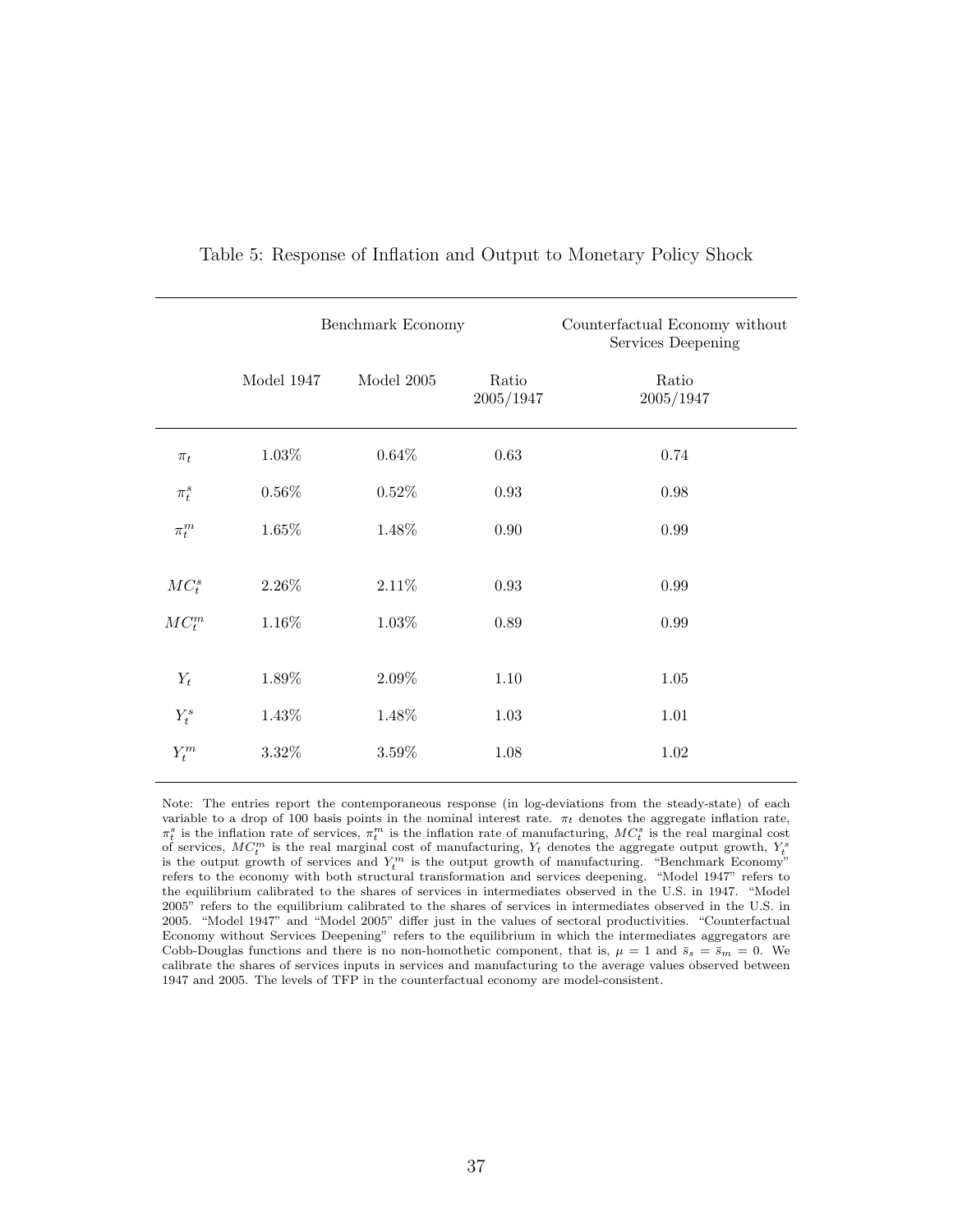barely change. These results support the quantitative relevance of the marginal cost channel of services deepening, through which the sectoral reallocation of the Input-Output matrix towards services intermediate inputs reduces the responsiveness of both sectoral marginal costs and sectoral inflation rates to monetary policy shocks.

When looking at the response of output, Table [5](#page-36-0) displays that monetary policy shocks nowadays have slightly larger real effects. Over the two steady-states, the reaction of aggregate output rises by 10%, while the reaction of services output and manufacturing output increases by 3% and 8%, respectively. Abstracting from the services deepening halves the increase in the real effects of monetary policy.

Why do monetary policy shocks have larger real effects? Sectoral reallocation shifts economic activities towards services, whose prices are much stickier than manufacturing prices. Hence, the rise of services raises the average duration of prices in the economy. As prices get stickier, inflation reacts less to shocks, and therefore quantities have to react by a larger amount. This mechanism explains why monetary policy shock have larger effects on output, at the cost of a lower influence on the dynamics of inflation.[16](#page-37-0)

Are the results of our model in line with our empirical evidence on the relationship between the response of inflation to monetary policy shocks and the sectoral composition of intermediate inputs? To validate the quantitative implications of our theory, we compare the relationship between the contemporaneous response of aggregate inflation and the services share of intermediate inputs across countries in the data and in the model. On the one hand, we take the estimates of the SVAR exercise of Section [2.2.](#page-8-3) On the other hand, we compute the response of inflation to a monetary policy shock in the model in a series of steady-states with different lev-

<span id="page-37-0"></span><sup>&</sup>lt;sup>16</sup>The asymmetry in the degree of price stickiness across sectors is crucial for our results. Without it, a shift from manufacturing to services would actually increase the response of inflation to a monetary policy shock. Since the share of intermediate inputs in the gross output of the manufacturing sector is as twice as large than in the service sector, the rise of services would raise the flexibility of prices, by reducing the mechanism of strategic complementarities emphasized by Nakamura and Steinsson (2010). The Online Appendix shows the effects of the sectoral reallocation in an economy in which price stickiness is common across sectors.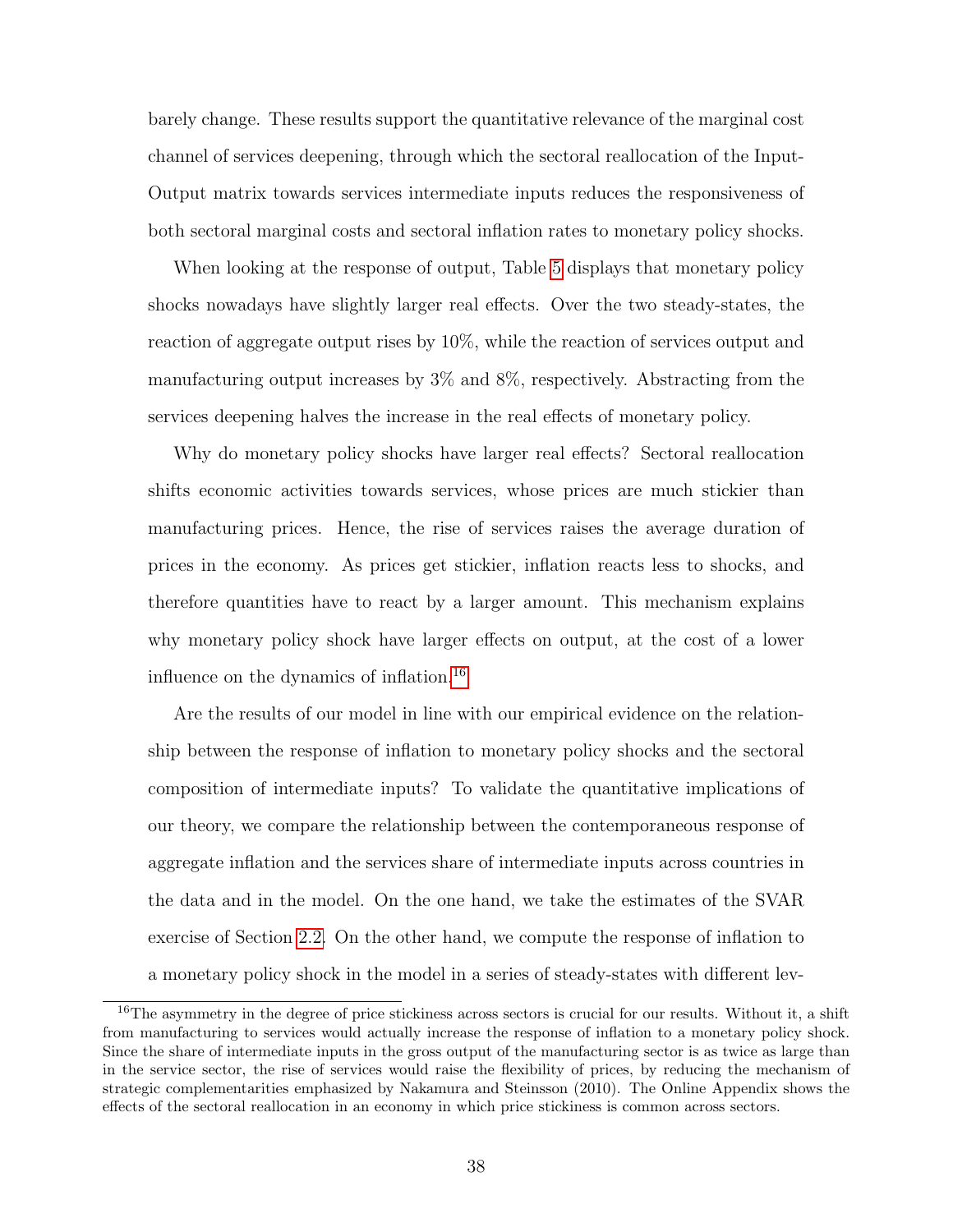els of sectoral productivities and therefore different services shares of intermediate inputs.

Figure [7](#page-38-0) compares the response of inflation to a monetary policy shock in the data and in the model, for given shares of services intermediate inputs. The quantitative results of the model are successfully in line with the magnitude of the estimates from the data on the relationship between the sectoral composition of intermediate inputs and the response of inflation to monetary policy shocks. The model can account for the low responsiveness of inflation in a country highly intensive in services intermediate inputs, like Luxembourg, while being able at the same time to explain the high sensitivity of inflation in a country very intensive in manufacturing intermediate inputs, like Korea. The consistency of the model with our empirical estimates gives further support and validation to the quantitative appeal of the marginal cost channel of services deepening.

<span id="page-38-0"></span>Figure 7: Intermediate Inputs and the Transmission of Monetary Policy: Data vs. Model.



The figure shows the relationship between the contemporaneous response of aggregate inflation and the services share of intermediate inputs across countries in the data (the country identifiers) and in the model (the continuous line).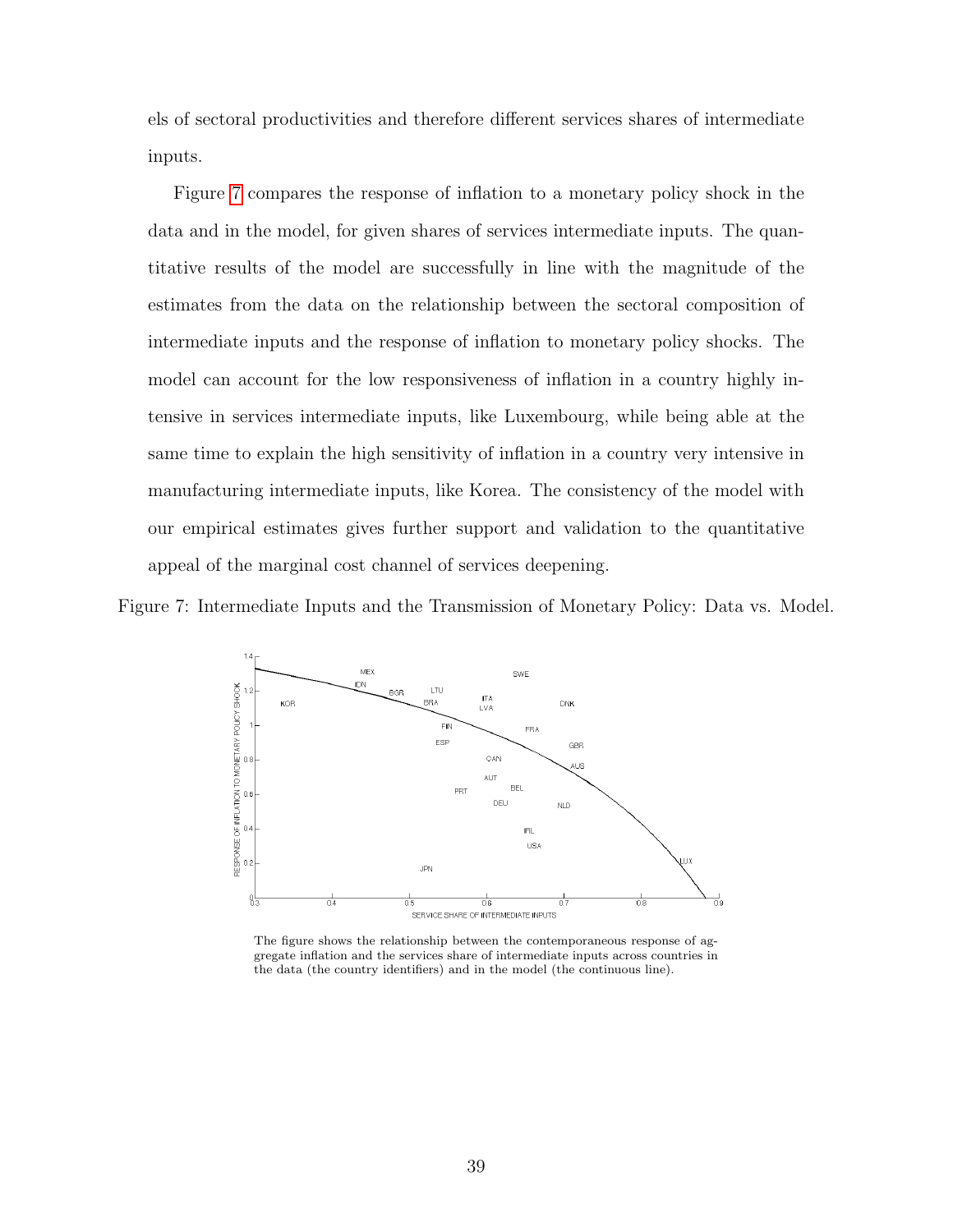# 6 Conclusion

In this paper we document that advanced economies are experiencing a process of services deepening that raises the services share of intermediate inputs. In addition, we show that inflation becomes less responsive to monetary policy shocks in countries which are more intensive in services inputs.

To rationalize these facts, we build a New Keynesian model with two sectors connected by an Input-Output matrix, which changes endogenously over time. We use the model to understand the effects of the sectoral reallocation experienced by the U.S. from 1947 to 2005. We find that over these six decades the reaction of aggregate inflation to monetary policy shocks decreases by 37%, whereas the response of aggregate output rises by 10%. The reduction in the responsiveness of inflation is driven by services deepening, through a marginal cost channel that affects the behavior of firms in either sector. As services and manufacturing increase the intensity of services inputs, marginal costs becomes stickier. Thus, even sectoral prices become stickier and less reactive to monetary policy shocks.

Overall our results show that the process of services deepening alters the response of inflation and output to monetary policy shocks. A recent strand of the literature has emphasized a reduction in the responsiveness of inflation to monetary policy shocks over the recent decades. The conventional view rationalizes this fact with changes in either the stance of monetary policy or the volatility of shocks. We provide a novel channel that can generate low-frequency movements in the effectiveness of monetary policy. Since in our model both the Taylor rule parameters and the volatility of shocks are constant over time, the variation in the transmission of monetary policy is entirely due to the process of sectoral reallocation.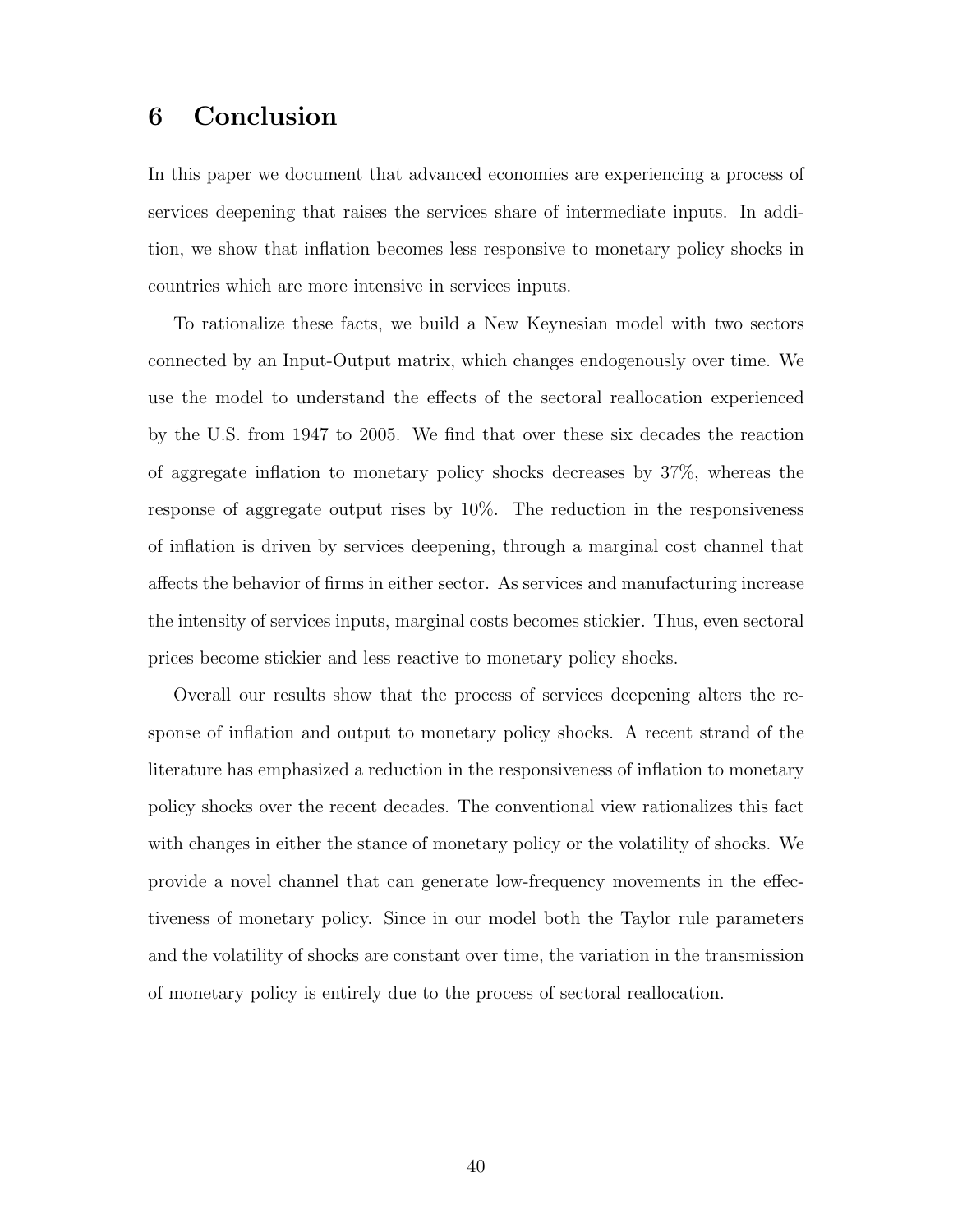# References

Acemoglu, D., V. Carvalho, A. Ozdaglar, and A. Tahbaz-Salehi (2012) "The Network Origins of Aggregate Fluctuations". Econometrica, 80, 1977-2016.

Acemoglu, D., and V. Guerrieri (2008) "Capital Deepening and Nonbalanced Economic Growth". *Journal of Political Economy*, 116, 467-98.

Barsky, R., C. House, and M. Kimball (2007) "Sticky-Price Models and Durable Goods". American Economic Review, 97, 984-98.

Basu, S. (1995) "Intermediate Goods and Business Cycles: Implications for Productivity and Welfare". American Economic Review, 85, 512-31.

Baumol, W. (1967) "Macroeconomics of Unbalanced Growth: The Anatomy of Urban Crisis". American Economic Review, 57, 415-26.

Berlingieri, G. (2014) "Outsourcing and the Rise in Services". Mimeo.

Bils, M., and P. Klenow (2004) "Some Evidence on the Importance of Sticky Prices". Journal of Political Economy, 112, 947-85.

Boivin, J., and M. Giannoni (2006) "Has Monetary Policy Become More Effective?" Review of Economics and Statistics, 88, 445-62.

Bouakez, H., E. Cardia, and F. Ruge-Murcia (2009) "The Transmission of Monetary Policy in a Multi-Sector Economy". International Economic Review, 50, 1243-66.

Bouakez, H., E. Cardia, and F. Ruge-Murcia (2011) "Durable Goods, Inter-Sectoral Linkages and Monetary Policy". Journal of Economic Dynamics and Control, 35, 730-45.

Bouakez, H., E. Cardia, and F. Ruge-Murcia (2014) "Sectoral Price Rigidity and Aggregate Dynamics". European Economic Review, 65, 1-22.

Buera, F., and J. Kaboski (2012) "The Rise of the services Economy". American Economic Review, 102, 2540-69.

Calvo, G. (1983) "Staggered Prices in a Utility-Maximizing Framework". Journal of Monetary Economics, 12, 383-98.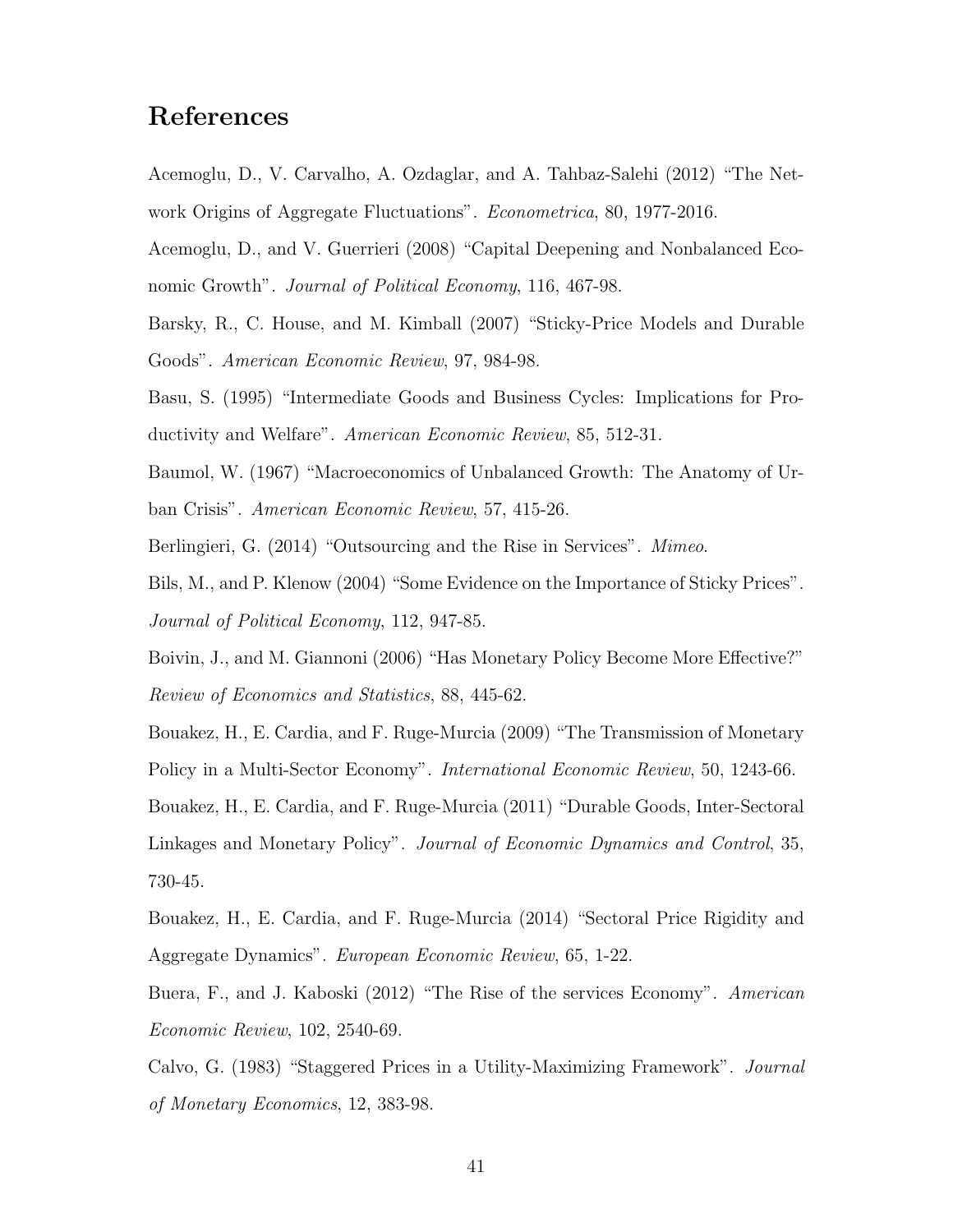Carvalho, C. (2006) "Heterogeneity in Price Stickiness and the Real Effects of Monetary Shocks". B.E. Journal of Macroeconomics, 2, 1-56.

Carvalho, V., and X. Gabaix (2013) "The Great Diversification and Its Undoing". American Economic Review, 103, 1697-727.

Clarida, R., J. Gali, and M. Gertler (2000) "Monetary Policy Rules And Macroeconomic Stability: Evidence And Theory". Quarterly Journal of Economics, 115, 147-80.

Christiano, L., M. Eichenbaum, and C. Evans (2005) "Nominal Rigidities and the Effects of a Shock to Monetary Policy". Journal of Political Economy, 113, 1-45.

Cogley, T., and T. Sargent (2001) "Evolving Post-World War II U.S. Inflation Dynamics". *NBER Macroeconomics Annual*, 16, 331-88.

Cogley, T., and T. Sargent (2005) "Drifts and Volatilities: Monetary Policies and Outcomes in the Post-WWII US". Review of Economic Dynamics, 8, 262-302.

Duarte, M., and D. Restuccia (2010) "The Role of Structural Transformation in Aggregate Productivity". Quarterly Journal of Economics, 125, 129-73.

Erceg, C., and A. Levin (2006) "Optimal Monetary Policy with Durable Consumption Goods". Journal of Monetary Economics, 53, 134-59.

Foerster, A., P.-D. Sarte, and M. Watson (2011) "Sectoral versus Aggregate Shocks: A Structural Factor Analysis of Industrial Production". Journal of Political Economy, 119, 1-38.

Herrendorf, B., R. Rogerson and A. Valentinyi (2013) "Two Perspectives on Preferences and Structural Transformation". American Economic Review, 103, 2752-89. Huang, K., and Z. Liu (2005) "Inflation Targeting: What Inflation Rate to Target?". Journal of Monetary Economics, 52, 1435-62.

Imbs, J., E. Jondeau, and F. Pelgrin (2011) "Sectoral Phillips Curves and the Aggregate Phillips Curve". Journal of Monetary Economics, 58, 328-44.

Jorgenson, D. (2007) "35 Sector KLEM". Harvard Dataverse.